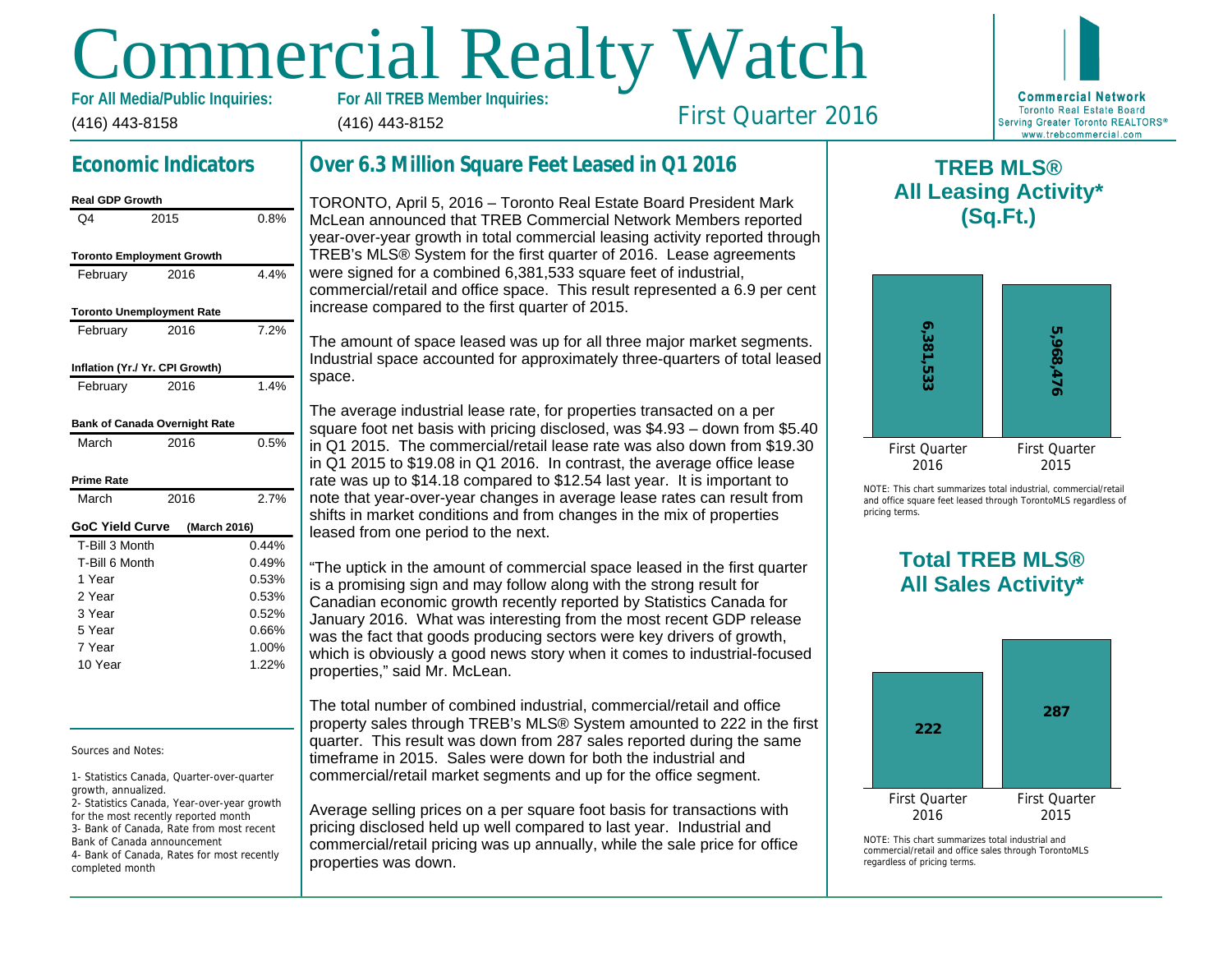Total TorontoMLS Leasing Activity\* (Millions of Square Feet Leased)

TorontoMLS Average Lease Rates (\$/Sq.

\* NOTE: This chart summarizes total industrial, commercial/retail and office square feet leased through TorontoMLS regardless of pricing terms. Source: TREB

Total TorontoMLS Sales Activity\* (Number of Sales)

\* NOTE: Average lease rates are reported only for those proper square foot net basis and for which the selling price was disclos Source: TREB

TorontoMLS Average Sales Price (\$/Sq.

\* NOTE: This chart summarizes total industrial and commercial/retail sales through TorontoMLS regardless of pricing terms. Source: TREB

\* NOTE: Average sale prices are reported only for those prope selling price was disclosed. Source: TREB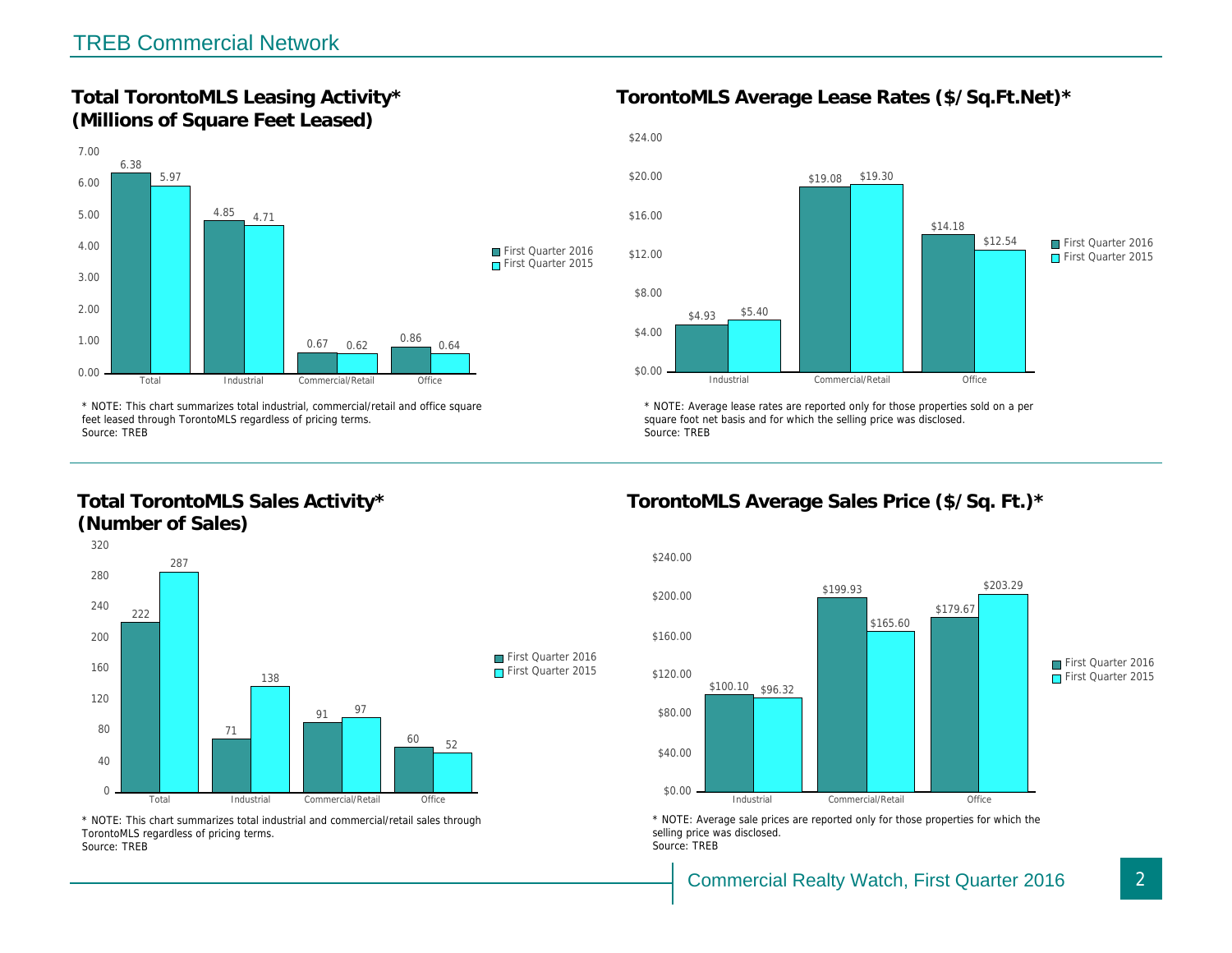## SUMMARY OF INDUSTRIAL LEASING

#### TRANSACTIONS COMPLETED ON A PER SQUARE FOOT NET BASIS, WITH PRICING DISCLOSED\*

|                        |                | <b>All Transactions</b> |                |                | 0 to 5,000 Sq Ft |                          |                 | 5,001 to 15,000 Sq Ft |                |                | 15,001 to 50,000 Sq Ft |                  |
|------------------------|----------------|-------------------------|----------------|----------------|------------------|--------------------------|-----------------|-----------------------|----------------|----------------|------------------------|------------------|
|                        | # Trans        | Sq. Ft.                 | \$/SF Net      | # Trans.       | Sq. Ft.          | \$/SF Net                | # Trans.        | Sq. Ft.               | \$/SF Net      | # Trans.       | Sq. Ft.                | \$/SF Ne         |
| <b>TREB Total</b>      | 162            | 1,439,153               | \$4.93         | 113            | 281,977          | \$6.67                   | 33              | 277,666               | \$5.93         | 12             | 310,963                | \$5.75           |
| <b>Halton Region</b>   | $\overline{4}$ | 13,737                  | \$7.66         | 3 <sup>°</sup> | 8,275            | \$8.26                   | $\mathbf{1}$    | 5,462                 | \$6.75         | $\overline{0}$ | $\omega$               | $\omega_{\rm c}$ |
| Burlington             | 3              | 11,587                  | \$6.75         | $\overline{2}$ | 6,125            | \$6.74                   | $\mathbf{1}$    | 5,462                 | \$6.75         | $\mathbf 0$    | $\mathbf{r}$           | $\sim$           |
| <b>Halton Hills</b>    | $\mathbf 0$    | $\blacksquare$          | $\blacksquare$ | $\mathbf 0$    | $\mathbf{r}$     | $\sim$                   | $\pmb{0}$       | $\omega$              | $\sim$         | $\mathbf 0$    | $\blacksquare$         | $\sim$           |
| Milton                 | $\mathbf{0}$   | $\Delta$                | $\Delta$       | $\mathbf{0}$   | $\omega$         | $\Delta$                 | $\mathbf 0$     | $\mathbf{r}$          | $\sim$         | $\mathbf{0}$   | $\mathbf{r}$           | $\sim$           |
| Oakville               | $\mathbf{1}$   | 2,150                   | \$12.56        | $\mathbf{1}$   | 2,150            | \$12.56                  | $\pmb{0}$       | $\blacksquare$        | $\mathbf{r}$   | $\mathbf 0$    | $\overline{a}$         | $\sim$           |
| <b>Peel Region</b>     | 44             | 412,529                 | \$5.88         | 26             | 68,104           | \$6.24                   | 12 <sub>2</sub> | 104,986               | \$5.97         | $\overline{4}$ | 90,167                 | \$5.42           |
| <b>Brampton</b>        | $\overline{7}$ | 37,821                  | \$5.95         | 6              | 14,238           | \$5.69                   | $\mathbf 0$     | $\blacksquare$        | $\sim$         | $\mathbf{1}$   | 23,583                 | \$6.10           |
| Caledon                | 3              | 87,605                  | \$6.12         | $\overline{0}$ | $\omega$         | $\blacksquare$           | $\overline{2}$  | 20,205                | \$6.53         | $\mathbf 0$    | $\omega$               | $\blacksquare$   |
| Mississauga            | 34             | 287,103                 | \$5.80         | 20             | 53,866           | \$6.39                   | 10              | 84,781                | \$5.83         | 3              | 66,584                 | \$5.19           |
| Toronto                | 50             | 359,116                 | \$4.71         | 37             | 100,957          | \$5.83                   | 8               | 67,805                | \$5.57         | $\overline{4}$ | 84,579                 | \$5.34           |
| <b>Toronto West</b>    | 24             | 225,779                 | \$4.22         | 16             | 43,231           | \$6.11                   | 5               | 41,181                | \$6.17         | $\overline{2}$ | 35,592                 | \$4.51           |
| <b>Toronto Central</b> | 3              | 13,001                  | \$5.76         | 3              | 13,001           | \$5.76                   | $\mathbf 0$     | $\omega_{\rm c}$      | ÷.             | $\mathbf 0$    | $\omega$               | $\sim$           |
| <b>Toronto East</b>    | 23             | 120,336                 | \$5.52         | 18             | 44,725           | \$5.58                   | 3               | 26,624                | \$4.65         | 2              | 48,987                 | \$5.95           |
| <b>York Region</b>     | 56             | 279,604                 | \$6.68         | 42             | 93,411           | \$7.78                   | 11              | 94,176                | \$6.21         | $\mathbf{3}$   | 92,017                 | \$6.07           |
| Aurora                 | $\mathbf 0$    | $\blacksquare$          | $\sim$         | $\Omega$       | $\sim$           | $\sim$                   | $\mathbf 0$     | $\blacksquare$        | $\sim$         | $\mathbf 0$    | $\blacksquare$         | $\sim$           |
| E. Gwillimbury         | $\mathbf{0}$   | $\blacksquare$          | $\blacksquare$ | $\mathbf 0$    | $\sim$           | $\blacksquare$           | $\mathbf 0$     | $\blacksquare$        | $\blacksquare$ | $\mathbf 0$    | $\blacksquare$         | $\blacksquare$   |
| Georgina               | $\mathbf 0$    | $\blacksquare$          | $\blacksquare$ | $\mathbf 0$    | $\sim$           | $\sim$                   | $\mathbf 0$     | $\blacksquare$        | $\blacksquare$ | $\mathbf 0$    | $\blacksquare$         | $\blacksquare$   |
| King                   | $\mathbf{0}$   | $\sim$                  | $\sim$         | $\mathbf{0}$   | $\sim$           | $\sim$                   | $\mathbf 0$     | $\blacksquare$        | $\blacksquare$ | $\mathbf 0$    | $\blacksquare$         | $\blacksquare$   |
| Markham                | 19             | 87,711                  | \$6.20         | 14             | 24,721           | \$8.44                   | 4               | 44,156                | \$5.14         | $\mathbf{1}$   | 18,834                 | \$5.75           |
| Newmarket              | $\mathbf{1}$   | 7,114                   | \$7.85         | $\mathbf 0$    |                  | $\sim$                   | $\mathbf{1}$    | 7,114                 | \$7.85         | $\mathbf{0}$   | ä,                     | $\blacksquare$   |
| Richmond Hill          | 9              | 93,483                  | \$6.42         | $\overline{7}$ | 20,300           | \$7.41                   | $\pmb{0}$       | $\blacksquare$        | $\blacksquare$ | 2              | 73,183                 | \$6.15           |
| Vaughan                | 27             | 91,296                  | \$7.33         | 21             | 48,390           | \$7.60                   | $6\phantom{a}$  | 42,906                | \$7.03         | $\mathbf 0$    | $\omega$               | $\blacksquare$   |
| Whitchurch-Stouffville | $\mathbf 0$    | $\omega$                | $\blacksquare$ | $\mathbf 0$    | $\blacksquare$   | $\sim$                   | 0               | $\blacksquare$        | $\blacksquare$ | $\mathbf 0$    | $\blacksquare$         | $\blacksquare$   |
| Durham Region          | 8              | 374,167                 | \$2.69         | 5              | 11,230           | \$6.43                   | $\mathbf{1}$    | 5,237                 | \$3.95         | $\mathbf{1}$   | 44,200                 | \$6.50           |
| Ajax                   | $\mathbf{1}$   | 1,000                   | \$8.60         | $\mathbf{1}$   | 1,000            | \$8.60                   | 0               | $\sim$                | $\blacksquare$ | $\mathbf 0$    | $\sim$                 | $\sim$           |
| <b>Brock</b>           | $\mathbf{0}$   | $\omega$                | $\omega$       | $\mathbf{0}$   | $\omega$         | $\blacksquare$           | $\mathbf{0}$    | $\blacksquare$        | $\omega$       | $\mathbf 0$    | $\omega$               | $\sim$           |
| Clarington             | $\mathbf 0$    | $\blacksquare$          | $\blacksquare$ | $\mathbf 0$    | $\sim$           | $\sim$                   | $\pmb{0}$       | $\blacksquare$        | $\blacksquare$ | $\mathbf 0$    | $\blacksquare$         | $\blacksquare$   |
| Oshawa                 | $\mathbf{1}$   | 313,500                 | \$2.00         | $\overline{0}$ | $\sim$           | $\sim$                   | $\pmb{0}$       | $\blacksquare$        | $\omega$       | $\mathbf 0$    | $\blacksquare$         | $\sim$           |
| Pickering              | 5              | 15,467                  | \$5.45         | 4              | 10,230           | \$6.22                   | $\mathbf{1}$    | 5,237                 | \$3.95         | $\mathbf 0$    | $\blacksquare$         | $\sim$           |
| Scugog                 | $\pmb{0}$      | $\sim$                  | $\Delta$       | $\mathbf 0$    | ÷.               | $\sim$                   | $\pmb{0}$       | $\omega$              | ä,             | $\mathbf 0$    | $\blacksquare$         | $\omega$         |
| Uxbridge               | $\mathbf 0$    | $\blacksquare$          | $\sim$         | $\mathbf 0$    | $\sim$           | $\sim$                   | $\pmb{0}$       | $\blacksquare$        | $\blacksquare$ | $\mathbf 0$    | $\blacksquare$         | $\blacksquare$   |
| Whitby                 | $\mathbf{1}$   | 44,200                  | \$6.50         | $\mathbf{0}$   | $\sim$           | $\sim$                   | $\pmb{0}$       | $\omega$              | $\sim$         | $\overline{1}$ | 44,200                 | \$6.50           |
| <b>Dufferin County</b> | $\overline{0}$ | $\omega$                | $\omega$       | $\overline{0}$ | $\bullet$        | $\blacksquare$           | $\overline{0}$  | $\blacksquare$        | $\omega$       | $\overline{0}$ | $\omega$               | $\sim$           |
| Orangeville            | $\mathbf{0}$   | $\omega$                | $\sim$         | $\overline{0}$ | $\sim$           | $\sim$                   | $\mathbf{0}$    | $\omega$              | $\sim$         | $\overline{0}$ | $\omega$               | $\sim$           |
| <b>Simcoe County</b>   | $\overline{0}$ | $\blacksquare$          | $\blacksquare$ | $\overline{0}$ | $\blacksquare$   | $\blacksquare$           | $\overline{0}$  | $\blacksquare$        | $\blacksquare$ | $\overline{0}$ | $\blacksquare$         | ÷                |
| Adjala-Tosorontio      | $\mathbf{0}$   | $\sim$                  | $\sim$         | $\mathbf{0}$   | $\Delta$         | $\sim$                   | $\mathbf{0}$    | $\mathbf{r}$          | $\omega$       | $\mathbf{0}$   | $\overline{a}$         | $\sim$           |
| <b>Bradford West</b>   | $\mathbf 0$    | $\blacksquare$          | $\blacksquare$ | $\mathbf 0$    | $\sim$           | $\overline{\phantom{a}}$ | $\pmb{0}$       | $\blacksquare$        | $\blacksquare$ | $\mathbf 0$    | $\overline{a}$         | $\sim$           |
| Essa                   | $\overline{0}$ | $\sim$                  | $\sim$         | $\Omega$       | $\sim$           | $\sim$                   | $\overline{0}$  | ä,                    | $\blacksquare$ | $\mathbf{0}$   | $\blacksquare$         | $\blacksquare$   |
| Innisfil               | $\mathbf 0$    | $\blacksquare$          | $\blacksquare$ | $\mathbf 0$    | $\sim$           |                          | $\pmb{0}$       | $\blacksquare$        | $\blacksquare$ | $\mathbf 0$    | $\blacksquare$         | $\blacksquare$   |
| New Tecumseth          | $\Omega$       | $\sim$                  |                | $\Omega$       | $\overline{a}$   |                          | $\overline{0}$  | ä,                    | ä,             | $\mathbf{0}$   | ä,                     | $\blacksquare$   |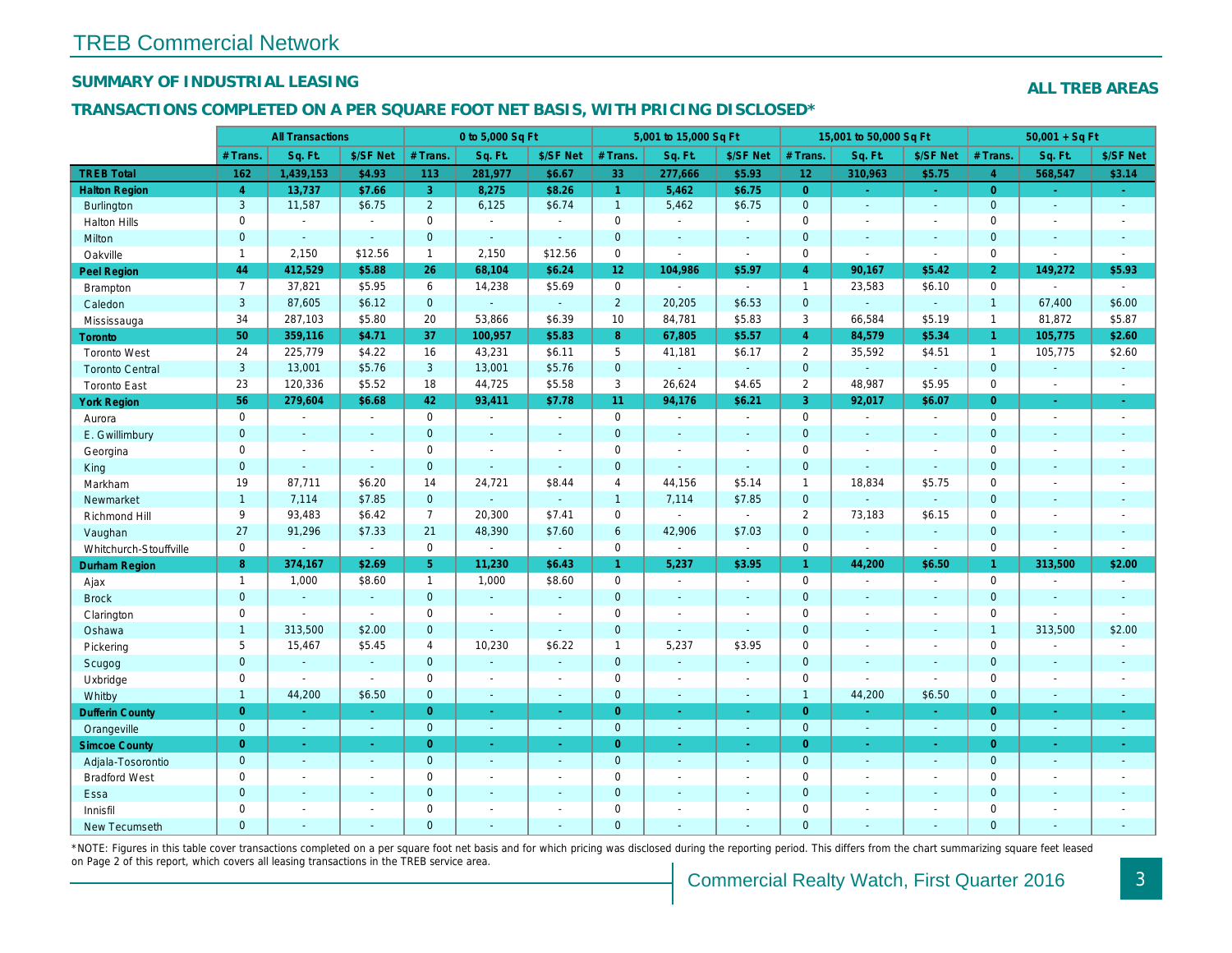## SUMMARY OF INDUSTRIAL LEASING

#### TRANSACTIONS COMPLETED ON A PER SQUARE FOOT NET BASIS, WITH PRICING DISCLOSED\*

|                        |                         | <b>All Transactions</b>  |                          |                | 0 to 5,000 Sq Ft         |                          |                     | 5,001 to 15,000 Sq Ft    |                          |                | 15,001 to 50,000 Sq Ft   |                          |
|------------------------|-------------------------|--------------------------|--------------------------|----------------|--------------------------|--------------------------|---------------------|--------------------------|--------------------------|----------------|--------------------------|--------------------------|
|                        | # Trans.                | Sq. Ft.                  | \$/SF net                | # Trans.       | Sq. Ft.                  | \$/SF net                | # Trans.            | Sq. Ft.                  | \$/SF net                | # Trans.       | Sq. Ft.                  | \$/SF ne                 |
| <b>TREB Total</b>      | 162                     | 1,439,153                | \$4.93                   | 113            | 281,977                  | \$6.67                   | 33                  | 277,666                  | \$5.93                   | 12             | 310,963                  | \$5.75                   |
| City of Toronto Total  | 50                      | 359,116                  | \$4.71                   | 37             | 100,957                  | \$5.83                   | 8 <sup>°</sup>      | 67,805                   | \$5.57                   | $\overline{4}$ | 84,579                   | \$5.34                   |
| <b>Toronto West</b>    | 24                      | 225,779                  | \$4.22                   | 16             | 43,231                   | \$6.11                   | 5 <sub>5</sub>      | 41,181                   | \$6.17                   | $\overline{2}$ | 35,592                   | \$4.51                   |
| Toronto W01            | $\mathbf{1}$            | 6,948                    | \$15.00                  | $\mathbf 0$    | $\blacksquare$           | $\blacksquare$           | $\mathbf{1}$        | 6,948                    | \$15.00                  | $\mathbf 0$    | $\blacksquare$           | $\sim$                   |
| Toronto W02            | $\mathbf{1}$            | 9,091                    | \$4.35                   | $\mathbf 0$    | $\overline{\phantom{a}}$ | $\blacksquare$           | $\overline{1}$      | 9,091                    | \$4.35                   | $\mathbf 0$    |                          | $\blacksquare$           |
| Toronto W03            | 0                       | $\blacksquare$           | $\sim$                   | $\mathbf 0$    | $\blacksquare$           | $\blacksquare$           | $\mathsf 0$         | $\blacksquare$           | $\blacksquare$           | 0              | $\sim$                   | $\sim$                   |
| Toronto W04            | $\pmb{0}$               | $\blacksquare$           | $\sim$                   | $\mathbf 0$    | ä,                       | $\blacksquare$           | $\pmb{0}$           | $\blacksquare$           | $\blacksquare$           | $\mathbf 0$    | $\sim$                   | $\sim$                   |
| Toronto W05            | 10                      | 41,446                   | \$5.63                   | 9              | 23,246                   | \$6.13                   | $\mathbf 0$         | $\blacksquare$           | $\blacksquare$           | $\overline{1}$ | 18,200                   | \$5.00                   |
| Toronto W06            | $\pmb{0}$               |                          | $\blacksquare$           | $\mathbf 0$    | $\omega$                 | $\frac{1}{2}$            | $\mathbf 0$         | $\blacksquare$           |                          | $\mathbf 0$    |                          | $\overline{\phantom{a}}$ |
| Toronto W07            | $\mathbf{1}$            | 4,800                    | \$6.50                   | $\mathbf{1}$   | 4,800                    | \$6.50                   | $\mathbf 0$         | $\blacksquare$           | $\blacksquare$           | 0              | $\overline{\phantom{a}}$ | $\sim$                   |
| Toronto W08            | $\mathbf{3}$            | 6,245                    | \$7.18                   | 3              | 6,245                    | \$7.18                   | $\pmb{0}$           | $\blacksquare$           | $\blacksquare$           | $\mathbf 0$    | $\overline{\phantom{a}}$ | $\overline{\phantom{a}}$ |
| Toronto W09            | $\mathbf 0$             | $\blacksquare$           | $\sim$                   | $\mathbf 0$    | $\sim$                   | $\blacksquare$           | $\mathbf 0$         | $\blacksquare$           | $\blacksquare$           | 0              | $\overline{\phantom{a}}$ | $\blacksquare$           |
| Toronto W10            | 8                       | 157,249                  | \$3.18                   | 3              | 8,940                    | \$5.08                   | $\mathbf{3}$        | 25,142                   | \$4.39                   | $\overline{1}$ | 17,392                   | \$4.00                   |
| <b>Toronto Central</b> | 3                       | 13,001                   | \$5.76                   | 3              | 13,001                   | \$5.76                   | $\overline{0}$      | $\sim$                   | $\sim$                   | $\overline{0}$ | $\sim$                   | $\sim$                   |
| Toronto C01            | $\pmb{0}$               | $\omega$                 | $\sim$                   | $\mathbf 0$    | $\sim$                   | $\blacksquare$           | $\mathbf 0$         | $\omega$                 | $\omega$                 | $\mathbf{0}$   | $\blacksquare$           | $\sim$                   |
| Toronto C02            | $\mathbf 0$             | $\blacksquare$           | $\blacksquare$           | $\mathbf 0$    | $\blacksquare$           | $\overline{\phantom{a}}$ | $\mathbf 0$         | $\blacksquare$           | $\blacksquare$           | 0              |                          | $\sim$                   |
| Toronto C03            | $\pmb{0}$               | $\overline{\phantom{a}}$ | $\blacksquare$           | $\mathbf 0$    | $\blacksquare$           | $\overline{\phantom{a}}$ | $\mathbf 0$         | $\blacksquare$           |                          | $\mathbf 0$    | $\sim$                   | $\sim$                   |
| Toronto C04            | $\mathbf 0$             | $\overline{\phantom{a}}$ | $\overline{\phantom{a}}$ | $\mathbf 0$    | $\blacksquare$           | $\overline{\phantom{a}}$ | 0                   | $\blacksquare$           | $\blacksquare$           | 0              |                          | $\overline{\phantom{a}}$ |
| Toronto C06            | $\pmb{0}$               | $\blacksquare$           | $\overline{\phantom{a}}$ | $\mathbf 0$    | $\blacksquare$           | ٠                        | $\pmb{0}$           | $\blacksquare$           | $\blacksquare$           | 0              | $\overline{\phantom{a}}$ | $\overline{\phantom{a}}$ |
| Toronto C07            | 0                       | $\blacksquare$           | $\overline{a}$           | $\mathsf 0$    | $\blacksquare$           | $\blacksquare$           | $\mathbf 0$         | $\blacksquare$           | $\blacksquare$           | 0              |                          | $\overline{\phantom{a}}$ |
| Toronto C08            | $\pmb{0}$               | $\blacksquare$           | $\blacksquare$           | $\mathbf 0$    | $\blacksquare$           | $\frac{1}{2}$            | $\mathbf 0$         | $\blacksquare$           |                          | $\mathbf 0$    | $\sim$                   | $\sim$                   |
| Toronto C09            | 0                       | $\overline{\phantom{a}}$ | $\overline{a}$           | $\mathbf 0$    | $\blacksquare$           | $\blacksquare$           | $\mathbf 0$         | $\blacksquare$           | $\overline{a}$           | 0              |                          | $\overline{a}$           |
| Toronto C10            | $\pmb{0}$               | $\blacksquare$           | $\sim$                   | $\mathbf 0$    | $\blacksquare$           | $\blacksquare$           | $\mathbf 0$         | $\blacksquare$           | $\blacksquare$           | $\mathbf 0$    | $\blacksquare$           | $\overline{\phantom{a}}$ |
| Toronto C11            | 0                       | $\overline{\phantom{a}}$ | $\overline{a}$           | $\mathbf 0$    | $\blacksquare$           | $\blacksquare$           | $\mathbf 0$         | $\blacksquare$           | $\blacksquare$           | 0              |                          | $\overline{\phantom{a}}$ |
| Toronto C12            | $\pmb{0}$               | $\blacksquare$           | $\blacksquare$           | $\mathbf 0$    | $\blacksquare$           | $\blacksquare$           | 0                   | $\blacksquare$           | $\blacksquare$           | 0              |                          |                          |
| Toronto C13            | $\overline{c}$          | 8,199                    | \$6.06                   | $\overline{2}$ | 8,199                    | \$6.06                   | 0                   | $\overline{\phantom{a}}$ |                          | $\mathbf 0$    |                          |                          |
| Toronto C14            | $\mathbf 0$             | $\omega$                 | $\omega$                 | $\mathbf{0}$   | $\omega$                 | $\blacksquare$           | $\pmb{0}$           | $\blacksquare$           | $\blacksquare$           | $\mathbf 0$    | $\blacksquare$           | $\blacksquare$           |
| Toronto C15            | $\mathbf{1}$            | 4,802                    | \$5.25                   | $\mathbf{1}$   | 4,802                    | \$5.25                   | $\mathbf 0$         | $\sim$                   | $\blacksquare$           | $\mathbf 0$    | $\overline{\phantom{a}}$ | $\blacksquare$           |
| <b>Toronto East</b>    | 23                      | 120,336                  | \$5.52                   | 18             | 44,725                   | \$5.58                   | $\mathbf{3}$        | 26,624                   | \$4.65                   | $\overline{2}$ | 48,987                   | \$5.95                   |
| Toronto E01            | $\mathbf 0$             | $\sim$                   | $\sim$                   | $\mathbf 0$    | $\blacksquare$           | $\overline{\phantom{a}}$ | $\mathbf 0$         | $\blacksquare$           | $\blacksquare$           | $\mathbf 0$    | $\overline{\phantom{a}}$ | $\blacksquare$           |
| Toronto E02            | $\pmb{0}$               | $\blacksquare$           | $\blacksquare$           | $\mathbf 0$    | $\blacksquare$           | $\blacksquare$           | $\mathbf 0$         | $\blacksquare$           | $\blacksquare$           | $\pmb{0}$      | $\blacksquare$           | $\blacksquare$           |
| Toronto E03            | $\mathbf 0$             | $\overline{\phantom{a}}$ | $\blacksquare$           | $\mathbf 0$    | $\overline{a}$           | $\blacksquare$           | $\mathbf 0$         | $\overline{\phantom{a}}$ |                          | 0              |                          | $\overline{\phantom{a}}$ |
| Toronto E04            | $\overline{\mathbf{4}}$ | 11,419                   | \$6.93                   | $\overline{4}$ | 11,419                   | \$6.93                   | $\mathbf 0$         | $\blacksquare$           | $\blacksquare$           | 0              | $\overline{\phantom{a}}$ | $\overline{\phantom{a}}$ |
| Toronto E05            | $\mathsf 0$             | $\blacksquare$           | $\sim$                   | $\mathbf 0$    | $\sim$                   | $\blacksquare$           | $\mathsf{O}\xspace$ | $\blacksquare$           | L.                       | $\mathbf 0$    | $\sim$                   | $\overline{\phantom{a}}$ |
| Toronto E06            | $\mathbf{1}$            | 2,742                    | \$5.95                   | $\mathbf{1}$   | 2,742                    | \$5.95                   | $\mathbf 0$         | $\omega$                 | $\omega$                 | $\mathbf 0$    | $\sim$                   | $\overline{\phantom{a}}$ |
| Toronto E07            | 3                       | 15,000                   | \$5.10                   | $\overline{2}$ | 6,600                    | \$5.29                   | $\mathbf{1}$        | 8,400                    | \$4.95                   | 0              |                          | $\overline{\phantom{a}}$ |
| Toronto E08            | $\mathsf 3$             | 8,110                    | \$4.75                   | $\mathbf{3}$   | 8,110                    | \$4.75                   | $\mathbf 0$         | $\blacksquare$           | $\blacksquare$           | $\mathbf 0$    | ٠                        | $\overline{\phantom{a}}$ |
| Toronto E09            | 1                       | 2,500                    | \$4.88                   | $\mathbf{1}$   | 2,500                    | \$4.88                   | 0                   | $\overline{\phantom{a}}$ | $\overline{\phantom{a}}$ | 0              |                          | $\overline{\phantom{a}}$ |
| Toronto E10            | $\mathbf 0$             | $\blacksquare$           | $\omega$                 | $\mathbf 0$    | $\omega$                 | $\overline{\phantom{a}}$ | $\mathbf 0$         | $\blacksquare$           | $\sim$                   | $\pmb{0}$      | $\blacksquare$           | ٠                        |
| Toronto E11            | 11                      | 80,565                   | \$5.48                   | $\overline{7}$ | 13,354                   | \$5.11                   | $\overline{2}$      | 18,224                   | \$4.51                   | $\overline{2}$ | 48,987                   | \$5.95                   |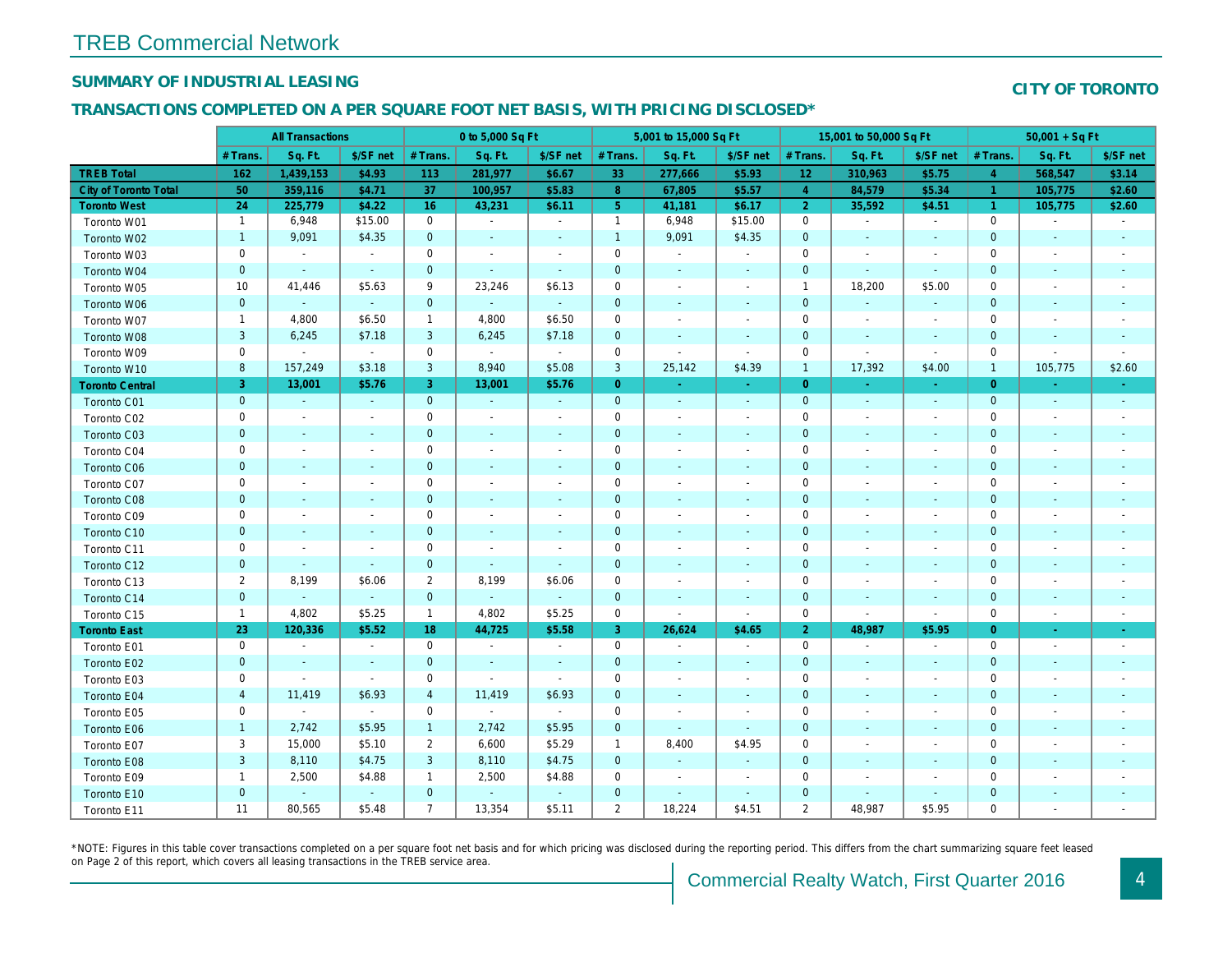## SUMMARY OF COMMERCIAL/RETAIL LEASING

#### TRANSACTIONS COMPLETED ON A PER SQUARE FOOT NET BASIS, WITH PRICING DISCLOSED\*

|                        |                | <b>All Transactions</b> |                |                | 0 to 1,000 Sq Ft |                |                     | 1,001 to 2,500 Sq Ft |                |                 | 2,001 to 5,000 Sq Ft |                  |
|------------------------|----------------|-------------------------|----------------|----------------|------------------|----------------|---------------------|----------------------|----------------|-----------------|----------------------|------------------|
|                        | # Trans.       | Sq. Ft.                 | \$/SF Net      | # Trans.       | Sq. Ft.          | \$/SF Net      | # Trans.            | Sq. Ft.              | \$/SF Net      | # Trans.        | Sq. Ft.              | \$/SF Ne         |
| <b>TREB Total</b>      | 139            | 252,499                 | \$19.08        | 52             | 35,104           | \$34.07        | 68                  | 103,422              | \$22.16        | 13 <sub>1</sub> | 43,796               | \$15.59          |
| <b>Halton Region</b>   | 13             | 20,494                  | \$17.31        | 5 <sup>1</sup> | 3,812            | \$26.60        | $\overline{4}$      | 5,137                | \$24.41        | $\overline{4}$  | 11,545               | \$11.08          |
| <b>Burlington</b>      | $\mathbf{1}$   | 1,507                   | \$27.00        | $\mathbf{0}$   | $\sim$           | $\blacksquare$ | $\mathbf{1}$        | 1,507                | \$27.00        | $\mathbf{0}$    | $\omega$             | $\blacksquare$   |
| <b>Halton Hills</b>    | 0              | $\blacksquare$          | $\omega$       | 0              | $\sim$           | $\blacksquare$ | $\mathsf{O}$        | $\blacksquare$       | $\omega$       | $\mathbf 0$     | $\mathbf{r}$         | $\blacksquare$   |
| Milton                 | $\overline{4}$ | 8,745                   | \$13.26        | $\mathbf 0$    | $\omega$         | $\mathbf{r}$   | $\mathbf{1}$        | 1,200                | \$20.00        | 3               | 7,545                | \$12.18          |
| Oakville               | 8              | 10,242                  | \$19.34        | 5              | 3,812            | \$26.60        | $\overline{2}$      | 2,430                | \$24.98        | $\mathbf{1}$    | 4,000                | \$9.00           |
| Peel Region            | 13             | 24,071                  | \$17.80        | 2 <sup>1</sup> | 1,350            | \$20.22        | 10                  | 15,279               | \$17.98        | $\overline{0}$  | $\omega$             | $\omega_{\rm c}$ |
| <b>Brampton</b>        | 8              | 18,472                  | \$18.11        | $\mathbf{1}$   | 650              | \$24.00        | 6                   | 10,380               | \$18.54        | $\mathbf 0$     | $\blacksquare$       | $\blacksquare$   |
| Caledon                | $\overline{0}$ | $\mathbf{r}$            | $\omega$       | $\mathbf{0}$   | $\omega$         | $\blacksquare$ | $\mathbf{0}$        | $\Box$               | $\omega$       | $\mathbf{0}$    | $\omega$             | $\blacksquare$   |
| Mississauga            | 5              | 5,599                   | \$16.78        | $\mathbf{1}$   | 700              | \$16.71        | $\overline{4}$      | 4,899                | \$16.78        | $\mathbf 0$     | $\blacksquare$       | $\blacksquare$   |
| <b>Toronto</b>         | 59             | 114,151                 | \$21.56        | 26             | 18,227           | \$41.51        | 26                  | 39,989               | \$30.51        | $\overline{4}$  | 13,071               | \$19.71          |
| <b>Toronto West</b>    | 18             | 57,364                  | \$12.01        | 6              | 4,332            | \$38.58        | 9                   | 12,707               | \$24.30        | $\mathbf{1}$    | 2,825                | \$26.70          |
| <b>Toronto Central</b> | 28             | 35,257                  | \$38.02        | 14             | 9,569            | \$48.87        | 12                  | 19,732               | \$41.52        | $\overline{2}$  | 5,956                | \$8.99           |
| <b>Toronto East</b>    | 13             | 21,530                  | \$20.04        | 6              | 4,326            | \$28.15        | 5                   | 7,550                | \$12.18        | $\overline{1}$  | 4,290                | \$30.00          |
| <b>York Region</b>     | 35             | 61,116                  | \$17.49        | 13             | 7,800            | \$30.05        | 16                  | 24,586               | \$16.88        | 5 <sup>5</sup>  | 19,180               | \$15.51          |
| Aurora                 | $\overline{2}$ | 4,080                   | \$15.69        | $\mathbf 0$    | $\omega$         | $\blacksquare$ | $\mathbf{1}$        | 1,200                | \$34.13        | $\mathbf{1}$    | 2,880                | \$8.00           |
| E. Gwillimbury         | $\mathbf{0}$   | $\omega$                | $\omega$       | $\mathbf{0}$   | $\blacksquare$   | $\blacksquare$ | $\mathbf{0}$        | $\omega$             | $\blacksquare$ | $\mathbf{0}$    | $\omega$             | $\sim$           |
| Georgina               | 0              | $\sim$                  | $\blacksquare$ | 0              | $\sim$           | $\sim$         | $\mathsf 0$         | $\blacksquare$       | $\overline{a}$ | $\mathbf 0$     | $\blacksquare$       | $\sim$           |
| King                   | $\mathbf{1}$   | 889                     | \$29.00        | $\mathbf{1}$   | 889              | \$29.00        | $\mathbf{0}$        | $\blacksquare$       | $\omega$       | $\mathbf{0}$    | $\blacksquare$       | $\blacksquare$   |
| Markham                | 13             | 9,906                   | \$24.24        | 9              | 4,490            | \$35.50        | $\overline{4}$      | 5,416                | \$14.91        | $\mathbf 0$     | $\blacksquare$       | $\blacksquare$   |
| Newmarket              | 3              | 3,882                   | \$15.39        | 1              | 780              | \$9.23         | $\overline{2}$      | 3,102                | \$16.93        | $\mathbf{0}$    | $\Delta$             |                  |
| Richmond Hill          | 4              | 6,565                   | \$22.29        | $\mathbf{1}$   | 735              | \$29.00        | $\overline{2}$      | 2,558                | \$21.75        | $\mathbf{1}$    | 3,272                | \$21.20          |
| Vaughan                | 12             | 35,794                  | \$14.88        | 1              | 906              | \$22.85        | $\overline{7}$      | 12,310               | \$15.05        | $\mathbf{3}$    | 13,028               | \$15.74          |
| Whitchurch-Stouffville | 0              | $\blacksquare$          | $\omega$       | 0              | $\blacksquare$   | $\blacksquare$ | $\mathsf{O}\xspace$ | $\blacksquare$       | $\bullet$      | $\mathsf{O}$    | $\blacksquare$       | $\blacksquare$   |
| Durham Region          | 14             | 28,401                  | \$15.12        | 3              | 2,150            | \$20.16        | 10 <sup>°</sup>     | 15,931               | \$13.54        | $\overline{0}$  | $\blacksquare$       | $\sim$           |
| Ajax                   | $\mathbf{1}$   | 1,512                   | \$9.00         | $\mathbf 0$    | $\sim$           | $\overline{a}$ | $\mathbf{1}$        | 1,512                | \$9.00         | $\mathbf 0$     | $\blacksquare$       | $\sim$           |
| <b>Brock</b>           | $\mathbf{0}$   | $\sim$                  | $\sim$         | $\mathbf 0$    | $\sim$           | $\mathbf{r}$   | $\mathbf{0}$        | $\omega_{\rm c}$     | ÷.             | $\mathbf{0}$    | $\omega$             | $\blacksquare$   |
| Clarington             | $\overline{4}$ | 4,727                   | \$12.48        | $\mathbf{2}$   | 1,350            | \$16.56        | $\overline{2}$      | 3,377                | \$10.85        | $\mathbf 0$     | $\blacksquare$       | $\blacksquare$   |
| Oshawa                 | $\overline{2}$ | 3,100                   | \$16.65        | $\mathbf{0}$   | $\omega$         | ٠              | $\overline{2}$      | 3,100                | \$16.65        | $\mathbf{0}$    | $\omega$             | $\sim$           |
| Pickering              | $\overline{2}$ | 2,292                   | \$21.05        | 0              | $\sim$           | $\blacksquare$ | $\overline{2}$      | 2,292                | \$21.05        | $\mathbf 0$     | $\blacksquare$       | $\blacksquare$   |
| Scugog                 | $\mathbf{1}$   | 2,100                   | \$14.50        | $\mathbf 0$    | $\mathbf{r}$     | $\blacksquare$ | $\mathbf{1}$        | 2,100                | \$14.50        | $\mathbf{0}$    | $\blacksquare$       | $\blacksquare$   |
| Uxbridge               | 0              | $\blacksquare$          | $\blacksquare$ | 0              | $\sim$           | $\blacksquare$ | $\mathsf{O}$        | $\blacksquare$       | $\sim$         | $\mathbf 0$     | $\blacksquare$       | $\blacksquare$   |
| Whitby                 | $\overline{4}$ | 14,670                  | \$15.43        | $\mathbf{1}$   | 800              | \$26.25        | $\overline{2}$      | 3,550                | \$9.89         | $\mathbf{0}$    | $\blacksquare$       | $\blacksquare$   |
| <b>Dufferin County</b> | $\mathbf{1}$   | 1,400                   | \$14.57        | $\overline{0}$ | $\omega$         | $\omega$       | $\mathbf{1}$        | 1,400                | \$14.57        | $\overline{0}$  | $\omega$             | $\bullet$        |
| Orangeville            | $\overline{1}$ | 1,400                   | \$14.57        | $\overline{0}$ | $\omega$         | $\sim$         | $\mathbf{1}$        | 1,400                | \$14.57        | $\overline{0}$  | $\omega$             | $\sim$           |
| <b>Simcoe County</b>   | $\overline{4}$ | 2,865                   | \$18.75        | 3              | 1,765            | \$18.59        | $\mathbf{1}$        | 1,100                | \$19.00        | $\overline{0}$  | $\blacksquare$       | ÷                |
| Adjala-Tosorontio      | $\mathbf{0}$   | $\Delta$                | $\sim$         | $\mathbf{0}$   | $\omega$         | ÷.             | $\overline{0}$      | $\omega$             | ÷.             | $\overline{0}$  | $\Delta$             | $\sim$           |
| <b>Bradford West</b>   | $\mathbf{1}$   | 725                     | \$19.85        | $\mathbf{1}$   | 725              | \$19.85        | $\mathbf 0$         | $\blacksquare$       | $\blacksquare$ | $\mathbf 0$     | $\blacksquare$       | $\sim$           |
| Essa                   | $\mathbf 0$    | $\sim$                  | $\sim$         | $\mathbf{0}$   | $\omega$         | $\sim$         | $\mathbf{0}$        | ä,                   | $\sim$         | $\mathbf{0}$    | $\sim$               | $\blacksquare$   |
| Innisfil               | $\mathbf 0$    | $\sim$                  | $\sim$         | $\mathbf 0$    | $\sim$           | $\sim$         | $\mathsf 0$         | ä,                   | $\overline{a}$ | $\mathbf 0$     | $\blacksquare$       | $\blacksquare$   |
| <b>New Tecumseth</b>   | 3              | 2,140                   | \$18.37        | $\overline{2}$ | 1,040            | \$17.71        | $\overline{1}$      | 1,100                | \$19.00        | $\Omega$        | $\Delta$             | $\blacksquare$   |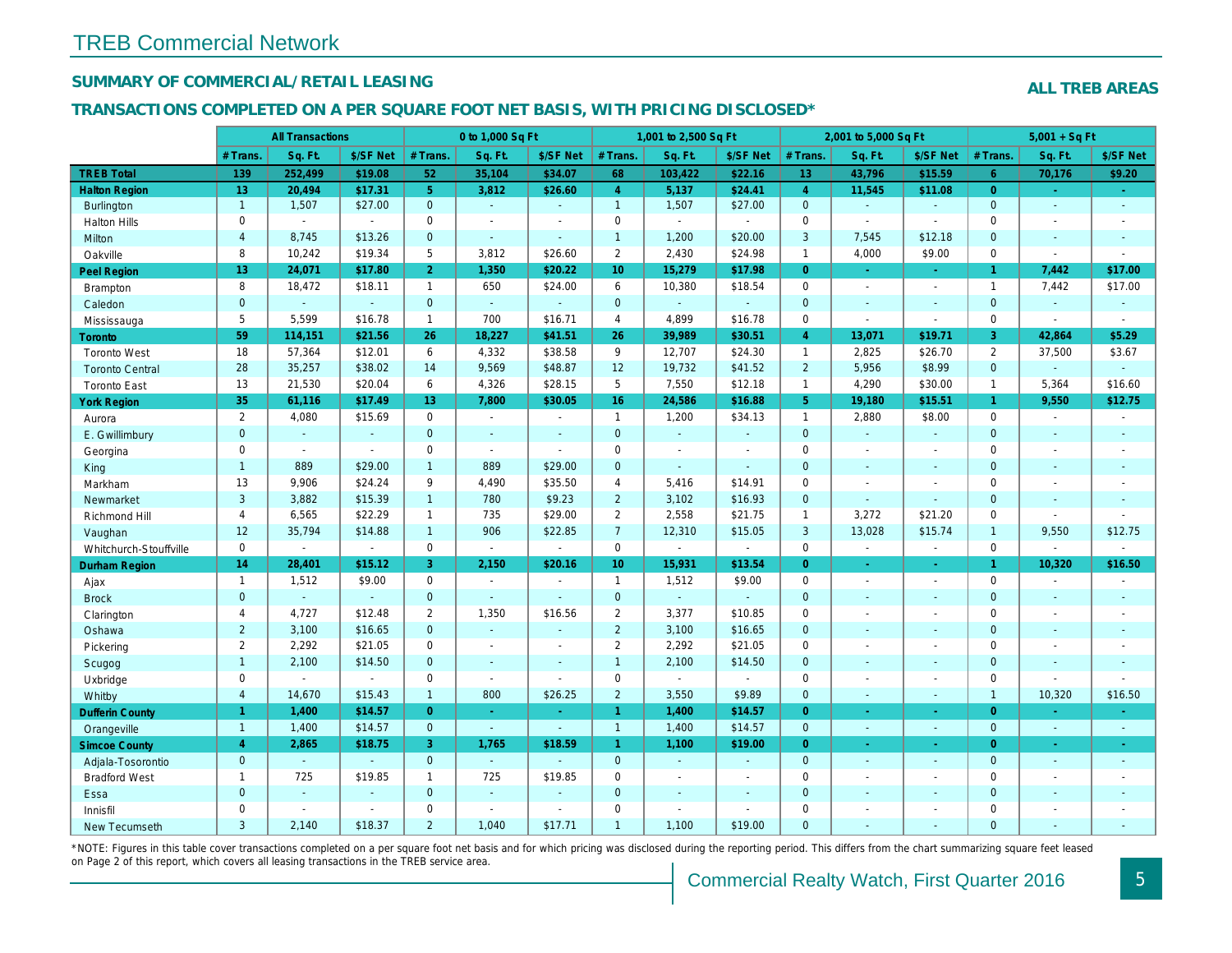## SUMMARY OF COMMERCIAL/RETAIL LEASING

## TRANSACTIONS COMPLETED ON A PER SQUARE FOOT NET BASIS, WITH PRICING DISCLOSED\*

|                              |                | <b>All Transactions</b> |                          |                | 0 to 1,000 Sq Ft         |                          |                 | 1,001 to 2,500 Sq Ft  |                          |                      | 2,001 to 5,000 Sq Ft     |                          |
|------------------------------|----------------|-------------------------|--------------------------|----------------|--------------------------|--------------------------|-----------------|-----------------------|--------------------------|----------------------|--------------------------|--------------------------|
|                              | # Trans.       | Sq. Ft.                 | \$/SF Net                | # Trans.       | Sq. Ft.                  | \$/SF Net                | # Trans.        | Sq. Ft.               | \$/SF Net                | # Trans.             | Sq. Ft.                  | \$/SF Ne                 |
| <b>TREB Total</b>            | 139            | 252,499                 | \$19.08                  | 52             | 35,104                   | \$34.07                  | 68              | 103,422               | \$22.16                  | 13 <sup>°</sup>      | 43,796                   | \$15.59                  |
| <b>City of Toronto Total</b> | 59             | 114,151                 | \$21.56                  | 26             | 18,227                   | \$41.51                  | 26              | 39,989                | \$30.51                  | $\overline{4}$       | 13,071                   | \$19.71                  |
| <b>Toronto West</b>          | 18             | 57,364                  | \$12.01                  | 6 <sup>1</sup> | 4,332                    | \$38.58                  | 9 <sup>°</sup>  | 12,707                | \$24.30                  | $\blacktriangleleft$ | 2,825                    | \$26.70                  |
| Toronto W01                  | $\overline{2}$ | 1,700                   | \$45.88                  | $\overline{2}$ | 1,700                    | \$45.88                  | $\mathbf 0$     | $\sim$                | $\sim$                   | $\mathbf 0$          | $\blacksquare$           | $\blacksquare$           |
| Toronto W02                  | 5              | 33,389                  | \$4.02                   | $\overline{2}$ | 1,092                    | \$42.05                  | $\overline{2}$  | 2,297                 | \$27.43                  | $\mathbf 0$          | $\blacksquare$           | $\sim$                   |
| Toronto W03                  | $\mathbf{1}$   | 1,300                   | \$20.31                  | $\mathbf 0$    | $\blacksquare$           | $\blacksquare$           | $\mathbf{1}$    | 1,300                 | \$20.31                  | $\mathbf 0$          | $\overline{\phantom{a}}$ | $\blacksquare$           |
| Toronto W04                  | $\overline{2}$ | 8,700                   | \$15.69                  | $\mathbf{0}$   | $\omega$                 | $\overline{\phantom{a}}$ | $\overline{1}$  | 1,200                 | \$20.00                  | $\mathbf{0}$         | $\blacksquare$           | $\blacksquare$           |
| Toronto W05                  | 4              | 7,660                   | \$27.06                  | 0              | $\blacksquare$           | $\sim$                   | 3               | 4,835                 | \$27.28                  | $\mathbf{1}$         | 2,825                    | \$26.70                  |
| Toronto W06                  | 3              | 2,564                   | \$33.62                  | $2^{\circ}$    | 1,540                    | \$28.05                  | $\overline{1}$  | 1,024                 | \$42.00                  | $\mathbf{0}$         | $\sim$                   | $\sim$                   |
| Toronto W07                  | 0              | $\blacksquare$          | $\blacksquare$           | $\mathbf 0$    | $\blacksquare$           | $\overline{\phantom{a}}$ | $\mathbf 0$     | $\blacksquare$        | $\blacksquare$           | $\mathbf 0$          | $\overline{\phantom{a}}$ | $\blacksquare$           |
| Toronto W08                  | $\pmb{0}$      | $\sim$                  | $\sim$                   | $\mathbf 0$    | $\blacksquare$           | $\blacksquare$           | $\mathbf{0}$    | $\blacksquare$        | $\sim$                   | $\mathbf{0}$         | $\blacksquare$           | $\blacksquare$           |
| Toronto W09                  | 0              | $\blacksquare$          | $\overline{\phantom{a}}$ | 0              | $\overline{\phantom{a}}$ | $\overline{\phantom{a}}$ | $\mathbf 0$     | $\blacksquare$        | $\blacksquare$           | 0                    | $\overline{\phantom{a}}$ | $\blacksquare$           |
| Toronto W10                  | $\mathbf{1}$   | 2,051                   | \$10.00                  | $\overline{0}$ | $\blacksquare$           | $\blacksquare$           | $\overline{1}$  | 2,051                 | \$10.00                  | $\mathbf{0}$         | $\blacksquare$           | $\sim$                   |
| <b>Toronto Central</b>       | 28             | 35,257                  | \$38.02                  | 14             | 9,569                    | \$48.87                  | 12 <sub>1</sub> | 19,732                | \$41.52                  | $\overline{2}$       | 5,956                    | \$8.99                   |
| Toronto C01                  | 15             | 16,466                  | \$48.38                  | 8              | 4,905                    | \$71.57                  | $\overline{7}$  | 11,561                | \$38.54                  | $\mathbf{0}$         | $\blacksquare$           | $\blacksquare$           |
| Toronto C02                  | $\mathbf{1}$   | 1,321                   | \$136.26                 | $\mathbf 0$    | $\sim$                   | $\sim$                   | $\mathbf{1}$    | 1,321                 | \$136.26                 | $\mathbf 0$          | $\blacksquare$           | $\sim$                   |
| Toronto C03                  | 3              | 3,721                   | \$23.22                  | $\overline{2}$ | 1,721                    | \$22.31                  | $\overline{1}$  | 2,000                 | \$24.00                  | $\mathbf{0}$         | $\sim$                   | $\blacksquare$           |
| Toronto C04                  | $\mathbf{1}$   | 900                     | \$30.00                  | $\mathbf{1}$   | 900                      | \$30.00                  | $\mathbf 0$     | $\omega$              | $\blacksquare$           | $\mathbf 0$          | $\blacksquare$           | $\overline{\phantom{a}}$ |
| Toronto C06                  | $\pmb{0}$      | $\omega$                | $\sim$                   | $\mathbf 0$    | $\sim$                   | $\sim$                   | $\mathbf 0$     | $\blacksquare$        | $\blacksquare$           | $\mathbf 0$          | $\blacksquare$           | $\blacksquare$           |
| Toronto C07                  | $\mathbf{1}$   | 693                     | \$38.00                  | $\mathbf{1}$   | 693                      | \$38.00                  | $\mathbf 0$     | $\omega$              | $\blacksquare$           | 0                    | $\blacksquare$           | $\blacksquare$           |
| Toronto C08                  | $\overline{2}$ | 3,300                   | \$31.45                  | $\mathbf 0$    | $\sim$                   | $\blacksquare$           | $\overline{2}$  | 3,300                 | \$31.45                  | $\mathbf 0$          | $\sim$                   | $\blacksquare$           |
| Toronto C09                  | 0              | $\blacksquare$          | $\sim$                   | 0              | $\sim$                   | $\sim$                   | $\mathbf 0$     | $\blacksquare$        | $\blacksquare$           | 0                    | $\sim$                   | $\blacksquare$           |
| Toronto C10                  | $\overline{2}$ | 2,150                   | \$24.14                  | $\mathbf{1}$   | 600                      | \$16.50                  | $\overline{1}$  | 1,550                 | \$27.10                  | $\mathbf{0}$         | $\blacksquare$           | $\blacksquare$           |
| Toronto C11                  | 0              | $\sim$                  | ÷.                       | $\mathbf 0$    | $\blacksquare$           | $\tilde{\phantom{a}}$    | $\mathsf 0$     | $\tilde{\phantom{a}}$ | $\blacksquare$           | $\mathbf 0$          | $\blacksquare$           | $\blacksquare$           |
| Toronto C12                  | $\pmb{0}$      | $\blacksquare$          | $\blacksquare$           | $\mathbf 0$    | $\blacksquare$           | $\blacksquare$           | $\mathbf{0}$    | $\blacksquare$        | $\blacksquare$           | $\mathbf 0$          | $\blacksquare$           | $\blacksquare$           |
| Toronto C13                  | $\mathbf 0$    | $\blacksquare$          | $\blacksquare$           | $\mathbf 0$    | $\blacksquare$           | $\overline{\phantom{a}}$ | $\mathbf 0$     | $\blacksquare$        | $\overline{\phantom{a}}$ | 0                    | $\omega$                 | $\blacksquare$           |
| Toronto C14                  | $\mathbf{1}$   | 2,700                   | \$15.00                  | $\mathbf 0$    | $\omega$                 | $\sim$                   | $\mathbf 0$     | $\omega$              | $\sim$                   | $\overline{1}$       | 2,700                    | \$15.00                  |
| Toronto C15                  | $\overline{2}$ | 4,006                   | \$7.00                   | $\mathbf{1}$   | 750                      | \$20.00                  | $\mathbf 0$     | $\mathbf{r}$          | $\omega$                 | $\overline{1}$       | 3,256                    | \$4.00                   |
| <b>Toronto East</b>          | 13             | 21,530                  | \$20.04                  | $6^{\circ}$    | 4,326                    | \$28.15                  | 5 <sub>5</sub>  | 7,550                 | \$12.18                  | $\mathbf{1}$         | 4,290                    | \$30.00                  |
| Toronto E01                  | $\mathbf{1}$   | 1,505                   | \$18.00                  | 0              | $\sim$                   | $\blacksquare$           | $\mathbf{1}$    | 1,505                 | \$18.00                  | $\mathbf 0$          | $\sim$                   | $\sim$                   |
| Toronto E02                  | $\overline{2}$ | 5,140                   | \$30.18                  | $\mathbf{1}$   | 850                      | \$31.06                  | $\mathbf{0}$    | $\omega$              | $\omega$                 | $\overline{1}$       | 4,290                    | \$30.00                  |
| Toronto E03                  | 4              | 3,750                   | \$20.32                  | 3              | 2,250                    | \$23.20                  | $\mathbf{1}$    | 1,500                 | \$16.00                  | $\mathbf 0$          | $\tilde{\phantom{a}}$    | $\blacksquare$           |
| Toronto E04                  | $\mathbf{1}$   | 1,866                   | \$12.00                  | $\mathbf{0}$   | $\sim$                   | $\blacksquare$           | $\overline{1}$  | 1,866                 | \$12.00                  | $\mathbf 0$          | $\blacksquare$           | $\sim$                   |
| Toronto E05                  | $\mathbf{1}$   | 900                     | \$35.33                  | $\mathbf{1}$   | 900                      | \$35.33                  | $\mathbf 0$     | $\blacksquare$        | $\sim$                   | $\mathbf 0$          | $\tilde{\phantom{a}}$    | $\blacksquare$           |
| Toronto E06                  | $\mathbf 0$    | $\omega$                | $\Delta$                 | $\mathbf{0}$   | $\sim$                   | $\blacksquare$           | $\mathbf{0}$    | $\blacksquare$        | $\blacksquare$           | $\mathbf{0}$         | $\sim$                   | $\sim$                   |
| Toronto E07                  | $\overline{2}$ | 6,493                   | \$14.71                  | $\mathbf 0$    | $\blacksquare$           | $\overline{\phantom{a}}$ | $\mathbf{1}$    | 1,129                 | \$5.75                   | 0                    | $\overline{\phantom{a}}$ | $\overline{\phantom{a}}$ |
| Toronto E08                  | $\mathbf 0$    | $\omega$                | $\sim$                   | $\mathbf{0}$   | $\blacksquare$           | $\blacksquare$           | $\mathbf{0}$    | $\sim$                | $\sim$                   | $\overline{0}$       | $\sim$                   | $\blacksquare$           |
| Toronto E09                  | 0              | $\blacksquare$          | $\sim$                   | $\mathbf 0$    | $\blacksquare$           | $\blacksquare$           | $\mathbf 0$     | $\omega$              | $\blacksquare$           | 0                    | $\blacksquare$           | $\blacksquare$           |
| Toronto E10                  | $\mathbf{1}$   | 1,550                   | \$7.74                   | $\pmb{0}$      | $\sim$                   | $\overline{\phantom{a}}$ | $\overline{1}$  | 1,550                 | \$7.74                   | $\mathbf{0}$         | $\sim$                   | $\blacksquare$           |
| Toronto E11                  | $\mathbf{1}$   | 326                     | \$34.97                  | $\mathbf{1}$   | 326                      | \$34.97                  | $\mathbf 0$     | $\blacksquare$        | $\blacksquare$           | $\mathbf 0$          | $\blacksquare$           | $\blacksquare$           |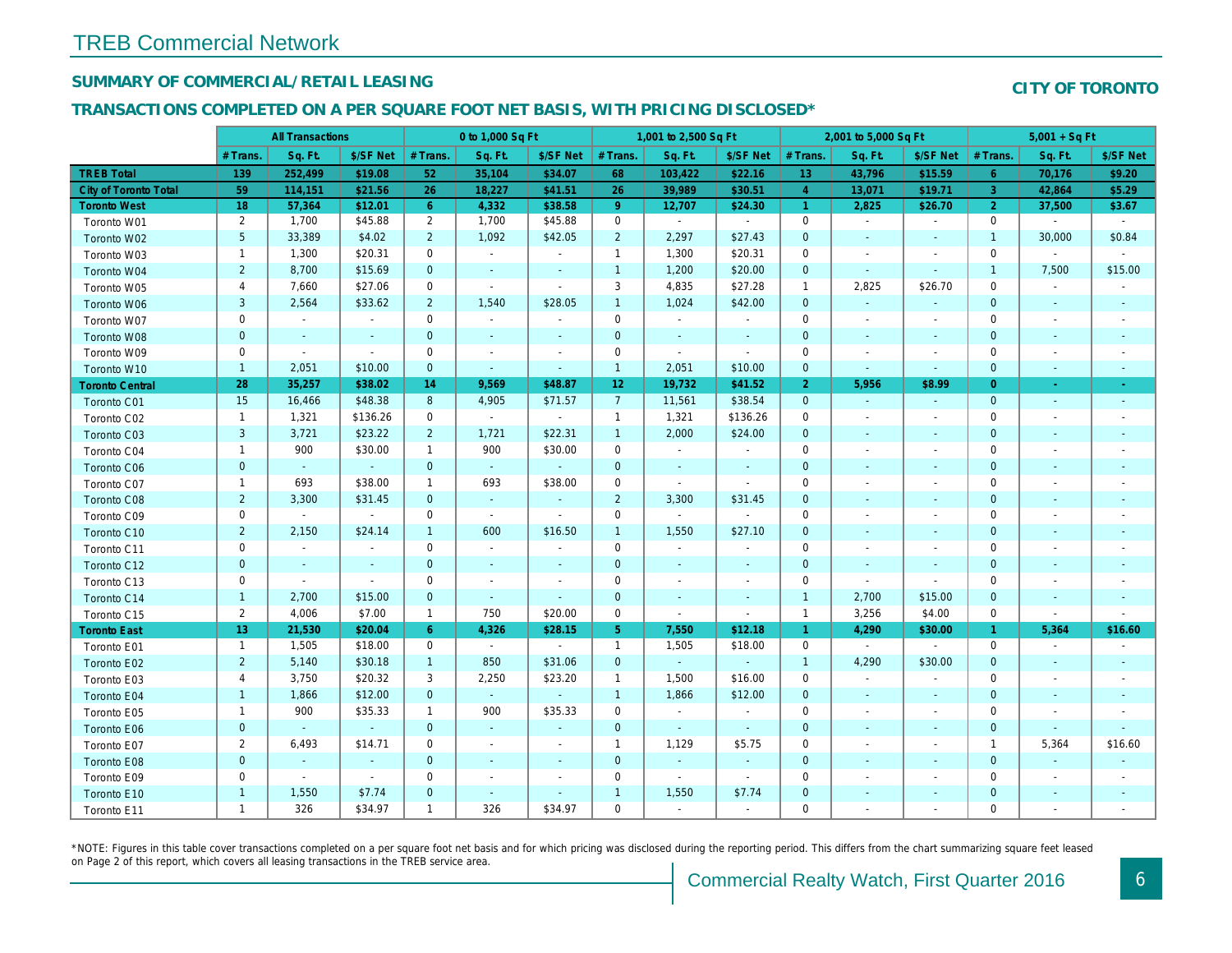## SUMMARY OF OFFICE LEASING

#### TRANSACTIONS COMPLETED ON A PER SQUARE FOOT NET BASIS, WITH PRICING DISCLOSED\*

|                        |                | <b>All Transactions</b> |                          |                 | 0 to 1,000 Sq Ft            |                          |                 | 1,001 to 2,500 Sq Ft |                          |                | 2,001 to 5,000 Sq Ft  |                          |
|------------------------|----------------|-------------------------|--------------------------|-----------------|-----------------------------|--------------------------|-----------------|----------------------|--------------------------|----------------|-----------------------|--------------------------|
|                        | # Trans.       | Sq. Ft.                 | \$/SF Net                | # Trans.        | Sq. Ft.                     | \$/SF Net                | # Trans.        | Sq. Ft.              | \$/SF Net                | # Trans.       | Sq. Ft.               | \$/SF Ne                 |
| <b>TREB Total</b>      | 95             | 160,031                 | \$14.18                  | 42              | 27,554                      | \$18.15                  | 38              | 61,130               | \$15.88                  | 11             | 35,927                | \$13.43                  |
| <b>Halton Region</b>   | 9              | 22,694                  | \$17.73                  | $\overline{2}$  | 1,553                       | \$17.77                  | 5 <sup>5</sup>  | 8,387                | \$17.47                  | $\mathbf{1}$   | 2,754                 | \$13.00                  |
| <b>Burlington</b>      | 3              | 6,295                   | \$13.58                  | $\mathbf{0}$    | $\sim$                      | $\sim$                   | $\overline{2}$  | 3,541                | \$14.03                  | $\overline{1}$ | 2,754                 | \$13.00                  |
| <b>Halton Hills</b>    | 0              | $\blacksquare$          | $\sim$                   | $\mathbf 0$     | $\bullet$                   | $\blacksquare$           | $\mathbf 0$     | $\blacksquare$       | $\sim$                   | $\mathbf 0$    | $\blacksquare$        | $\blacksquare$           |
| Milton                 | $\mathbf{1}$   | 1,000                   | \$18.00                  | $\overline{1}$  | 1,000                       | \$18.00                  | $\mathbf{0}$    | $\blacksquare$       | $\sim$                   | $\mathbf{0}$   | $\blacksquare$        | $\sim$                   |
| Oakville               | 5              | 15,399                  | \$19.41                  | $\mathbf{1}$    | 553                         | \$17.36                  | 3               | 4,846                | \$19.98                  | $\mathbf 0$    | $\tilde{\phantom{a}}$ | $\sim$                   |
| <b>Peel Region</b>     | 21             | 29,480                  | \$15.00                  | 11              | 6,877                       | \$15.20                  | $\overline{7}$  | 12,537               | \$13.94                  | 3              | 10,066                | \$16.18                  |
| <b>Brampton</b>        | 3              | 1,932                   | \$14.79                  | $\overline{2}$  | 832                         | \$9.10                   | $\mathbf{1}$    | 1,100                | \$19.09                  | $\mathbf 0$    | $\omega$              | $\blacksquare$           |
| Caledon                | $\mathbf{1}$   | 340                     | \$12.49                  | $\mathbf{1}$    | 340                         | \$12.49                  | $\mathbf{0}$    | $\omega$             | $\omega$                 | $\mathbf{0}$   | $\sim$                | $\blacksquare$           |
| Mississauga            | 17             | 27,208                  | \$15.04                  | 8               | 5,705                       | \$16.26                  | 6               | 11,437               | \$13.44                  | 3              | 10,066                | \$16.18                  |
| Toronto                | 27             | 34,827                  | \$19.83                  | 14              | 8,927                       | \$23.20                  | 10 <sup>°</sup> | 16,079               | \$20.37                  | 3 <sup>°</sup> | 9,821                 | \$15.88                  |
| <b>Toronto West</b>    | 3              | 4,669                   | \$23.44                  | $\mathbf{1}$    | 574                         | \$10.50                  | $\mathbf{1}$    | 1,400                | \$29.58                  | $\mathbf{1}$   | 2,695                 | \$23.00                  |
| <b>Toronto Central</b> | 16             | 22,306                  | \$21.07                  | 8               | 4,927                       | \$30.81                  | 6               | 10,253               | \$21.86                  | $\overline{2}$ | 7,126                 | \$13.19                  |
| <b>Toronto East</b>    | 8              | 7,852                   | \$14.16                  | 5               | 3,426                       | \$14.38                  | 3               | 4,426                | \$14.00                  | $\Omega$       | $\sim$                | $\sim$                   |
| <b>York Region</b>     | 31             | 60,633                  | \$9.92                   | 12 <sub>2</sub> | 7,613                       | \$16.87                  | 13 <sup>°</sup> | 19,456               | \$13.06                  | $\overline{4}$ | 13,286                | \$9.63                   |
| Aurora                 | $\mathbf{1}$   | 850                     | \$7.50                   | $\mathbf{1}$    | 850                         | \$7.50                   | $\mathbf 0$     | $\omega$             | $\blacksquare$           | $\mathbf 0$    | $\blacksquare$        | $\sim$                   |
| E. Gwillimbury         | $\mathbf 0$    | $\omega$                | $\blacksquare$           | $\overline{0}$  | $\omega$                    | $\blacksquare$           | $\mathbf{0}$    | $\blacksquare$       | $\blacksquare$           | $\mathbf{0}$   | $\blacksquare$        | $\blacksquare$           |
| Georgina               | $\mathsf 0$    | $\sim$                  | $\sim$                   | $\mathbf 0$     | $\blacksquare$              | $\overline{\phantom{a}}$ | $\mathbf 0$     | $\blacksquare$       | $\sim$                   | $\mathbf 0$    | $\blacksquare$        | $\blacksquare$           |
| King                   | $\mathbf{0}$   | $\omega$                | $\Delta$                 | $\mathbf{0}$    | $\omega$ .                  | $\omega$                 | $\mathbf{0}$    | $\blacksquare$       | $\omega$                 | $\overline{0}$ | $\omega$              | $\sim$                   |
| Markham                | 10             | 29,382                  | \$7.08                   | $\overline{2}$  | 808                         | \$14.86                  | $5\phantom{.0}$ | 6,704                | \$11.82                  | $\overline{2}$ | 7,592                 | \$9.76                   |
| Newmarket              | $\overline{2}$ | 1,673                   | \$13.09                  | $2^{\circ}$     | 1,673                       | \$13.09                  | $\mathbf{0}$    | $\omega$             | $\mathbf{r}$             | $\mathbf{0}$   | $\omega$              | $\sim$                   |
| Richmond Hill          | $\overline{7}$ | 10,640                  | \$12.75                  | 3               | 1,842                       | \$23.26                  | 2               | 3,104                | \$12.54                  | $\overline{2}$ | 5,694                 | \$9.46                   |
| Vaughan                | 11             | 18,088                  | \$12.67                  | $\overline{4}$  | 2,440                       | \$18.57                  | $6\phantom{1}$  | 9,648                | \$14.09                  | $\overline{0}$ | $\omega$              | $\blacksquare$           |
| Whitchurch-Stouffville | 0              | $\blacksquare$          | $\blacksquare$           | 0               | $\blacksquare$              | $\blacksquare$           | $\mathbf 0$     | $\blacksquare$       | $\blacksquare$           | 0              | $\blacksquare$        | $\blacksquare$           |
| <b>Durham Region</b>   | 6              | 11,447                  | \$10.68                  | $\overline{2}$  | 1,634                       | \$12.94                  | 3               | 4,671                | \$14.49                  | $\overline{0}$ | $\omega$              | $\sigma_{\rm c}$         |
| Ajax                   | $\overline{2}$ | 1,924                   | \$17.22                  | $\mathbf{1}$    | 824                         | \$14.00                  | $\mathbf{1}$    | 1,100                | \$19.64                  | $\mathbf{0}$   | $\blacksquare$        | $\sim$                   |
| <b>Brock</b>           | $\mathbf 0$    | $\omega$                | $\Delta$                 | $\overline{0}$  | $\omega$                    | $\blacksquare$           | $\mathbf{0}$    | $\omega$             | $\Delta$                 | $\mathbf{0}$   | $\Delta$              | $\sim$                   |
| Clarington             | 0              | $\sim$                  | $\sim$                   | $\mathbf 0$     | $\mathbf{r}$                | $\blacksquare$           | $\mathbf 0$     | $\omega$             | $\blacksquare$           | $\mathbf 0$    | $\blacksquare$        | $\blacksquare$           |
| Oshawa                 | $\mathbf{1}$   | 2,350                   | \$14.81                  | $\mathbf 0$     | $\sim$                      | $\blacksquare$           | $\overline{1}$  | 2,350                | \$14.81                  | $\mathbf{0}$   | $\sim$                | $\blacksquare$           |
| Pickering              | 2              | 2,031                   | \$10.29                  | $\mathbf{1}$    | 810                         | \$11.85                  | $\mathbf{1}$    | 1,221                | \$9.25                   | $\mathbf 0$    | $\blacksquare$        | $\blacksquare$           |
| Scugog                 | $\mathbf 0$    | $\omega$                |                          | $\overline{0}$  | $\blacksquare$              | $\blacksquare$           | $\mathbf{0}$    | $\omega$             | $\blacksquare$           | $\mathbf{0}$   | $\blacksquare$        | $\blacksquare$           |
| Uxbridge               | 0              | $\blacksquare$          | $\sim$                   | $\mathbf 0$     | $\blacksquare$              | $\blacksquare$           | $\mathbf 0$     | $\omega$             | $\blacksquare$           | $\mathbf 0$    | $\tilde{\phantom{a}}$ | $\blacksquare$           |
| Whitby                 | $\mathbf{1}$   | 5,142                   | \$6.50                   | $\mathbf{0}$    | ä,                          | $\blacksquare$           | $\mathbf{0}$    | ä,                   | $\blacksquare$           | $\mathbf{0}$   | $\blacksquare$        | $\blacksquare$           |
| <b>Dufferin County</b> | $\overline{0}$ | $\sim$                  | $\omega$                 | $\overline{0}$  | $\omega$                    | $\bullet$                | $\overline{0}$  | $\omega$             | $\omega$                 | $\overline{0}$ | $\blacksquare$        | $\sim$                   |
| Orangeville            | $\mathbf{0}$   | $\sim$                  | $\omega$                 | $\overline{0}$  | $\sim$                      | $\blacksquare$           | $\mathbf{0}$    | $\blacksquare$       | $\blacksquare$           | $\overline{0}$ | $\sim$                | $\blacksquare$           |
| <b>Simcoe County</b>   | 1 <sup>1</sup> | 950                     | \$12.00                  | $\mathbf{1}$    | 950                         | \$12.00                  | $\overline{0}$  | $\omega$             | $\omega$                 | $\overline{0}$ | $\omega$              | $\frac{1}{\sqrt{2}}$     |
| Adjala-Tosorontio      | $\mathbf{0}$   | $\omega$                | ш.                       | $\overline{0}$  | $\mathcal{L}_{\mathcal{A}}$ | $\sim$                   | $\mathbf 0$     | $\Delta$             | $\sim$                   | $\overline{0}$ | $\sim$                | $\blacksquare$           |
| <b>Bradford West</b>   | $\mathbf{1}$   | 950                     | \$12.00                  | $\mathbf{1}$    | 950                         | \$12.00                  | $\mathbf 0$     | $\blacksquare$       | $\blacksquare$           | 0              | $\blacksquare$        | $\blacksquare$           |
| Essa                   | $\mathbf 0$    | $\sim$                  | $\omega$                 | $\overline{0}$  | $\omega$                    | $\blacksquare$           | $\mathbf{0}$    | $\sim$               | $\overline{\phantom{a}}$ | $\overline{0}$ | $\sim$                | $\sim$                   |
| Innisfil               | 0              | $\sim$                  | $\sim$                   | $\mathbf 0$     | $\blacksquare$              | $\blacksquare$           | $\mathbf 0$     | $\blacksquare$       | $\sim$                   | $\mathbf 0$    | $\blacksquare$        | $\overline{\phantom{a}}$ |
| <b>New Tecumseth</b>   | $\Omega$       | $\sim$                  | $\overline{\phantom{a}}$ | $\mathbf{0}$    | $\overline{a}$              | $\overline{\phantom{a}}$ | $\mathbf{0}$    | ÷.                   | $\blacksquare$           | $\Omega$       | ÷.                    | $\sim$                   |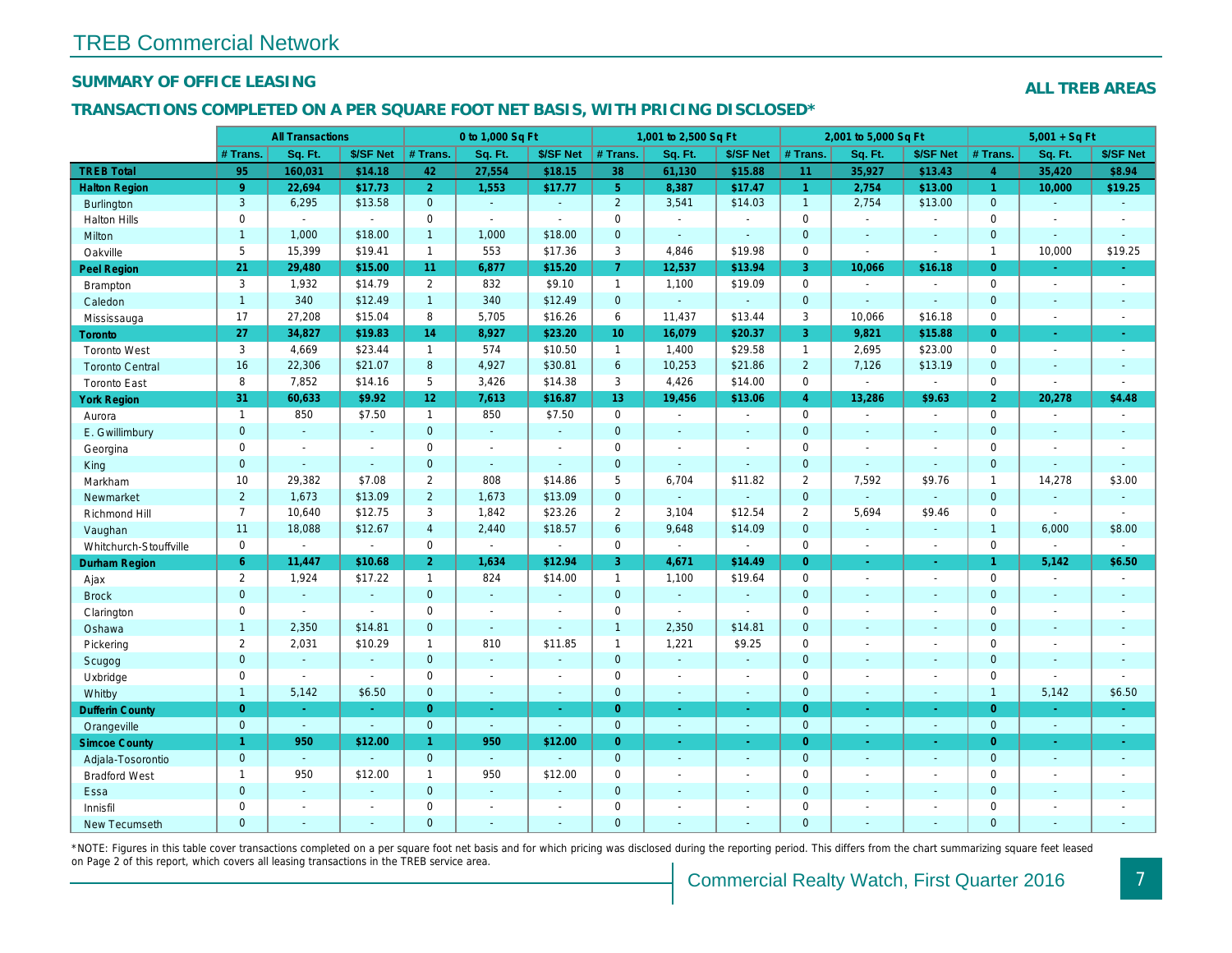## SUMMARY OF OFFICE LEASING

#### TRANSACTIONS COMPLETED ON A PER SQUARE FOOT NET BASIS, WITH PRICING DISCLOSED\*

|                        | <b>All Transactions</b> |                          |                          | 0 to 1,000 Sq Ft     |                       |                          |                 | 1,001 to 2,500 Sq Ft     |                          |                | 2,001 to 5,000 Sq Ft     |                          |
|------------------------|-------------------------|--------------------------|--------------------------|----------------------|-----------------------|--------------------------|-----------------|--------------------------|--------------------------|----------------|--------------------------|--------------------------|
|                        | # Trans.                | Sq. Ft.                  | \$/SF net                | # Trans.             | Sq. Ft.               | \$/SF net                | # Trans.        | Sq. Ft.                  | \$/SF net                | # Trans.       | Sq. Ft.                  | \$/SF ne                 |
| <b>TREB Total</b>      | 95                      | 160,031                  | \$14.18                  | 42                   | 27,554                | \$18.15                  | 38              | 61,130                   | \$15.88                  | 11             | 35,927                   | \$13.43                  |
| City of Toronto Total  | 27                      | 34,827                   | \$19.83                  | 14                   | 8,927                 | \$23.20                  | 10 <sup>°</sup> | 16,079                   | \$20.37                  | 3              | 9,821                    | \$15.88                  |
| <b>Toronto West</b>    | 3 <sup>°</sup>          | 4,669                    | \$23.44                  | $\blacktriangleleft$ | 574                   | \$10.50                  | $\vert$ 1       | 1,400                    | \$29.58                  | $\vert$ 1      | 2,695                    | \$23.00                  |
| Toronto W01            | $\mathbf{1}$            | 2,695                    | \$23.00                  | $\mathbf{0}$         | $\sim$                | $\sim$                   | $\mathbf 0$     | $\sim$                   | $\blacksquare$           | $\overline{1}$ | 2,695                    | \$23.00                  |
| Toronto W02            | $\mathbf{1}$            | 1,400                    | \$29.58                  | $\mathbf{0}$         | $\sim$                | $\omega$                 | $\mathbf{1}$    | 1,400                    | \$29.58                  | $\mathbf{0}$   | $\sim$                   | $\sim$                   |
| Toronto W03            | $\pmb{0}$               | $\sim$                   | $\sim$                   | $\mathbf 0$          | $\blacksquare$        | $\blacksquare$           | $\mathbf 0$     | $\blacksquare$           | $\blacksquare$           | $\mathbf 0$    | $\blacksquare$           | $\sim$                   |
| Toronto W04            | $\pmb{0}$               | $\sim$                   | $\sim$                   | $\mathbf{0}$         | $\sim$                | $\blacksquare$           | $\mathbf 0$     | $\sim$                   | $\blacksquare$           | $\mathbf{0}$   | $\blacksquare$           | $\blacksquare$           |
| Toronto W05            | $\mathbf{1}$            | 574                      | \$10.50                  | $\mathbf{1}$         | 574                   | \$10.50                  | $\mathbf 0$     | $\overline{\phantom{a}}$ | $\blacksquare$           | 0              |                          | $\overline{\phantom{a}}$ |
| Toronto W06            | $\pmb{0}$               | $\overline{\phantom{a}}$ | $\frac{1}{2}$            | $\mathbf{0}$         | $\blacksquare$        | ÷,                       | $\mathbf 0$     | $\blacksquare$           |                          | $\mathbf 0$    |                          |                          |
| Toronto W07            | $\mathbf 0$             | $\overline{\phantom{a}}$ | $\overline{\phantom{a}}$ | $\mathbf 0$          | $\blacksquare$        | $\blacksquare$           | 0               | $\blacksquare$           | $\overline{\phantom{a}}$ | 0              | $\overline{\phantom{a}}$ | $\overline{\phantom{a}}$ |
| Toronto W08            | $\mathbf 0$             | $\sim$                   | $\sim$                   | $\mathbf{0}$         | ä,                    | $\omega$                 | $\mathbf{0}$    | $\omega$                 | $\omega$                 | $\overline{0}$ |                          |                          |
| Toronto W09            | $\mathbf 0$             | $\blacksquare$           | $\overline{\phantom{a}}$ | $\mathbf 0$          | $\blacksquare$        | $\blacksquare$           | $\mathbf 0$     | $\blacksquare$           | $\blacksquare$           | $\mathbf 0$    | $\sim$                   | $\blacksquare$           |
| Toronto W10            | $\pmb{0}$               | $\sim$                   | $\sim$                   | $\mathbf{0}$         | $\blacksquare$        | $\blacksquare$           | $\mathbf 0$     | $\blacksquare$           | $\omega$                 | $\mathbf 0$    | $\sim$                   | $\blacksquare$           |
| <b>Toronto Central</b> | 16                      | 22,306                   | \$21.07                  | 8                    | 4,927                 | \$30.81                  | $6^{\circ}$     | 10,253                   | \$21.86                  | $\overline{2}$ | 7,126                    | \$13.19                  |
| Toronto C01            | 3                       | 2,903                    | \$28.84                  | $\mathbf{1}$         | 488                   | \$24.00                  | $\overline{2}$  | 2,415                    | \$29.81                  | $\mathbf 0$    | $\omega$                 | $\sim$                   |
| Toronto C02            | 3                       | 5,010                    | \$22.67                  | $\overline{2}$       | 1,810                 | \$34.48                  | 0               | $\blacksquare$           | $\blacksquare$           | $\overline{1}$ | 3,200                    | \$16.00                  |
| Toronto C03            | $\mathbf 0$             | $\sim$                   | $\omega$                 | $\mathbf{0}$         | $\omega$              |                          | $\mathbf{0}$    | $\omega$                 | $\sim$                   | $\mathbf{0}$   | $\sim$                   |                          |
| Toronto C04            | $\overline{2}$          | 2,777                    | \$23.77                  | $\mathbf{1}$         | 900                   | \$24.67                  | $\overline{1}$  | 1,877                    | \$23.34                  | $\mathbf 0$    | $\sim$                   | $\blacksquare$           |
| Toronto C06            | $\mathbf 0$             | $\omega$                 | $\sim$                   | $\mathbf{0}$         | $\omega$              | $\blacksquare$           | $\mathbf 0$     | $\omega$                 | $\blacksquare$           | $\mathbf 0$    | $\blacksquare$           | $\sim$                   |
| Toronto C07            | $\mathbf{1}$            | 2,361                    | \$8.00                   | $\mathbf 0$          | $\blacksquare$        | $\blacksquare$           | $\mathbf{1}$    | 2,361                    | \$8.00                   | 0              | $\overline{\phantom{a}}$ | $\sim$                   |
| Toronto C08            | $\mathbf{1}$            | 1,100                    | \$15.82                  | $\mathbf 0$          | $\frac{1}{2}$         | ٠                        | $\mathbf{1}$    | 1,100                    | \$15.82                  | $\mathbf 0$    | $\sim$                   | $\sim$                   |
| Toronto C09            | $\mathbf{1}$            | 2,500                    | \$28.80                  | 0                    | ä,                    | $\overline{\phantom{a}}$ | $\overline{1}$  | 2,500                    | \$28.80                  | 0              | $\overline{\phantom{a}}$ | $\overline{\phantom{a}}$ |
| Toronto C10            | $\mathbf 0$             | ◆                        | $\omega$                 | $\mathbf{0}$         | $\sim$                | $\sim$                   | $\mathbf{0}$    | $\blacksquare$           | $\sim$                   | $\mathbf{0}$   | $\sim$                   | $\sim$                   |
| Toronto C11            | $\mathbf 0$             | $\blacksquare$           | $\blacksquare$           | $\mathbf 0$          | ÷.                    | $\blacksquare$           | $\mathbf 0$     | $\blacksquare$           | $\sim$                   | $\mathbf 0$    | $\sim$                   |                          |
| Toronto C12            | $\mathbf{1}$            | 3,926                    | \$10.90                  | $\mathbf{0}$         | $\blacksquare$        | $\blacksquare$           | $\mathbf 0$     | $\blacksquare$           | $\blacksquare$           | $\mathbf{1}$   | 3,926                    | \$10.90                  |
| Toronto C13            | $\mathbf 0$             | $\blacksquare$           | $\sim$                   | $\mathbf 0$          | $\tilde{\phantom{a}}$ | $\blacksquare$           | 0               | $\blacksquare$           | $\overline{\phantom{a}}$ | $\mathbf 0$    | $\overline{\phantom{a}}$ |                          |
| Toronto C14            | $\mathbf{3}$            | 1,160                    | \$42.93                  | 3                    | 1,160                 | \$42.93                  | $\mathbf 0$     | $\blacksquare$           | $\blacksquare$           | $\mathbf{0}$   | $\blacksquare$           | $\sim$                   |
| Toronto C15            | $\mathbf{1}$            | 569                      | \$10.00                  | $\mathbf{1}$         | 569                   | \$10.00                  | 0               | $\blacksquare$           | $\blacksquare$           | $\mathbf 0$    | $\blacksquare$           | $\sim$                   |
| <b>Toronto East</b>    | 8                       | 7,852                    | \$14.16                  | 5 <sup>5</sup>       | 3,426                 | \$14.38                  | 3               | 4,426                    | \$14.00                  | $\overline{0}$ | $\sim$                   | $\frac{1}{\sqrt{2}}$     |
| Toronto E01            | $\mathbf{1}$            | 2,200                    | \$21.82                  | $\mathbf{0}$         | $\sim$                | $\sim$                   | $\overline{1}$  | 2,200                    | \$21.82                  | $\mathbf 0$    | $\overline{\phantom{a}}$ | $\blacksquare$           |
| Toronto E02            | $\mathbf{0}$            | $\omega$                 | $\sim$                   | $\mathbf{0}$         | $\omega$              | $\blacksquare$           | $\mathbf 0$     | $\blacksquare$           | $\blacksquare$           | $\mathbf 0$    | $\blacksquare$           | $\blacksquare$           |
| Toronto E03            | $\overline{2}$          | 1,897                    | \$11.52                  | $\mathbf{1}$         | 800                   | \$18.00                  | $\mathbf{1}$    | 1,097                    | \$6.80                   | $\mathbf 0$    |                          | $\overline{\phantom{a}}$ |
| Toronto E04            | $\overline{2}$          | 1,856                    | \$8.11                   | $\overline{2}$       | 1,856                 | \$8.11                   | $\mathbf 0$     | $\blacksquare$           | $\blacksquare$           | $\mathbf 0$    |                          | $\blacksquare$           |
| Toronto E05            | $\pmb{0}$               | $\overline{\phantom{a}}$ | $\blacksquare$           | $\mathbf 0$          | $\sim$                | $\blacksquare$           | $\mathbf 0$     | $\blacksquare$           | $\blacksquare$           | 0              |                          |                          |
| Toronto E06            | $\mathbf 0$             | $\blacksquare$           | $\omega$                 | $\overline{0}$       | $\omega$              | $\omega$                 | $\mathbf{0}$    | $\omega$                 | $\omega$                 | $\overline{0}$ | $\sim$                   | $\sim$                   |
| Toronto E07            | 3                       | 1,899                    | \$13.85                  | $\overline{2}$       | 770                   | \$25.71                  | $\mathbf{1}$    | 1,129                    | \$5.75                   | $\mathbf 0$    |                          | $\overline{\phantom{a}}$ |
| Toronto E08            | $\mathbf 0$             | $\sim$                   | $\blacksquare$           | $\mathbf{0}$         | $\blacksquare$        | $\blacksquare$           | $\mathbf 0$     | $\blacksquare$           | $\sim$                   | $\mathbf 0$    | $\sim$                   | $\sim$                   |
| Toronto E09            | $\pmb{0}$               | $\blacksquare$           | $\blacksquare$           | 0                    | $\blacksquare$        | $\blacksquare$           | $\mathbf 0$     | $\blacksquare$           | $\blacksquare$           | 0              | $\overline{\phantom{a}}$ |                          |
| Toronto E10            | $\pmb{0}$               | $\sim$                   | $\blacksquare$           | $\mathbf{0}$         | $\blacksquare$        | $\blacksquare$           | $\mathbf 0$     | $\sim$                   | $\blacksquare$           | $\pmb{0}$      | $\blacksquare$           | $\sim$                   |
| Toronto E11            | $\mathbf 0$             | $\blacksquare$           | $\blacksquare$           | $\mathbf 0$          | ä,                    | $\blacksquare$           | $\mathbf 0$     | $\blacksquare$           | $\blacksquare$           | $\mathbf 0$    |                          |                          |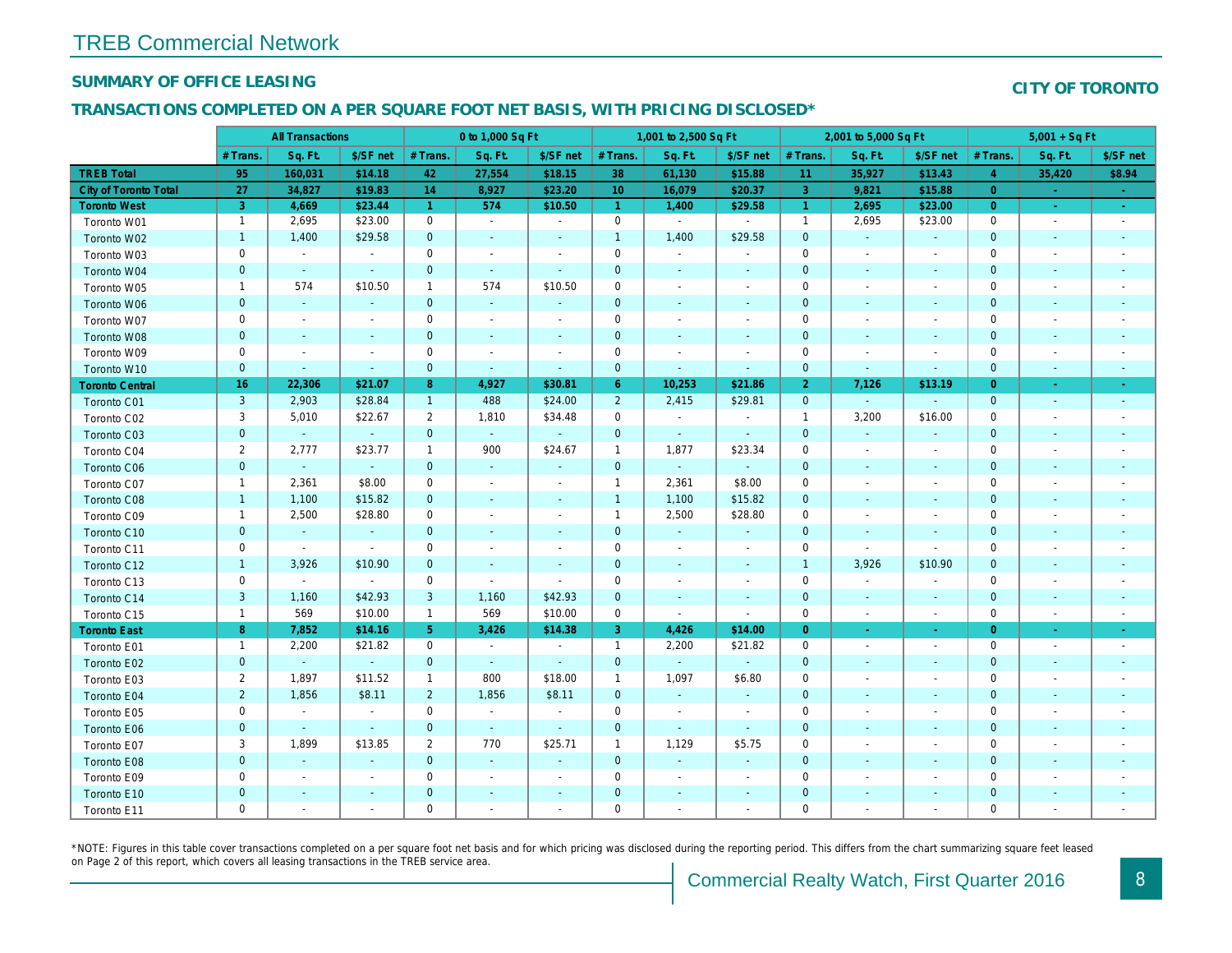## SUMMARY OF INDUSTRIAL SALES

## TRANSACTIONS COMPLETED WITH PRICING DISCLOSED

|                        |                       | <b>All Transactions</b>  |                          |                | 0 to 5,000 Sq Ft |                          |                 | 5,001 to 15,000 Sq Ft    |                          |                | 15,001 to 50,000 Sq Ft   |                          |
|------------------------|-----------------------|--------------------------|--------------------------|----------------|------------------|--------------------------|-----------------|--------------------------|--------------------------|----------------|--------------------------|--------------------------|
|                        | # Trans.              | Sq. Ft.                  | \$/SF Net                | # Trans.       | Sq. Ft.          | \$/SF Net                | # Trans.        | Sq. Ft.                  | \$/SF Net                | # Trans.       | Sq. Ft.                  | \$/SF Ne                 |
| <b>TREB Total</b>      | 69                    | 981,510                  | \$100.10                 | 45             | 106,329          | \$161.49                 | 10 <sup>°</sup> | 106,495                  | \$124.00                 | 8 <sup>°</sup> | 206,055                  | \$109.29                 |
| <b>Halton Region</b>   | 5 <sup>5</sup>        | 156,196                  | \$98.25                  | $\mathbf{1}$   | 2,473            | \$165.79                 | $\mathbf{1}$    | 14,200                   | \$53.59                  | $\overline{2}$ | 44,151                   | \$119.48                 |
| <b>Burlington</b>      | 3                     | 32,824                   | \$98.89                  | 1              | 2,473            | \$165.79                 | $\mathbf{1}$    | 14,200                   | \$53.59                  | $\overline{1}$ | 16,151                   | \$128.48                 |
| <b>Halton Hills</b>    | 0                     | $\sim$                   | $\sim$                   | $\Omega$       | $\blacksquare$   |                          | $\mathbf 0$     | $\blacksquare$           | ä,                       | $\Omega$       | $\blacksquare$           | $\blacksquare$           |
| Milton                 | $\mathbf{0}$          | $\blacksquare$           | $\omega$                 | $\mathbf{0}$   | $\omega$         | $\blacksquare$           | $\overline{0}$  | $\blacksquare$           | $\blacksquare$           | $\mathbf{0}$   | $\omega$                 | $\blacksquare$           |
| Oakville               | $\mathbf{2}^{\prime}$ | 123,372                  | \$98.08                  | $\mathbf 0$    | $\sim$           | $\blacksquare$           | $\mathsf{O}$    | $\overline{\phantom{a}}$ | $\sim$                   | $\mathbf{1}$   | 28,000                   | \$114.29                 |
| Peel Region            | 12                    | 224,672                  | \$91.11                  | $\overline{7}$ | 17,393           | \$180.99                 | 2 <sup>1</sup>  | 23,667                   | \$141.37                 | $\mathbf{1}$   | 18,686                   | \$149.8                  |
| <b>Brampton</b>        | 0                     | $\overline{\phantom{a}}$ | $\overline{\phantom{a}}$ | $\mathbf 0$    | $\sim$           | $\overline{\phantom{a}}$ | $\mathbf 0$     | $\blacksquare$           | $\overline{a}$           | $\mathbf 0$    | $\overline{\phantom{a}}$ | $\blacksquare$           |
| Caledon                | $\overline{1}$        | 1,700                    | \$156.47                 | 1              | 1,700            | \$156.47                 | $\mathbf{0}$    | $\omega$                 | $\omega$                 | $\mathbf{0}$   | $\Delta$                 | $\omega$                 |
| Mississauga            | 11                    | 222,972                  | \$90.61                  | 6              | 15,693           | \$183.65                 | $\overline{2}$  | 23,667                   | \$141.37                 | $\mathbf{1}$   | 18,686                   | \$149.84                 |
| Toronto                | 23                    | 161,144                  | \$118.66                 | 16             | 36,808           | \$138.91                 | $\overline{4}$  | 46,284                   | \$139.55                 | 3              | 78,052                   | \$96.73                  |
| <b>Toronto West</b>    | 10                    | 92,287                   | \$139.62                 | 5              | 14,814           | \$164.03                 | 3               | 32,574                   | \$175.14                 | 2              | 44,899                   | \$105.79                 |
| <b>Toronto Central</b> | $\mathbf{0}$          | $\omega$                 | $\omega$                 | $\mathbf 0$    | $\omega$         | $\blacksquare$           | $\mathbf{0}$    | ¥.                       | ¥.                       | $\mathbf{0}$   | $\Delta$                 | $\blacksquare$           |
| <b>Toronto East</b>    | 13                    | 68,857                   | \$90.58                  | 11             | 21,994           | \$121.98                 | $\mathbf{1}$    | 13,710                   | \$55.00                  | $\mathbf{1}$   | 33,153                   | \$84.46                  |
| <b>York Region</b>     | 22                    | 288,618                  | \$120.78                 | 17             | 45,376           | \$176.94                 | 2 <sup>1</sup>  | 11,604                   | \$121.94                 | $\mathbf{1}$   | 23,166                   | \$146.57                 |
| Aurora                 | $\mathbf 0$           | $\sim$                   | $\sim$                   | $\Omega$       | $\sim$           | $\blacksquare$           | $\mathbf 0$     | $\omega$ .               | $\sim$                   | $\Omega$       | $\blacksquare$           | $\sim$                   |
| E. Gwillimbury         | $\mathbf{0}$          | $\sim$                   | $\blacksquare$           | $\mathbf 0$    | $\blacksquare$   | ٠                        | $\pmb{0}$       | $\blacksquare$           | $\overline{\phantom{a}}$ | $\mathbf{0}$   | $\blacksquare$           | $\blacksquare$           |
| Georgina               | $\mathbf 0$           | $\overline{\phantom{a}}$ | $\blacksquare$           | $\mathbf 0$    | $\blacksquare$   | $\blacksquare$           | $\mathbf 0$     | $\blacksquare$           | $\blacksquare$           | $\mathbf 0$    | $\blacksquare$           | $\blacksquare$           |
| King                   | $\overline{0}$        |                          | $\sim$                   | $\mathbf{0}$   | $\sim$           | $\overline{\phantom{a}}$ | $\mathbf{0}$    | $\blacksquare$           | $\blacksquare$           | $\mathbf{0}$   | $\omega$                 | $\mathbf{r}$             |
| Markham                | 5                     | 93,246                   | \$132.41                 | $\overline{2}$ | 5,857            | \$177.74                 | $\mathbf{1}$    | 5,873                    | \$134.52                 | $\mathbf{1}$   | 23,166                   | \$146.57                 |
| Newmarket              | $\overline{2}$        | 9,359                    | \$129.71                 | $\overline{2}$ | 9,359            | \$129.71                 | $\mathbf{0}$    | $\sim$                   | $\blacksquare$           | $\mathbf{0}$   | $\omega$                 | $\sim$                   |
| <b>Richmond Hill</b>   | 8                     | 166,180                  | \$108.86                 | $\overline{7}$ | 16,058           | \$198.66                 | $\mathbf 0$     | $\blacksquare$           | $\overline{\phantom{a}}$ | $\mathbf 0$    | $\blacksquare$           | $\overline{\phantom{a}}$ |
| Vaughan                | $\overline{4}$        | 13,420                   | \$172.65                 | 3              | 7,689            | \$220.05                 | $\mathbf{1}$    | 5,731                    | \$109.06                 | $\mathbf{0}$   | $\Delta$                 | $\sim$                   |
| Whitchurch-Stouffville | 3                     | 6,413                    | \$139.09                 | 3              | 6,413            | \$139.09                 | $\mathsf{O}$    | $\blacksquare$           | $\blacksquare$           | $\mathbf 0$    | $\blacksquare$           | $\sim$                   |
| <b>Durham Region</b>   | 3                     | 96,040                   | \$36.23                  | $\overline{2}$ | 2,179            | \$101.65                 | $\overline{0}$  | $\omega$                 | ÷.                       | $\overline{0}$ | $\omega$                 | $\omega_{\rm c}$         |
| Ajax                   | 0                     | $\blacksquare$           | $\blacksquare$           | $\mathbf 0$    | $\blacksquare$   | $\blacksquare$           | $\mathsf 0$     | $\blacksquare$           | $\blacksquare$           | $\mathbf 0$    | $\blacksquare$           | $\blacksquare$           |
| <b>Brock</b>           | $\mathbf{0}$          | $\sim$                   | $\sim$                   | $\mathbf{0}$   | $\mathbf{r}$     | $\blacksquare$           | $\mathbf{0}$    | $\blacksquare$           | $\blacksquare$           | $\mathbf{0}$   | $\omega$                 | $\sim$                   |
| Clarington             | 0                     | $\sim$                   | $\sim$                   | 0              | $\blacksquare$   |                          | $\mathbf 0$     | $\blacksquare$           | $\blacksquare$           | $\mathbf 0$    | $\sim$                   | $\blacksquare$           |
| Oshawa                 | $\mathbf{1}$          | 93,861                   | \$34.71                  | $\mathbf 0$    | ä,               | ä,                       | $\mathbf{0}$    | ÷,                       | ÷,                       | $\mathbf{0}$   | $\blacksquare$           | $\blacksquare$           |
| Pickering              | $\overline{2}$        | 2,179                    | \$101.65                 | $\overline{2}$ | 2,179            | \$101.65                 | $\mathbf 0$     | $\overline{a}$           | $\overline{a}$           | $\mathbf 0$    | $\blacksquare$           | $\blacksquare$           |
| Scugog                 | $\mathbf{0}$          | $\omega$                 | $\sim$                   | $\mathbf{0}$   | $\omega$         | $\blacksquare$           | $\mathbf{0}$    | $\blacksquare$           | $\omega$                 | $\mathbf{0}$   | $\omega$                 | $\blacksquare$           |
| Uxbridge               | 0                     | $\blacksquare$           | $\blacksquare$           | 0              | $\sim$           |                          | $\mathsf{O}$    | ÷,                       | $\overline{a}$           | $\mathbf 0$    | $\overline{a}$           | $\blacksquare$           |
| Whitby                 | $\mathbf{0}$          | $\blacksquare$           | $\sim$                   | $\mathbf 0$    | $\blacksquare$   | $\blacksquare$           | $\mathbf{0}$    | $\blacksquare$           | $\sim$                   | $\mathbf{0}$   | $\blacksquare$           | $\sim$                   |
| <b>Dufferin County</b> | $\overline{2}$        | 2,100                    | \$119.05                 | $\overline{2}$ | 2,100            | \$119.05                 | $\overline{0}$  | $\blacksquare$           | ×.                       | $\overline{0}$ | $\sim$                   | $\sim$                   |
| Orangeville            | $\overline{2}$        | 2,100                    | \$119.05                 | $\overline{2}$ | 2,100            | \$119.05                 | $\mathbf{0}$    | ä,                       | ÷.                       | $\mathbf 0$    | $\omega$                 | $\omega$                 |
| <b>Simcoe County</b>   | 2 <sup>1</sup>        | 52,740                   | \$89.59                  | $\overline{0}$ | $\sim$           | $\omega$                 | $\mathbf{1}$    | 10,740                   | \$114.06                 | $\mathbf{1}$   | 42,000                   | \$83.33                  |
| Adjala-Tosorontio      | $\mathbf{0}$          |                          | $\sim$                   | $\mathbf{0}$   | $\sim$           | $\sim$                   | $\overline{0}$  | $\blacksquare$           |                          | $\mathbf{0}$   | ÷.                       |                          |
| <b>Bradford West</b>   | $\overline{2}$        | 52,740                   | \$89.59                  | 0              | $\sim$           | $\blacksquare$           | $\mathbf{1}$    | 10,740                   | \$114.06                 | $\mathbf{1}$   | 42,000                   | \$83.33                  |
| Essa                   | $\mathbf{0}$          | $\sim$                   | $\sim$                   | $\mathbf 0$    | $\blacksquare$   | $\blacksquare$           | $\mathbf 0$     | $\blacksquare$           | ä,                       | $\mathbf{0}$   | $\blacksquare$           | $\blacksquare$           |
| Innisfil               | 0                     | $\sim$                   | $\sim$                   | 0              | $\blacksquare$   | $\blacksquare$           | $\mathbf 0$     | $\overline{a}$           | $\overline{a}$           | $\mathbf 0$    | $\blacksquare$           | $\blacksquare$           |
| <b>New Tecumseth</b>   | $\Omega$              |                          |                          | $\Omega$       |                  |                          | $\mathbf{0}$    |                          |                          | $\Omega$       |                          |                          |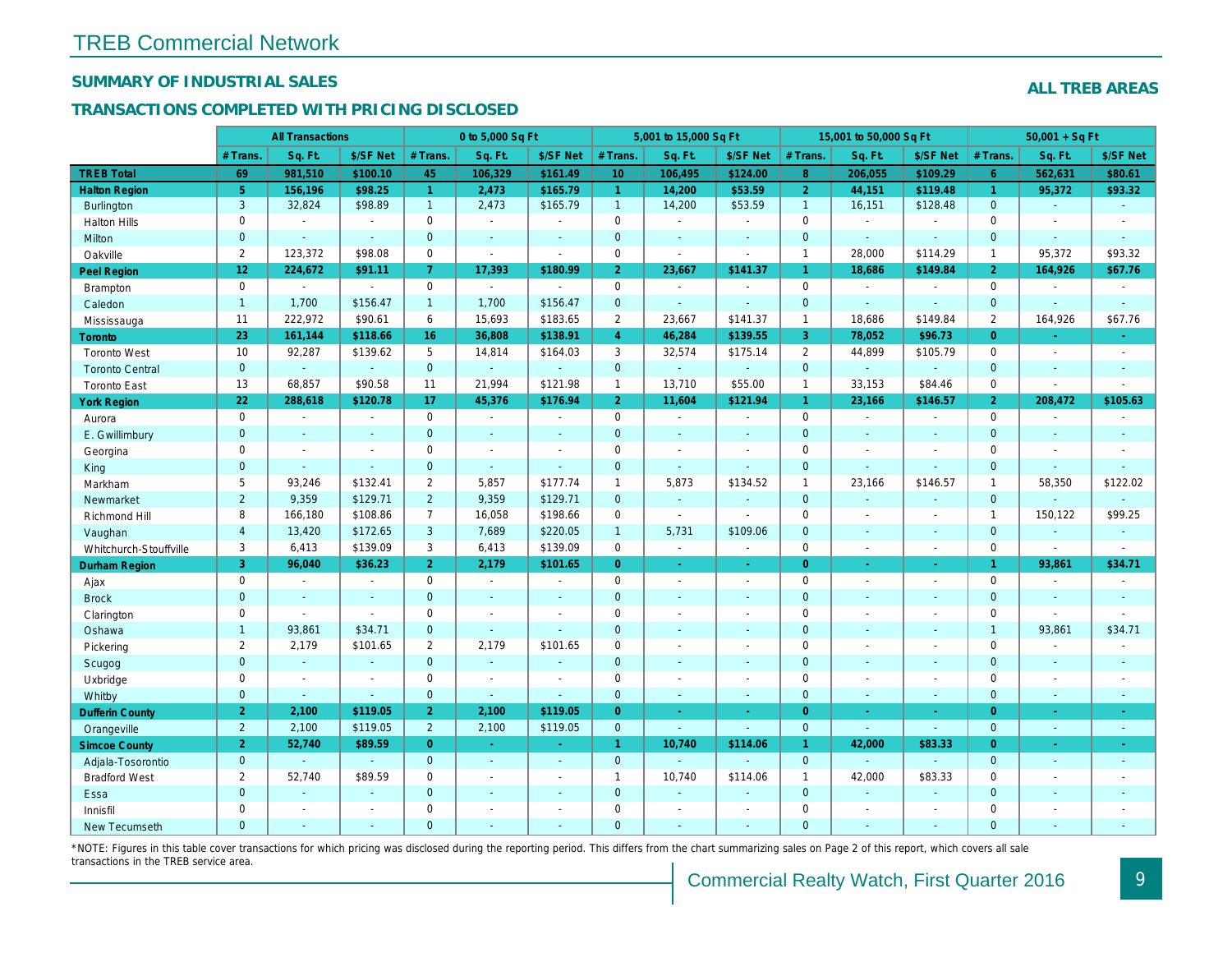## SUMMARY OF INDUSTRIAL SALES - CONDOMINIUM BREAKOUT

#### TRANSACTIONS COMPLETED WITH PRICING DISCLOSED

|                        |                      | <b>All Transactions</b> |                       |                 | 0 to 5,000 Sq Ft |                |                | 5,001 to 15,000 Sq Ft    |                          |                | 15,001 to 50,000 Sq Ft |                  |
|------------------------|----------------------|-------------------------|-----------------------|-----------------|------------------|----------------|----------------|--------------------------|--------------------------|----------------|------------------------|------------------|
|                        | # Trans.             | Sq. Ft.                 | \$/SF Net             | # Trans.        | Sq. Ft.          | \$/SF Net      | # Trans.       | Sq. Ft.                  | \$/SF Net                | # Trans.       | Sq. Ft.                | \$/SF Ne         |
| <b>TREB Total</b>      | 42                   | 121,079                 | \$142.49              | 38              | 87,098           | \$158.30       | $\overline{4}$ | 33,981                   | \$101.96                 | $\overline{0}$ | a.                     | $\sim$           |
| <b>Halton Region</b>   | $\blacktriangleleft$ | 2,473                   | \$165.79              | $\mathbf{1}$    | 2,473            | \$165.79       | $\overline{0}$ | ÷.                       | $\omega_{\rm{eff}}$      | $\overline{0}$ | $\bullet$              | $\sim$           |
| Burlington             | $\mathbf{1}$         | 2,473                   | \$165.79              | $\mathbf{1}$    | 2,473            | \$165.79       | $\mathbf{0}$   | $\omega$ .               | $\blacksquare$           | $\mathbf 0$    | $\blacksquare$         | $\bullet$        |
| <b>Halton Hills</b>    | $\mathbf 0$          | $\sim$                  | $\blacksquare$        | $\mathbf 0$     | $\sim$           |                | $\mathbf 0$    | $\blacksquare$           | $\blacksquare$           | $\mathbf 0$    | L.                     | $\blacksquare$   |
| Milton                 | $\mathbf{0}$         | $\blacksquare$          | $\blacksquare$        | $\mathbf{0}$    | $\sim$           | $\blacksquare$ | $\pmb{0}$      | $\blacksquare$           | $\blacksquare$           | $\mathbf 0$    | $\blacksquare$         | $\sim$           |
| Oakville               | $\mathbf 0$          | $\blacksquare$          | $\blacksquare$        | $\mathbf 0$     | $\mathbf{r}$     | $\sim$         | 0              | $\overline{\phantom{a}}$ | $\sim$                   | $\mathbf 0$    | $\blacksquare$         | $\sim$           |
| <b>Peel Region</b>     | 6                    | 20,691                  | \$156.05              | 5               | 12,024           | \$160.76       | $\mathbf{1}$   | 8,667                    | \$149.50                 | $\overline{0}$ | ×.                     | $\sim$           |
| Brampton               | $\mathsf 0$          | $\omega$                | $\blacksquare$        | $\mathbf 0$     | $\mathbf{r}$     | $\blacksquare$ | $\mathbf 0$    | $\overline{\phantom{a}}$ | $\blacksquare$           | $\mathbf 0$    | $\blacksquare$         | $\sim$           |
| Caledon                | $\mathbf{1}$         | 1,700                   | \$156.47              | $\mathbf{1}$    | 1,700            | \$156.47       | $\mathbf 0$    | $\blacksquare$           | $\blacksquare$           | $\mathbf 0$    | $\blacksquare$         | $\sim$           |
| Mississauga            | 5                    | 18,991                  | \$156.01              | $\overline{4}$  | 10,324           | \$161.47       | $\mathbf{1}$   | 8,667                    | \$149.50                 | $\mathbf 0$    | $\sim$                 | $\sim$           |
| <b>Toronto</b>         | 14                   | 40,271                  | \$104.09              | 13 <sup>°</sup> | 26,561           | \$129.43       | $\mathbf{1}$   | 13,710                   | \$55.00                  | $\Omega$       | ÷.                     | $\omega_{\rm c}$ |
| <b>Toronto West</b>    | 3                    | 7,067                   | \$151.41              | 3               | 7,067            | \$151.41       | 0              | $\blacksquare$           | $\blacksquare$           | $\mathbf 0$    | $\blacksquare$         | $\sim$           |
| <b>Toronto Central</b> | $\mathbf{0}$         | $\omega$                | $\blacksquare$        | $\mathbf{0}$    | ÷.               |                | $\mathbf 0$    | $\blacksquare$           | $\sim$                   | $\mathbf 0$    | $\blacksquare$         | $\blacksquare$   |
| <b>Toronto East</b>    | 11                   | 33,204                  | \$94.02               | 10              | 19,494           | \$121.47       | $\mathbf{1}$   | 13,710                   | \$55.00                  | $\mathbf 0$    | $\sim$                 | $\sim$           |
| <b>York Region</b>     | 18                   | 54,619                  | \$166.37              | 16              | 43,015           | \$178.36       | 2 <sup>1</sup> | 11,604                   | \$121.94                 | $\overline{0}$ | $\blacksquare$         | $\bullet$ .      |
| Aurora                 | $\mathbf 0$          | $\sim$                  | $\blacksquare$        | $\mathbf 0$     | $\sim$           | $\blacksquare$ | 0              | $\sim$                   | $\sim$                   | $\mathbf 0$    | $\blacksquare$         | $\sim$           |
| E. Gwillimbury         | $\mathbf{0}$         | $\sim$                  | $\sim$                | $\mathbf{0}$    | ÷.               | $\sim$         | $\mathbf 0$    | $\blacksquare$           | $\blacksquare$           | $\mathbf{0}$   | $\blacksquare$         | $\blacksquare$   |
| Georgina               | $\mathbf 0$          | $\blacksquare$          | $\blacksquare$        | $\mathbf 0$     | $\blacksquare$   | $\sim$         | $\pmb{0}$      | $\blacksquare$           | $\blacksquare$           | $\mathbf 0$    | $\sim$                 | $\blacksquare$   |
| King                   | $\overline{0}$       | $\sim$                  | $\sim$                | $\mathbf{0}$    | $\sim$           | $\sim$         | $\pmb{0}$      | $\blacksquare$           | $\blacksquare$           | $\mathbf 0$    | $\blacksquare$         | $\sim$           |
| Markham                | 3                    | 11,730                  | \$156.10              | $\overline{2}$  | 5,857            | \$177.74       | $\mathbf{1}$   | 5,873                    | \$134.52                 | $\mathbf 0$    | $\blacksquare$         | $\blacksquare$   |
| Newmarket              | $\overline{2}$       | 9,359                   | \$129.71              | $\overline{2}$  | 9,359            | \$129.71       | $\mathbf{0}$   | $\blacksquare$           | $\sim$                   | $\mathbf{0}$   | ÷.                     | $\sim$           |
| Richmond Hill          | $\overline{7}$       | 16,058                  | \$198.66              | $\overline{7}$  | 16,058           | \$198.66       | $\mathbf 0$    | $\blacksquare$           | $\sim$                   | $\mathbf 0$    | $\sim$                 | $\blacksquare$   |
| Vaughan                | $\overline{4}$       | 13,420                  | \$172.65              | 3               | 7,689            | \$220.05       | $\mathbf{1}$   | 5,731                    | \$109.06                 | $\mathbf{0}$   | ä,                     | $\sim$           |
| Whitchurch-Stouffville | $\overline{2}$       | 4,052                   | \$132.03              | $\overline{2}$  | 4,052            | \$132.03       | $\mathbf 0$    | $\blacksquare$           | $\blacksquare$           | $\mathbf 0$    | ÷,                     | $\sim$           |
| Durham Region          | $\overline{1}$       | 925                     | \$91.89               | $\mathbf{1}$    | 925              | \$91.89        | $\overline{0}$ | $\frac{1}{\sqrt{2}}$     | ÷                        | $\overline{0}$ | $\blacksquare$         | $\sigma_{\rm c}$ |
| Ajax                   | $\mathbf 0$          | $\blacksquare$          | $\blacksquare$        | $\mathbf 0$     | $\sim$           | $\blacksquare$ | $\pmb{0}$      | $\blacksquare$           | $\blacksquare$           | $\mathbf 0$    | $\blacksquare$         | $\sim$           |
| <b>Brock</b>           | $\mathbf{0}$         | $\blacksquare$          | $\sim$                | $\mathbf{0}$    | ÷.               | $\sim$         | $\mathbf 0$    | $\omega$                 | $\blacksquare$           | $\mathbf 0$    | $\blacksquare$         | $\blacksquare$   |
| Clarington             | $\mathsf{O}\xspace$  | $\tilde{\phantom{a}}$   | $\tilde{\phantom{a}}$ | $\mathbf 0$     | $\blacksquare$   |                | $\pmb{0}$      | $\overline{a}$           | $\overline{a}$           | $\mathbf 0$    | ÷,                     | $\blacksquare$   |
| Oshawa                 | $\mathbf{0}$         | $\blacksquare$          | $\blacksquare$        | $\mathbf{0}$    | $\sim$           | $\sim$         | $\mathbf 0$    | $\blacksquare$           | $\blacksquare$           | $\mathbf{0}$   | $\blacksquare$         | $\blacksquare$   |
| Pickering              | $\mathbf{1}$         | 925                     | \$91.89               | $\mathbf{1}$    | 925              | \$91.89        | $\pmb{0}$      | $\blacksquare$           | $\blacksquare$           | $\mathbf 0$    | L.                     | $\blacksquare$   |
| Scugog                 | $\overline{0}$       | $\omega$                | $\sim$                | $\mathbf{0}$    | $\omega$         | $\blacksquare$ | $\mathbf 0$    | $\omega$                 | $\blacksquare$           | $\mathbf{0}$   | $\omega$               | $\blacksquare$   |
| Uxbridge               | $\mathbf 0$          | $\blacksquare$          | $\blacksquare$        | 0               | $\sim$           |                | $\mathbf 0$    | $\blacksquare$           | $\overline{\phantom{a}}$ | $\mathbf 0$    | L.                     | $\blacksquare$   |
| Whitby                 | $\mathbf{0}$         | $\blacksquare$          | $\sim$                | $\mathbf{0}$    | $\sim$           | $\sim$         | $\mathbf 0$    | $\blacksquare$           | $\blacksquare$           | $\mathbf{0}$   | $\blacksquare$         | $\sim$           |
| <b>Dufferin County</b> | $\overline{2}$       | 2,100                   | \$119.05              | $\overline{2}$  | 2,100            | \$119.05       | $\overline{0}$ | ÷.                       | ×.                       | $\overline{0}$ | ×.                     | $\sim$           |
| Orangeville            | $\overline{2}$       | 2,100                   | \$119.05              | $2^{\circ}$     | 2,100            | \$119.05       | $\mathbf{0}$   | $\omega$                 | $\omega$                 | $\mathbf 0$    | $\omega$               | $\omega_{\rm c}$ |
| <b>Simcoe County</b>   | $\overline{0}$       | $\omega$                | $\omega$              | $\overline{0}$  | $\sim$           | $\omega$       | $\overline{0}$ | ä,                       | $\omega$                 | $\overline{0}$ | $\blacksquare$         | $\sigma_{\rm c}$ |
| Adjala-Tosorontio      | $\mathbf{0}$         | $\sim$                  | $\sim$                | $\mathbf{0}$    | $\sim$           | $\sim$         | $\mathbf 0$    | $\mathbf{r}$             | $\blacksquare$           | $\mathbf 0$    | $\mathbf{r}$           | $\sim$           |
| <b>Bradford West</b>   | $\mathbf 0$          | $\sim$                  | $\omega$              | $\mathbf 0$     | $\blacksquare$   | $\blacksquare$ | $\pmb{0}$      | $\blacksquare$           | $\blacksquare$           | $\mathbf 0$    | $\overline{a}$         | $\blacksquare$   |
| Essa                   | $\mathbf{0}$         | $\sim$                  | $\blacksquare$        | $\mathbf{0}$    |                  | $\sim$         | $\pmb{0}$      | $\blacksquare$           | $\blacksquare$           | $\mathbf 0$    | $\blacksquare$         |                  |
| Innisfil               | $\mathbf 0$          | $\blacksquare$          | $\blacksquare$        | $\mathbf 0$     | $\blacksquare$   | $\blacksquare$ | $\pmb{0}$      | $\blacksquare$           | $\blacksquare$           | $\mathbf 0$    | $\blacksquare$         | $\blacksquare$   |
| <b>New Tecumseth</b>   | $\Omega$             |                         |                       | $\Omega$        |                  |                | $\Omega$       |                          |                          | $\Omega$       |                        |                  |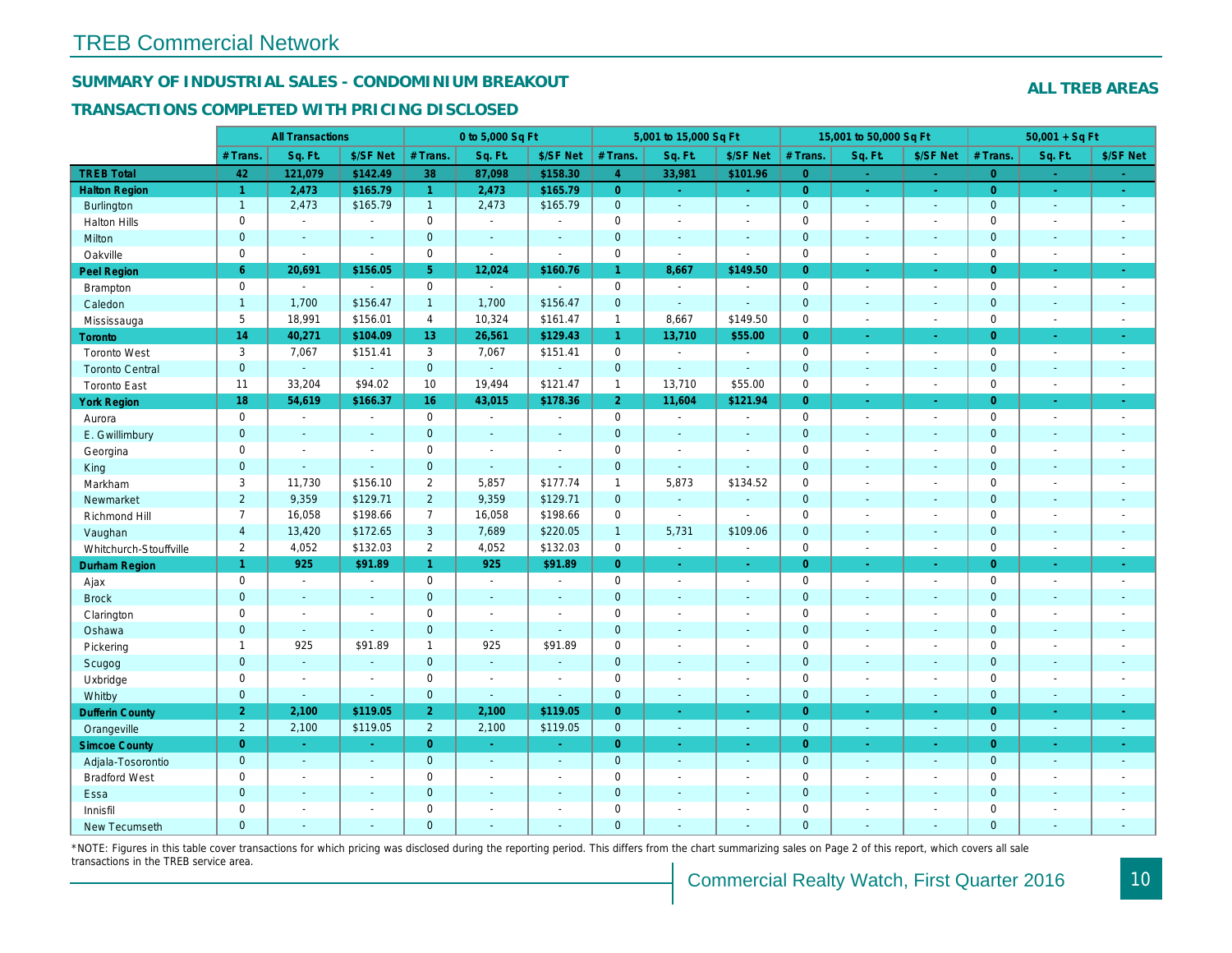## SUMMARY OF INDUSTRIAL SALES - OTHER TYPES BREAKOUT

#### TRANSACTIONS COMPLETED WITH PRICING DISCLOSED

|                        |                | <b>All Transactions</b> |                |                | 0 to 5,000 Sq Ft         |                          |                | 5,001 to 15,000 Sq Ft    |                          |                      | 15,001 to 50,000 Sq Ft |                          |
|------------------------|----------------|-------------------------|----------------|----------------|--------------------------|--------------------------|----------------|--------------------------|--------------------------|----------------------|------------------------|--------------------------|
|                        | # Trans.       | Sq. Ft.                 | \$/SF Net      | # Trans.       | Sq. Ft.                  | \$/SF Net                | # Trans.       | Sq. Ft.                  | \$/SF Net                | # Trans.             | Sq. Ft.                | \$/SF Ne                 |
| <b>TREB Total</b>      | 27             | 860,431                 | \$94.14        | $\overline{7}$ | 19,231                   | \$175.94                 | $6^{\circ}$    | 72,514                   | \$134.33                 | 8 <sup>°</sup>       | 206,055                | \$109.29                 |
| <b>Halton Region</b>   | $\overline{4}$ | 153,723                 | \$97.16        | $\overline{0}$ | $\sim$                   | $\sim$                   | $\mathbf{1}$   | 14,200                   | \$53.59                  | $\overline{2}$       | 44,151                 | \$119.48                 |
| <b>Burlington</b>      | $\overline{2}$ | 30,351                  | \$93.44        | $\mathbf 0$    | $\sim$                   | $\sim$                   | $\mathbf{1}$   | 14,200                   | \$53.59                  | $\mathbf{1}$         | 16,151                 | \$128.48                 |
| <b>Halton Hills</b>    | $\mathbf 0$    | $\sim$                  | ÷              | $\mathbf 0$    | $\sim$                   | $\sim$                   | $\mathbf 0$    | $\blacksquare$           | $\blacksquare$           | $\mathbf 0$          | $\sim$                 | $\sim$                   |
| Milton                 | $\overline{0}$ | $\sim$                  | $\omega$       | $\overline{0}$ | $\sim$                   | $\sim$                   | $\mathbf 0$    | $\Delta$                 | $\sim$                   | $\mathbf{0}$         | $\omega$               | $\sim$                   |
| Oakville               | $\overline{2}$ | 123,372                 | \$98.08        | $\mathbf 0$    | $\sim$                   | $\blacksquare$           | $\mathbf 0$    | $\sim$                   | $\sim$                   | $\mathbf{1}$         | 28,000                 | \$114.29                 |
| Peel Region            | 6              | 203,981                 | \$84.52        | $\overline{2}$ | 5,369                    | \$226.30                 | $\mathbf{1}$   | 15,000                   | \$136.67                 | $\mathbf{1}$         | 18,686                 | \$149.84                 |
| <b>Brampton</b>        | $\mathbf 0$    | $\sim$                  | $\blacksquare$ | $\mathbf 0$    | $\Delta$                 | $\sim$                   | $\mathbf 0$    | $\mathbf{r}$             | $\blacksquare$           | $\mathbf 0$          | $\blacksquare$         | $\sim$                   |
| Caledon                | $\mathbf{0}$   | $\blacksquare$          | $\omega$       | $\mathbf 0$    | $\sim$                   | $\sim$                   | $\pmb{0}$      | ä,                       | $\mathbf{u}$             | $\mathbf 0$          | $\blacksquare$         | $\blacksquare$           |
| Mississauga            | 6              | 203,981                 | \$84.52        | $\mathbf{2}$   | 5,369                    | \$226.30                 | $\mathbf{1}$   | 15,000                   | \$136.67                 | $\mathbf{1}$         | 18,686                 | \$149.84                 |
| <b>Toronto</b>         | 9 <sup>°</sup> | 120,873                 | \$123.52       | 3              | 10,247                   | \$163.46                 | 3              | 32,574                   | \$175.14                 | $\overline{3}$       | 78,052                 | \$96.73                  |
| <b>Toronto West</b>    | $\overline{7}$ | 85,220                  | \$138.64       | $\overline{2}$ | 7,747                    | \$175.55                 | 3              | 32,574                   | \$175.14                 | $\overline{2}$       | 44,899                 | \$105.79                 |
| <b>Toronto Central</b> | $\mathbf{0}$   | $\blacksquare$          | $\blacksquare$ | $\mathbf 0$    | $\omega$                 | $\blacksquare$           | $\mathbf{0}$   | $\blacksquare$           | $\blacksquare$           | $\mathbf{0}$         | $\omega$               | $\blacksquare$           |
| <b>Toronto East</b>    | $\overline{2}$ | 35,653                  | \$87.37        | $\mathbf{1}$   | 2,500                    | \$126.00                 | 0              | $\blacksquare$           | $\blacksquare$           | $\mathbf{1}$         | 33,153                 | \$84.46                  |
| <b>York Region</b>     | $\overline{4}$ | 233,999                 | \$110.14       | $\mathbf{1}$   | 2,361                    | \$151.21                 | $\overline{0}$ | ÷.                       | ÷.                       | $\blacktriangleleft$ | 23,166                 | \$146.57                 |
| Aurora                 | $\mathbf 0$    | $\blacksquare$          | $\blacksquare$ | 0              | $\blacksquare$           | $\sim$                   | $\mathbf 0$    | $\blacksquare$           | $\sim$                   | $\mathbf 0$          | $\blacksquare$         | $\sim$                   |
| E. Gwillimbury         | $\mathbf{0}$   | $\blacksquare$          | $\blacksquare$ | $\overline{0}$ | $\sim$                   | $\sim$                   | $\mathbf 0$    | $\overline{\phantom{a}}$ | $\blacksquare$           | $\mathbf{0}$         | $\blacksquare$         | $\blacksquare$           |
| Georgina               | 0              | $\sim$                  | $\blacksquare$ | $\mathbf 0$    | $\sim$                   | $\sim$                   | $\mathbf 0$    | $\blacksquare$           | $\sim$                   | $\mathbf 0$          | $\blacksquare$         | $\blacksquare$           |
| King                   | $\mathbf{0}$   | ÷.                      | $\mathbf{r}$   | $\overline{0}$ | $\sim$                   | $\sim$                   | $\overline{0}$ | $\sim$                   | $\sim$                   | $\mathbf{0}$         | ä,                     | $\blacksquare$           |
| Markham                | $\overline{2}$ | 81,516                  | \$129.00       | 0              | $\overline{\phantom{a}}$ | $\overline{\phantom{a}}$ | $\mathbf 0$    | $\blacksquare$           | $\sim$                   | $\mathbf{1}$         | 23,166                 | \$146.57                 |
| Newmarket              | $\overline{0}$ | $\blacksquare$          | $\blacksquare$ | $\overline{0}$ | $\sim$                   | $\sim$                   | $\mathbf 0$    | $\sim$                   | $\blacksquare$           | $\mathbf{0}$         | $\sim$                 | $\blacksquare$           |
| Richmond Hill          | $\overline{1}$ | 150,122                 | \$99.25        | 0              | $\sim$                   | $\overline{\phantom{a}}$ | $\mathbf 0$    | $\sim$                   | $\sim$                   | $\mathbf 0$          | $\sim$                 | $\blacksquare$           |
| Vaughan                | $\overline{0}$ | $\omega$                | ÷.             | $\overline{0}$ | $\omega$                 | $\mathbf{r}$             | $\mathbf 0$    | $\sim$                   | $\mathbf{r}$             | $\mathbf{0}$         | $\mathbf{r}$           | $\sim$                   |
| Whitchurch-Stouffville | $\mathbf{1}$   | 2,361                   | \$151.21       | $\mathbf{1}$   | 2,361                    | \$151.21                 | $\mathbf 0$    | $\sim$                   | $\sim$                   | $\mathbf 0$          | $\blacksquare$         | $\blacksquare$           |
| <b>Durham Region</b>   | 2 <sup>1</sup> | 95,115                  | \$35.69        | $\mathbf{1}$   | 1,254                    | \$108.85                 | $\overline{0}$ | $\bullet$                | $\blacksquare$           | $\overline{0}$       | $\blacksquare$         | $\sim$                   |
| Ajax                   | $\mathbf 0$    | $\blacksquare$          | $\blacksquare$ | $\mathbf 0$    | $\sim$                   |                          | $\mathbf 0$    | $\blacksquare$           | $\sim$                   | $\mathbf 0$          | $\blacksquare$         | $\sim$                   |
| <b>Brock</b>           | $\mathbf{0}$   | $\blacksquare$          | $\omega$       | $\mathbf 0$    | $\omega$                 | $\blacksquare$           | $\mathbf 0$    | $\blacksquare$           | $\mathbf{u}$             | $\mathbf{0}$         | ä,                     | $\blacksquare$           |
| Clarington             | 0              | $\blacksquare$          | $\blacksquare$ | $\mathbf 0$    | $\sim$                   | $\overline{\phantom{a}}$ | $\mathbf 0$    | $\blacksquare$           | $\blacksquare$           | $\mathbf 0$          | $\overline{a}$         | $\overline{\phantom{a}}$ |
| Oshawa                 | $\overline{1}$ | 93,861                  | \$34.71        | $\overline{0}$ | $\sim$                   | $\sim$                   | $\overline{0}$ | $\blacksquare$           | $\blacksquare$           | $\overline{0}$       | $\blacksquare$         | $\blacksquare$           |
| Pickering              | $\mathbf{1}$   | 1,254                   | \$108.85       | $\mathbf{1}$   | 1,254                    | \$108.85                 | $\mathbf 0$    | $\sim$                   | $\overline{a}$           | $\mathbf 0$          | ÷.                     | $\blacksquare$           |
| Scugog                 | $\mathbf{0}$   | $\blacksquare$          | $\blacksquare$ | $\mathbf 0$    | $\blacksquare$           | $\overline{\phantom{a}}$ | $\mathbf 0$    | $\blacksquare$           | $\blacksquare$           | $\mathbf 0$          | $\blacksquare$         | $\blacksquare$           |
| Uxbridge               | 0              | $\blacksquare$          | $\blacksquare$ | $\mathbf 0$    | $\sim$                   |                          | $\mathbf 0$    | $\blacksquare$           | $\overline{\phantom{a}}$ | $\mathbf 0$          | L.                     | $\blacksquare$           |
| Whitby                 | $\mathbf{0}$   | $\omega$                | $\sim$         | $\overline{0}$ | $\sim$                   | $\sim$                   | $\mathbf 0$    | $\sim$                   | $\sim$                   | $\mathbf 0$          | $\blacksquare$         | $\sim$                   |
| <b>Dufferin County</b> | $\overline{0}$ | ч.                      | $\sim$         | $\overline{0}$ | a.                       | $\sim$                   | $\overline{0}$ | ÷.                       | ÷.                       | $\overline{0}$       | ÷.                     | $\sim$                   |
| Orangeville            | $\mathbf{0}$   | $\omega$                | $\omega$       | $\overline{0}$ | $\omega$                 | $\omega$                 | $\mathbf{0}$   | $\omega$                 | $\omega$                 | $\mathbf{0}$         | ä,                     | $\blacksquare$           |
| <b>Simcoe County</b>   | 2 <sup>1</sup> | 52,740                  | \$89.59        | $\overline{0}$ | $\omega$                 | $\sim$                   | $\mathbf{1}$   | 10,740                   | \$114.06                 | $\mathbf{1}$         | 42,000                 | \$83.33                  |
| Adjala-Tosorontio      | $\mathbf{0}$   |                         |                | $\overline{0}$ | $\omega$                 | $\sim$                   | $\mathbf{0}$   | $\overline{a}$           |                          | $\mathbf{0}$         | $\overline{a}$         |                          |
| <b>Bradford West</b>   | $\overline{2}$ | 52,740                  | \$89.59        | 0              | $\blacksquare$           | $\sim$                   | $\mathbf{1}$   | 10,740                   | \$114.06                 | $\mathbf{1}$         | 42,000                 | \$83.33                  |
| Essa                   | $\mathbf{0}$   | $\blacksquare$          | $\blacksquare$ | $\mathbf 0$    |                          |                          | $\mathbf 0$    | ä,                       | $\blacksquare$           | $\mathbf{0}$         | ä,                     | $\blacksquare$           |
| Innisfil               | $\mathbf 0$    | $\blacksquare$          | $\blacksquare$ | $\mathbf 0$    | $\sim$                   | $\sim$                   | $\mathbf 0$    | $\blacksquare$           | $\blacksquare$           | $\mathbf 0$          | $\blacksquare$         | $\blacksquare$           |
| <b>New Tecumseth</b>   | $\Omega$       |                         |                | $\Omega$       |                          |                          | $\Omega$       | ä,                       |                          | $\overline{0}$       | ÷.                     |                          |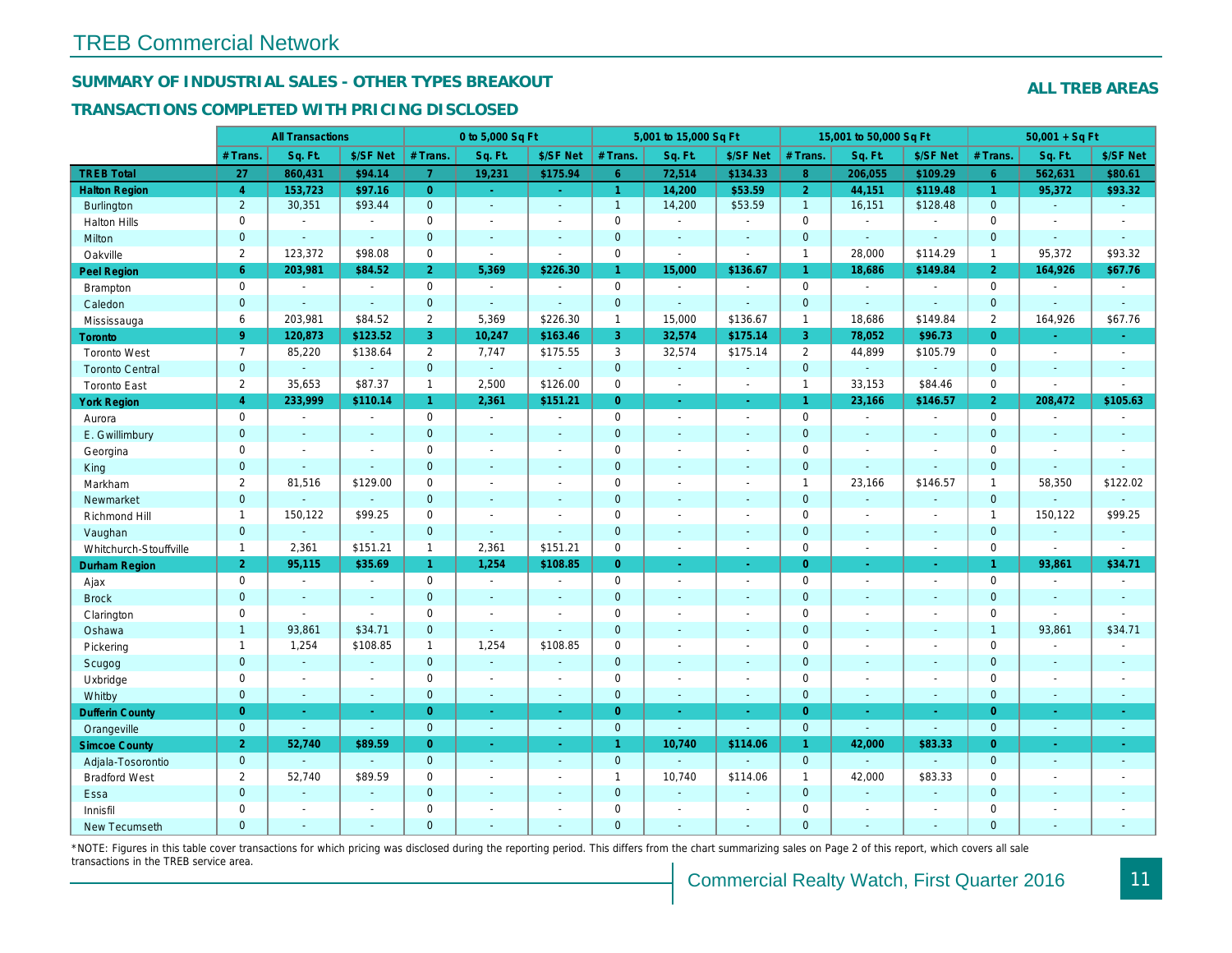## SUMMARY OF INDUSTRIAL SALES

## TRANSACTIONS COMPLETED WITH PRICING DISCLOSED

|                        | <b>All Transactions</b> |                          | 0 to 5,000 Sq Ft |                |                          |                          | 5,001 to 15,000 Sq Ft |                          |                          | 15,001 to 50,000 Sq Ft |                          |                          |
|------------------------|-------------------------|--------------------------|------------------|----------------|--------------------------|--------------------------|-----------------------|--------------------------|--------------------------|------------------------|--------------------------|--------------------------|
|                        | # Trans.                | Sq. Ft.                  | \$/SF Net        | # Trans.       | Sq. Ft.                  | \$/SF Net                | # Trans.              | Sq. Ft.                  | \$/SF Net                | # Trans.               | Sq. Ft.                  | \$/SF Ne                 |
| <b>TREB Total</b>      | 69                      | 981,510                  | \$100.10         | 45             | 106,329                  | \$161.49                 | 10 <sup>°</sup>       | 106,495                  | \$124.00                 | 8                      | 206,055                  | \$109.29                 |
| City of Toronto Total  | 23                      | 161,144                  | \$118.66         | 16             | 36,808                   | \$138.91                 | $\overline{4}$        | 46,284                   | \$139.55                 | $\overline{3}$         | 78,052                   | \$96.73                  |
| <b>Toronto West</b>    | 10                      | 92,287                   | \$139.62         | 5 <sup>5</sup> | 14,814                   | \$164.03                 | $\mathbf{3}$          | 32,574                   | \$175.14                 | $\overline{2}$         | 44,899                   | \$105.79                 |
| Toronto W01            | $\mathbf 0$             | $\sim$                   | $\blacksquare$   | $\mathbf 0$    | $\sim$                   | $\overline{\phantom{a}}$ | $\mathbf 0$           | $\blacksquare$           | $\blacksquare$           | $\mathbf 0$            | $\blacksquare$           | $\blacksquare$           |
| Toronto W02            | $\pmb{0}$               | $\sim$                   |                  | $\mathbf 0$    | $\blacksquare$           | $\blacksquare$           | $\mathbf 0$           | $\blacksquare$           |                          | $\mathbf{0}$           | $\sim$                   | $\sim$                   |
| Toronto W03            | 1                       | 17,405                   | \$91.93          | $\mathbf 0$    | $\blacksquare$           | $\blacksquare$           | $\mathbf 0$           | $\blacksquare$           | $\blacksquare$           | $\overline{1}$         | 17,405                   | \$91.93                  |
| Toronto W04            | $\pmb{0}$               | $\blacksquare$           | $\blacksquare$   | $\mathbf 0$    | $\blacksquare$           | $\overline{\phantom{a}}$ | $\mathbf 0$           | $\blacksquare$           | $\blacksquare$           | $\mathbf 0$            | $\blacksquare$           | $\blacksquare$           |
| Toronto W05            | 2                       | 37,286                   | \$117.34         | 0              | $\blacksquare$           | $\blacksquare$           | $\mathbf{1}$          | 9,792                    | \$125.10                 | $\overline{1}$         | 27,494                   | \$114.57                 |
| Toronto W06            | $\mathbf{1}$            | 2,911                    | \$230.16         | $\mathbf{1}$   | 2,911                    | \$230.16                 | $\mathbf 0$           | $\sim$                   | $\blacksquare$           | $\mathbf 0$            | $\blacksquare$           |                          |
| Toronto W07            | $\mathbf 0$             | $\blacksquare$           | $\blacksquare$   | $\mathbf 0$    | $\blacksquare$           | $\blacksquare$           | $\mathbf 0$           | $\sim$                   | $\blacksquare$           | 0                      | $\blacksquare$           | $\overline{\phantom{a}}$ |
| Toronto W08            | $\mathbf 0$             | $\sim$                   | $\sim$           | $\mathbf 0$    | $\blacksquare$           | $\blacksquare$           | $\mathbf 0$           | $\blacksquare$           | $\blacksquare$           | $\mathbf{0}$           | $\sim$                   | $\blacksquare$           |
| Toronto W09            | $\mathsf 0$             | $\blacksquare$           | $\sim$           | $\mathbf 0$    | $\overline{a}$           | $\blacksquare$           | $\mathsf 0$           | $\blacksquare$           | $\sim$                   | 0                      | $\blacksquare$           | $\overline{\phantom{a}}$ |
| Toronto W10            | 6                       | 34,685                   | \$179.90         | $\overline{4}$ | 11,903                   | \$147.86                 | $\overline{2}$        | 22,782                   | \$196.65                 | $\mathbf 0$            | $\overline{\phantom{a}}$ | $\sim$                   |
| <b>Toronto Central</b> | $\mathbf{0}$            | $\sim$                   | $\sim$           | $\overline{0}$ | $\omega$                 | $\blacksquare$           | $\overline{0}$        | $\blacksquare$           | $\blacksquare$           | $\overline{0}$         | $\blacksquare$           | $\blacksquare$           |
| Toronto C01            | $\pmb{0}$               | $\sim$                   | $\blacksquare$   | $\mathbf{0}$   | $\blacksquare$           | $\blacksquare$           | $\mathbf{0}$          | $\blacksquare$           | $\sim$                   | $\mathbf{0}$           | $\blacksquare$           | $\blacksquare$           |
| Toronto C02            | $\mathbf 0$             | $\blacksquare$           |                  | $\mathbf 0$    | $\blacksquare$           | $\overline{\phantom{a}}$ | $\mathbf 0$           | $\blacksquare$           | $\blacksquare$           | 0                      | $\sim$                   | $\blacksquare$           |
| Toronto C03            | $\mathbf 0$             | $\blacksquare$           |                  | $\mathbf 0$    | $\blacksquare$           | $\blacksquare$           | $\mathbf 0$           | $\blacksquare$           |                          | $\mathbf{0}$           | $\blacksquare$           | $\blacksquare$           |
| Toronto C04            | $\mathsf 0$             | $\sim$                   |                  | $\pmb{0}$      | $\blacksquare$           | $\blacksquare$           | $\mathsf 0$           | $\sim$                   |                          | $\mathbf 0$            | J.                       | $\sim$                   |
| Toronto C06            | $\pmb{0}$               | $\blacksquare$           |                  | $\mathbf 0$    | $\blacksquare$           | $\blacksquare$           | $\mathbf 0$           | $\blacksquare$           | $\sim$                   | $\mathbf{0}$           | $\blacksquare$           | $\sim$                   |
| Toronto C07            | $\mathbf 0$             | $\overline{\phantom{a}}$ |                  | $\mathbf 0$    | $\overline{\phantom{a}}$ | $\blacksquare$           | $\mathbf 0$           | $\overline{\phantom{a}}$ | $\overline{a}$           | 0                      | $\overline{\phantom{a}}$ | $\overline{\phantom{a}}$ |
| <b>Toronto C08</b>     | $\mathbf 0$             | $\sim$                   | $\blacksquare$   | $\mathbf{0}$   | $\blacksquare$           | $\blacksquare$           | $\mathbf 0$           | $\sim$                   | $\blacksquare$           | 0                      | $\overline{\phantom{a}}$ | ٠                        |
| Toronto C09            | $\mathbf 0$             | $\sim$                   |                  | $\mathbf 0$    | $\blacksquare$           | $\blacksquare$           | $\mathbf 0$           | $\blacksquare$           | $\blacksquare$           | 0                      | $\sim$                   | $\blacksquare$           |
| Toronto C10            | $\pmb{0}$               | $\sim$                   | $\sim$           | $\mathbf 0$    | $\sim$                   | $\blacksquare$           | $\mathbf 0$           | $\sim$                   | $\overline{\phantom{a}}$ | $\mathbf 0$            | $\sim$                   | $\sim$                   |
| Toronto C11            | $\mathbf 0$             | $\overline{\phantom{a}}$ |                  | $\mathbf 0$    | $\blacksquare$           | $\overline{\phantom{a}}$ | 0                     | $\blacksquare$           | $\blacksquare$           | 0                      | $\blacksquare$           | $\overline{\phantom{a}}$ |
| Toronto C12            | $\mathbf 0$             | $\sim$                   | $\sim$           | $\mathbf{0}$   | $\blacksquare$           | $\blacksquare$           | $\mathbf{0}$          | $\sim$                   | $\blacksquare$           | $\overline{0}$         | $\sim$                   | $\blacksquare$           |
| Toronto C13            | $\mathbf 0$             | $\overline{\phantom{a}}$ | $\blacksquare$   | $\mathbf 0$    | $\overline{\phantom{a}}$ | $\overline{\phantom{a}}$ | $\mathbf 0$           | $\overline{\phantom{a}}$ | $\overline{\phantom{a}}$ | 0                      | $\overline{\phantom{a}}$ | $\overline{\phantom{a}}$ |
| Toronto C14            | $\pmb{0}$               | $\blacksquare$           | $\sim$           | $\pmb{0}$      | $\blacksquare$           | $\blacksquare$           | $\mathbf 0$           | $\blacksquare$           | $\blacksquare$           | $\mathbf 0$            | $\blacksquare$           | $\blacksquare$           |
| Toronto C15            | $\mathbf 0$             | $\blacksquare$           | $\sim$           | $\mathbf 0$    | $\blacksquare$           | $\blacksquare$           | $\mathbf 0$           | $\omega$                 | $\blacksquare$           | $\mathbf 0$            | $\blacksquare$           | $\blacksquare$           |
| <b>Toronto East</b>    | 13                      | 68,857                   | \$90.58          | 11             | 21,994                   | \$121.98                 | $\overline{1}$        | 13,710                   | \$55.00                  | $\overline{1}$         | 33,153                   | \$84.46                  |
| Toronto E01            | $\mathbf 0$             | $\blacksquare$           | $\blacksquare$   | 0              | $\sim$                   | $\blacksquare$           | $\mathsf{O}\xspace$   | $\blacksquare$           | $\blacksquare$           | $\mathbf 0$            | $\blacksquare$           | $\blacksquare$           |
| Toronto E02            | $\mathbf 0$             |                          |                  | $\mathbf 0$    | $\blacksquare$           | $\blacksquare$           | $\mathbf 0$           | ä,                       |                          | $\mathbf{0}$           | $\sim$                   | $\blacksquare$           |
| Toronto E03            | $\mathbf 0$             | $\blacksquare$           | $\blacksquare$   | $\mathbf 0$    | $\blacksquare$           | $\blacksquare$           | $\mathbf 0$           | $\blacksquare$           | $\blacksquare$           | 0                      | $\blacksquare$           | $\blacksquare$           |
| Toronto E04            | $\mathbf{1}$            | 33,153                   | \$84.46          | $\mathbf 0$    | $\blacksquare$           | $\blacksquare$           | $\mathbf 0$           | $\blacksquare$           | $\blacksquare$           | $\overline{1}$         | 33,153                   | \$84.46                  |
| Toronto E05            | 0                       | $\sim$                   | $\sim$           | $\mathbf 0$    | $\blacksquare$           | $\blacksquare$           | $\mathbf 0$           | $\blacksquare$           | $\blacksquare$           | $\mathbf 0$            | $\blacksquare$           | $\blacksquare$           |
| Toronto E06            | $\mathbf 0$             | $\sim$                   | $\sim$           | $\mathbf 0$    | $\mathbf{r}$             | $\blacksquare$           | $\mathbf 0$           | $\blacksquare$           | $\overline{\phantom{a}}$ | $\mathbf 0$            | $\sim$                   | $\blacksquare$           |
| Toronto E07            | 8                       | 15,598                   | \$118.79         | 8              | 15,598                   | \$118.79                 | $\mathbf 0$           | $\blacksquare$           | $\blacksquare$           | 0                      | $\blacksquare$           | $\overline{\phantom{a}}$ |
| Toronto E08            | $\mathbf 0$             | $\sim$                   | $\blacksquare$   | $\mathbf{0}$   | $\blacksquare$           | $\overline{\phantom{a}}$ | $\mathbf 0$           | $\sim$                   | $\sim$                   | $\mathbf{0}$           | $\blacksquare$           | $\blacksquare$           |
| Toronto E09            | $\mathbf{1}$            | 13,710                   | \$55.00          | 0              | $\blacksquare$           | $\overline{\phantom{a}}$ | $\mathbf{1}$          | 13,710                   | \$55.00                  | 0                      | $\blacksquare$           | $\blacksquare$           |
| Toronto E10            | $\mathbf 0$             | $\blacksquare$           | $\blacksquare$   | $\mathbf 0$    | $\blacksquare$           | $\blacksquare$           | $\mathbf 0$           | $\blacksquare$           | $\blacksquare$           | 0                      | $\blacksquare$           | $\blacksquare$           |
| Toronto E11            | 3                       | 6,396                    | \$129.77         | 3              | 6,396                    | \$129.77                 | $\mathbf 0$           | $\blacksquare$           | $\ddot{\phantom{1}}$     | 0                      |                          | $\sim$                   |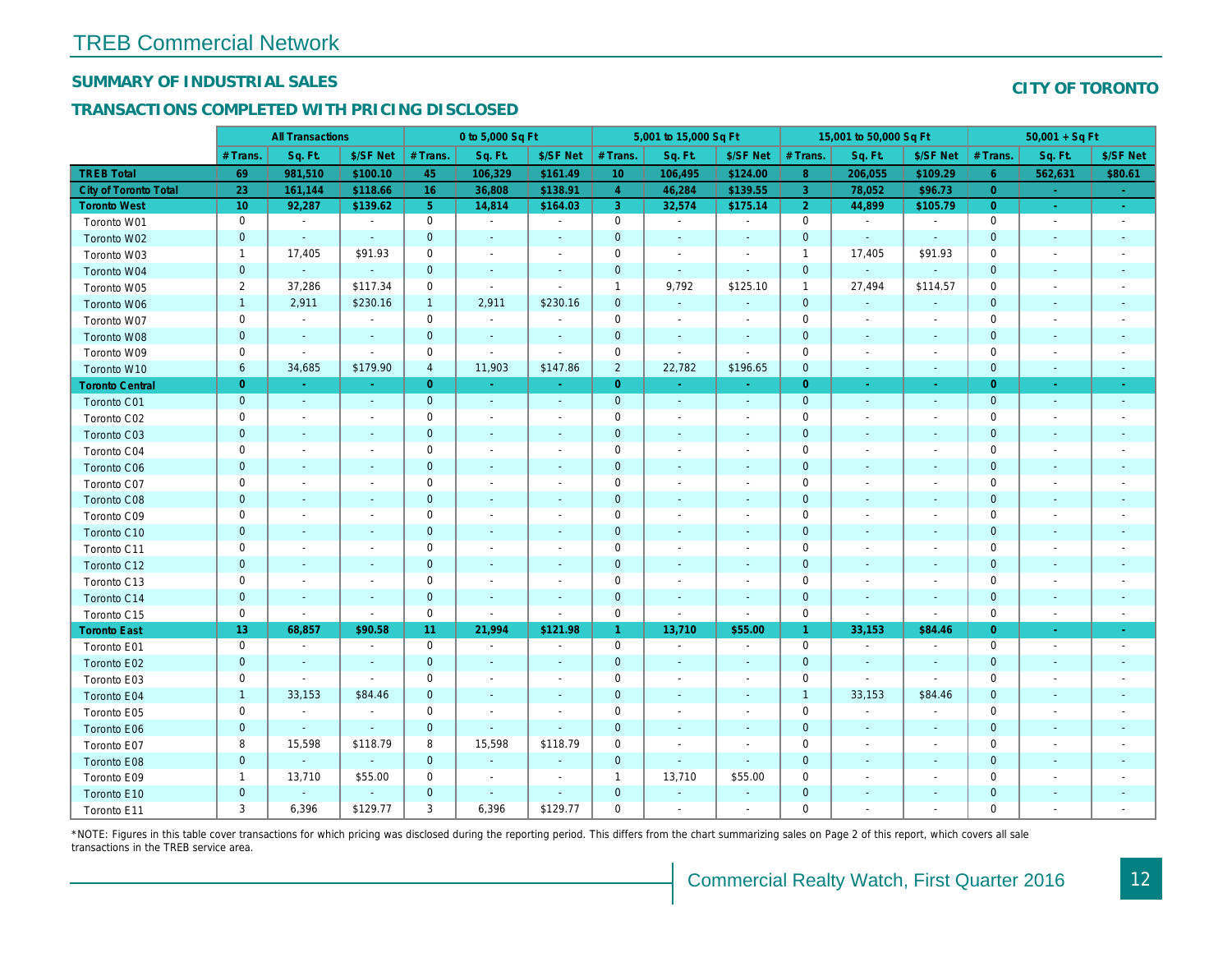## SUMMARY OF INDUSTRIAL SALES - CONDOMINIUM BREAKOUT

#### TRANSACTIONS COMPLETED WITH PRICING DISCLOSED

|                        | <b>All Transactions</b> |                          | 0 to 5,000 Sq Ft         |                |                |                          | 5,001 to 15,000 Sq Ft |                          |                          | 15,001 to 50,000 Sq Ft |                          |                          |
|------------------------|-------------------------|--------------------------|--------------------------|----------------|----------------|--------------------------|-----------------------|--------------------------|--------------------------|------------------------|--------------------------|--------------------------|
|                        | # Trans.                | Sq. Ft.                  | \$/SF Net                | # Trans.       | Sq. Ft.        | \$/SF Net                | # Trans.              | Sq. Ft.                  | \$/SF Net                | # Trans.               | Sq. Ft.                  | \$/SF Ne                 |
| <b>TREB Total</b>      | 42                      | 121,079                  | \$142.49                 | 38             | 87,098         | \$158.30                 | $\overline{4}$        | 33,981                   | \$101.96                 | $\overline{0}$         | $\sim$                   | $\sim$                   |
| City of Toronto Total  | 14                      | 40,271                   | \$104.09                 | 13             | 26,561         | \$129.43                 | $\overline{1}$        | 13,710                   | \$55.00                  | $\overline{0}$         | $\sim$                   | $\sim$ $^{-1}$           |
| <b>Toronto West</b>    | 3                       | 7,067                    | \$151.41                 | 3              | 7,067          | \$151.41                 | $\overline{0}$        | $\sim$                   | $\sim$                   | $\overline{0}$         | $\bullet$                | $\sigma_{\rm eff}$       |
| Toronto W01            | 0                       | $\sim$                   | $\overline{\phantom{a}}$ | $\mathbf 0$    | $\sim$         | $\blacksquare$           | $\mathbf 0$           | $\sim$                   | $\sim$                   | $\mathbf 0$            | $\overline{\phantom{a}}$ | $\sim$                   |
| Toronto W02            | $\mathbf 0$             | $\blacksquare$           | $\sim$                   | $\mathbf 0$    | $\sim$         | $\blacksquare$           | $\mathbf 0$           | $\blacksquare$           | ä,                       | $\mathbf{0}$           | $\blacksquare$           | $\blacksquare$           |
| Toronto W03            | 0                       | $\blacksquare$           | $\overline{\phantom{a}}$ | $\mathbf 0$    | $\blacksquare$ | $\overline{\phantom{a}}$ | $\mathbf 0$           | $\blacksquare$           | $\blacksquare$           | $\mathbf 0$            | $\blacksquare$           | $\blacksquare$           |
| Toronto W04            | $\mathbf{0}$            | $\blacksquare$           | $\blacksquare$           | $\mathbf 0$    | $\blacksquare$ | $\blacksquare$           | $\mathbf 0$           | $\overline{\phantom{a}}$ | $\blacksquare$           | $\mathbf{0}$           | $\blacksquare$           | $\blacksquare$           |
| Toronto W05            | 0                       | $\blacksquare$           | $\overline{\phantom{a}}$ | $\mathsf 0$    | $\blacksquare$ | $\blacksquare$           | $\mathbf 0$           | $\blacksquare$           | $\blacksquare$           | $\mathbf 0$            | $\blacksquare$           | $\blacksquare$           |
| Toronto W06            | $\mathbf 0$             | $\sim$                   |                          | $\mathbf 0$    | $\blacksquare$ | $\overline{\phantom{a}}$ | $\pmb{0}$             | $\overline{\phantom{a}}$ | ٠                        | $\mathbf 0$            | $\blacksquare$           | ٠                        |
| Toronto W07            | 0                       | $\sim$                   | $\overline{\phantom{a}}$ | $\mathbf 0$    | $\blacksquare$ | $\overline{\phantom{a}}$ | $\mathbf 0$           | $\blacksquare$           | $\blacksquare$           | 0                      | $\blacksquare$           | $\overline{\phantom{a}}$ |
| Toronto W08            | $\mathbf 0$             | $\blacksquare$           | $\sim$                   | $\mathbf 0$    | $\sim$         | $\sim$                   | $\mathbf 0$           | $\blacksquare$           | $\blacksquare$           | $\mathbf 0$            | $\blacksquare$           | $\blacksquare$           |
| Toronto W09            | 0                       | $\blacksquare$           | $\sim$                   | $\mathbf 0$    | $\blacksquare$ | $\sim$                   | $\mathbf 0$           | $\overline{a}$           | $\blacksquare$           | $\mathbf 0$            | $\sim$                   | $\overline{\phantom{a}}$ |
| Toronto W10            | 3                       | 7,067                    | \$151.41                 | 3              | 7,067          | \$151.41                 | $\mathbf{0}$          | $\blacksquare$           | $\blacksquare$           | $\mathbf 0$            | $\blacksquare$           | ٠.                       |
| <b>Toronto Central</b> | $\overline{0}$          | $\sim$                   | $\sim$                   | $\overline{0}$ | $\sim$         | $\blacksquare$           | $\overline{0}$        | $\blacksquare$           | $\blacksquare$           | $\overline{0}$         | $\sim$                   | $\sim$                   |
| Toronto C01            | $\mathbf 0$             | $\blacksquare$           | $\sim$                   | $\mathbf 0$    | $\sim$         | $\blacksquare$           | $\mathbf 0$           | $\blacksquare$           | $\sim$                   | $\mathbf 0$            | $\blacksquare$           | $\sim$                   |
| Toronto C02            | 0                       | $\overline{\phantom{a}}$ |                          | $\mathbf 0$    | $\blacksquare$ |                          | $\mathbf 0$           | $\overline{\phantom{a}}$ | $\overline{a}$           | $\mathbf 0$            | $\overline{a}$           | $\blacksquare$           |
| Toronto C03            | $\mathbf 0$             | $\blacksquare$           | $\sim$                   | $\mathbf 0$    | $\blacksquare$ | $\blacksquare$           | $\mathbf 0$           | $\blacksquare$           | $\blacksquare$           | $\mathbf 0$            | $\blacksquare$           | $\blacksquare$           |
| Toronto C04            | 0                       | $\blacksquare$           | $\overline{\phantom{a}}$ | $\mathbf 0$    | $\blacksquare$ | $\blacksquare$           | $\mathbf 0$           | $\overline{a}$           | $\blacksquare$           | $\mathbf 0$            | $\ddot{\phantom{0}}$     | $\blacksquare$           |
| Toronto C06            | $\mathbf 0$             | $\blacksquare$           | $\blacksquare$           | $\mathbf 0$    | $\blacksquare$ | $\blacksquare$           | $\mathbf 0$           | $\blacksquare$           | $\blacksquare$           | $\mathbf 0$            | $\blacksquare$           | ٠                        |
| Toronto C07            | 0                       | $\sim$                   | $\sim$                   | $\mathsf 0$    | $\blacksquare$ | $\blacksquare$           | $\mathbf 0$           | $\overline{a}$           | $\blacksquare$           | $\mathbf 0$            | ÷,                       | $\blacksquare$           |
| Toronto C08            | $\mathbf 0$             | $\sim$                   | $\sim$                   | $\mathbf 0$    | $\blacksquare$ | $\blacksquare$           | $\mathbf 0$           | $\blacksquare$           | $\blacksquare$           | $\mathbf 0$            | $\blacksquare$           | ٠                        |
| Toronto C09            | 0                       | $\overline{\phantom{a}}$ | $\overline{\phantom{a}}$ | $\mathbf 0$    | $\blacksquare$ | $\overline{\phantom{a}}$ | $\mathbf 0$           | $\overline{\phantom{a}}$ | $\overline{a}$           | 0                      | $\overline{\phantom{a}}$ | $\overline{\phantom{a}}$ |
| Toronto C10            | $\mathbf{0}$            | $\sim$                   | $\sim$                   | $\mathbf 0$    | $\mathbf{r}$   | $\sim$                   | $\mathbf 0$           | $\sim$                   | $\blacksquare$           | $\mathbf{0}$           | $\omega$                 | $\blacksquare$           |
| Toronto C11            | 0                       | $\overline{\phantom{a}}$ | $\overline{\phantom{a}}$ | $\mathbf 0$    | $\sim$         | $\overline{\phantom{a}}$ | $\mathbf 0$           | $\overline{\phantom{a}}$ | $\blacksquare$           | 0                      | $\blacksquare$           | $\overline{\phantom{a}}$ |
| Toronto C12            | $\mathbf 0$             | $\overline{\phantom{a}}$ | $\sim$                   | $\mathbf 0$    | $\sim$         | $\overline{\phantom{a}}$ | $\mathbf 0$           | $\overline{\phantom{a}}$ | $\blacksquare$           | $\mathbf{0}$           | $\sim$                   | $\blacksquare$           |
| Toronto C13            | 0                       | $\overline{\phantom{a}}$ | $\overline{\phantom{a}}$ | $\mathbf 0$    | $\blacksquare$ | $\blacksquare$           | $\mathbf 0$           | $\overline{\phantom{a}}$ | $\blacksquare$           | $\mathbf 0$            | $\blacksquare$           | $\blacksquare$           |
| Toronto C14            | $\mathbf 0$             | $\blacksquare$           | $\blacksquare$           | $\mathbf 0$    | $\sim$         | $\blacksquare$           | $\mathbf 0$           | $\overline{\phantom{a}}$ | $\overline{\phantom{a}}$ | $\mathbf 0$            | $\blacksquare$           | $\blacksquare$           |
| Toronto C15            | 0                       | $\blacksquare$           | $\blacksquare$           | $\mathbf 0$    | $\blacksquare$ | $\overline{\phantom{a}}$ | $\mathbf 0$           | $\overline{\phantom{a}}$ | $\blacksquare$           | $\mathbf 0$            | $\overline{\phantom{a}}$ | $\blacksquare$           |
| <b>Toronto East</b>    | 11                      | 33,204                   | \$94.02                  | 10             | 19,494         | \$121.47                 | $\mathbf{1}$          | 13,710                   | \$55.00                  | $\overline{0}$         | $\omega$                 | $\sim$                   |
| Toronto E01            | 0                       | $\sim$                   | $\blacksquare$           | $\mathbf 0$    | $\sim$         | $\blacksquare$           | $\mathsf 0$           | $\blacksquare$           | $\sim$                   | $\mathbf 0$            | $\blacksquare$           | $\blacksquare$           |
| Toronto E02            | $\mathbf 0$             | $\blacksquare$           |                          | $\mathbf 0$    | $\blacksquare$ | $\blacksquare$           | $\pmb{0}$             | $\overline{\phantom{a}}$ | ÷,                       | $\mathbf 0$            | $\overline{\phantom{a}}$ | $\blacksquare$           |
| Toronto E03            | 0                       | $\sim$                   | $\overline{\phantom{a}}$ | $\mathbf 0$    | $\blacksquare$ | $\blacksquare$           | $\mathbf 0$           | $\blacksquare$           | $\blacksquare$           | $\mathbf 0$            | $\blacksquare$           | $\blacksquare$           |
| Toronto E04            | $\mathbf 0$             | $\sim$                   | $\sim$                   | $\mathbf 0$    | $\blacksquare$ | $\blacksquare$           | $\mathbf 0$           | $\blacksquare$           | $\blacksquare$           | $\mathbf 0$            | $\blacksquare$           | $\blacksquare$           |
| Toronto E05            | 0                       | $\sim$                   | $\overline{\phantom{a}}$ | $\mathbf 0$    | $\blacksquare$ | $\blacksquare$           | $\mathbf 0$           | $\blacksquare$           | $\blacksquare$           | 0                      | $\blacksquare$           | $\blacksquare$           |
| Toronto E06            | $\mathbf 0$             | $\sim$                   | $\sim$                   | $\mathbf 0$    | $\sim$         | $\blacksquare$           | $\pmb{0}$             | $\blacksquare$           | ٠                        | $\mathbf 0$            | $\sim$                   | $\sim$                   |
| Toronto E07            | $\overline{7}$          | 13,098                   | \$117.41                 | $\overline{7}$ | 13,098         | \$117.41                 | $\mathbf 0$           | $\blacksquare$           | $\blacksquare$           | $\mathbf 0$            | ÷,                       | $\overline{\phantom{a}}$ |
| Toronto E08            | $\mathbf 0$             | $\sim$                   | $\sim$                   | $\mathbf 0$    | $\blacksquare$ | $\blacksquare$           | $\mathbf 0$           | $\blacksquare$           | $\sim$                   | $\mathbf 0$            | $\blacksquare$           |                          |
| Toronto E09            | $\mathbf{1}$            | 13,710                   | \$55.00                  | $\mathbf 0$    | $\blacksquare$ | $\ddot{\phantom{1}}$     | $\mathbf{1}$          | 13,710                   | \$55.00                  | $\mathbf 0$            |                          | $\blacksquare$           |
| Toronto E10            | $\mathbf 0$             |                          | $\blacksquare$           | $\mathbf 0$    | $\blacksquare$ | $\blacksquare$           | $\mathbf 0$           | $\blacksquare$           | $\blacksquare$           | $\mathbf 0$            | $\blacksquare$           |                          |
| Toronto E11            | 3                       | 6,396                    | \$129.77                 | 3              | 6,396          | \$129.77                 | $\mathbf 0$           | $\blacksquare$           | $\blacksquare$           | $\mathbf 0$            |                          | $\sim$                   |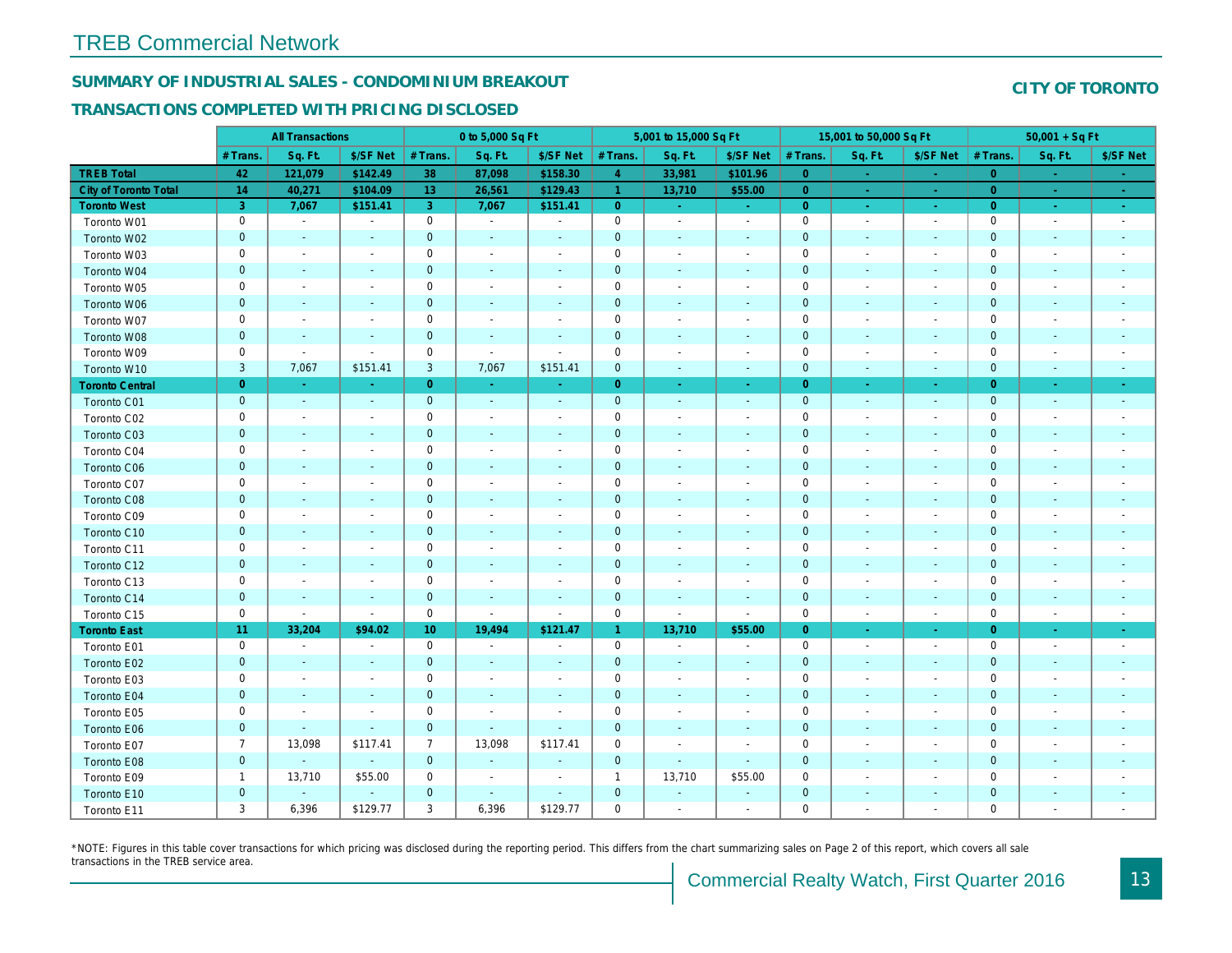## SUMMARY OF INDUSTRIAL SALES - OTHER TYPES BREAKOUT

#### TRANSACTIONS COMPLETED WITH PRICING DISCLOSED

|                        |                | <b>All Transactions</b>  |                          |                | 0 to 5,000 Sq Ft |                          |                     | 5,001 to 15,000 Sq Ft    |                      |                | 15,001 to 50,000 Sq Ft   |                          |
|------------------------|----------------|--------------------------|--------------------------|----------------|------------------|--------------------------|---------------------|--------------------------|----------------------|----------------|--------------------------|--------------------------|
|                        | # Trans        | Sq. Ft.                  | \$/SF Net                | # Trans.       | Sq. Ft.          | \$/SF Net                | # Trans.            | Sq. Ft.                  | \$/SF Net            | # Trans.       | Sq. Ft.                  | \$/SF Ne                 |
| <b>TREB Total</b>      | 27             | 860,431                  | \$94.14                  | $\overline{7}$ | 19,231           | \$175.94                 | 6 <sup>°</sup>      | 72,514                   | \$134.33             | 8 <sup>°</sup> | 206,055                  | \$109.29                 |
| City of Toronto Total  | 9              | 120,873                  | \$123.52                 | 3              | 10,247           | \$163.46                 | $\overline{3}$      | 32,574                   | \$175.14             | $\overline{3}$ | 78,052                   | \$96.73                  |
| <b>Toronto West</b>    | $\overline{7}$ | 85,220                   | \$138.64                 | $\overline{2}$ | 7,747            | \$175.55                 | 3 <sup>°</sup>      | 32,574                   | \$175.14             | $\overline{2}$ | 44,899                   | \$105.79                 |
| Toronto W01            | 0              | $\blacksquare$           | $\blacksquare$           | $\mathbf 0$    | $\sim$           | $\blacksquare$           | 0                   | $\blacksquare$           | $\blacksquare$       | $\mathbf 0$    | $\blacksquare$           | $\blacksquare$           |
| Toronto W02            | $\mathbf{0}$   | $\blacksquare$           | $\blacksquare$           | $\mathbf 0$    | $\blacksquare$   | $\frac{1}{2}$            | $\mathbf 0$         | $\blacksquare$           | ÷,                   | $\mathbf 0$    | $\blacksquare$           | $\blacksquare$           |
| Toronto W03            | $\mathbf{1}$   | 17,405                   | \$91.93                  | $\mathbf 0$    | $\blacksquare$   | $\blacksquare$           | $\mathsf 0$         | $\blacksquare$           | $\blacksquare$       | $\mathbf{1}$   | 17,405                   | \$91.93                  |
| Toronto W04            | $\mathbf 0$    | $\sim$                   | $\sim$                   | $\mathbf 0$    | $\blacksquare$   | $\blacksquare$           | $\mathbf 0$         | $\sim$                   | $\blacksquare$       | $\mathbf 0$    | $\blacksquare$           | $\blacksquare$           |
| Toronto W05            | $\overline{2}$ | 37,286                   | \$117.34                 | 0              | $\blacksquare$   | $\blacksquare$           | $\mathbf{1}$        | 9,792                    | \$125.10             | $\mathbf{1}$   | 27,494                   | \$114.57                 |
| Toronto W06            | $\mathbf{1}$   | 2,911                    | \$230.16                 | $\mathbf{1}$   | 2,911            | \$230.16                 | $\mathbf 0$         | $\sim$                   | $\blacksquare$       | $\mathbf 0$    | $\blacksquare$           |                          |
| Toronto W07            | 0              | $\sim$                   | $\blacksquare$           | $\mathbf 0$    | $\blacksquare$   | $\blacksquare$           | $\mathsf{O}\xspace$ | $\blacksquare$           | $\blacksquare$       | $\mathbf 0$    | $\blacksquare$           | $\sim$                   |
| Toronto W08            | $\mathbf 0$    | $\overline{\phantom{a}}$ | $\blacksquare$           | $\mathbf 0$    | $\blacksquare$   | $\overline{\phantom{a}}$ | $\mathbf 0$         | $\blacksquare$           | $\blacksquare$       | $\mathbf 0$    | $\blacksquare$           | $\blacksquare$           |
| Toronto W09            | 0              | $\overline{\phantom{a}}$ | $\blacksquare$           | $\mathbf 0$    | $\sim$           | $\blacksquare$           | $\mathbf 0$         | $\overline{a}$           | $\ddot{\phantom{0}}$ | $\mathbf 0$    | $\overline{\phantom{a}}$ | $\overline{\phantom{a}}$ |
| Toronto W10            | 3              | 27,618                   | \$187.20                 | $\mathbf{1}$   | 4,836            | \$142.68                 | $\overline{2}$      | 22,782                   | \$196.65             | $\mathbf{0}$   | $\blacksquare$           | $\blacksquare$           |
| <b>Toronto Central</b> | $\overline{0}$ | $\sim$                   | $\sim$                   | $\overline{0}$ | $\sim$           | $\blacksquare$           | $\overline{0}$      | $\omega$                 | $\blacksquare$       | $\overline{0}$ | $\sim$                   | $\blacksquare$           |
| Toronto C01            | $\mathbf 0$    | $\blacksquare$           | $\sim$                   | $\mathbf 0$    | $\sim$           | $\blacksquare$           | $\mathbf{0}$        | $\sim$                   | $\sim$               | $\mathbf 0$    | $\blacksquare$           | $\sim$                   |
| Toronto C02            | 0              | $\sim$                   | $\sim$                   | $\mathbf 0$    | $\sim$           | $\blacksquare$           | $\mathbf 0$         | $\blacksquare$           | $\blacksquare$       | $\mathbf 0$    | ÷,                       | $\blacksquare$           |
| Toronto C03            | $\mathbf{0}$   | $\blacksquare$           | $\sim$                   | $\mathbf{0}$   | $\blacksquare$   | $\blacksquare$           | $\mathbf 0$         | $\blacksquare$           | $\blacksquare$       | $\mathbf{0}$   | $\blacksquare$           |                          |
| Toronto C04            | 0              | $\overline{\phantom{a}}$ |                          | $\mathsf 0$    | $\blacksquare$   | $\overline{\phantom{a}}$ | $\mathbf 0$         | $\overline{a}$           | $\overline{a}$       | $\mathbf 0$    | $\overline{a}$           | $\blacksquare$           |
| Toronto C06            | $\mathbf 0$    | $\blacksquare$           | $\blacksquare$           | $\mathbf 0$    | $\blacksquare$   | $\blacksquare$           | $\mathbf 0$         | $\blacksquare$           | $\blacksquare$       | $\mathbf 0$    | $\blacksquare$           | $\sim$                   |
| Toronto C07            | 0              | $\blacksquare$           | $\sim$                   | $\mathsf 0$    | $\blacksquare$   | $\blacksquare$           | $\mathsf{O}\xspace$ | $\overline{a}$           | $\overline{a}$       | $\mathbf 0$    | $\blacksquare$           | $\blacksquare$           |
| Toronto C08            | $\mathbf 0$    | $\sim$                   | $\sim$                   | $\mathbf 0$    | $\blacksquare$   | $\blacksquare$           | $\mathbf 0$         | $\blacksquare$           | $\blacksquare$       | $\mathbf{0}$   | $\blacksquare$           | $\blacksquare$           |
| Toronto C09            | 0              | $\overline{\phantom{a}}$ | $\overline{\phantom{a}}$ | $\mathbf 0$    | $\sim$           | $\blacksquare$           | $\mathbf 0$         | $\overline{\phantom{a}}$ | $\blacksquare$       | 0              | $\blacksquare$           | $\blacksquare$           |
| Toronto C10            | $\mathbf{0}$   | $\sim$                   | $\sim$                   | $\mathbf{0}$   | $\sim$           | $\sim$                   | $\mathbf{0}$        | $\sim$                   | $\blacksquare$       | $\mathbf 0$    | $\sim$                   | $\sim$                   |
| Toronto C11            | 0              | $\overline{\phantom{a}}$ | $\overline{\phantom{a}}$ | $\mathsf 0$    | $\blacksquare$   | $\blacksquare$           | $\mathsf 0$         | $\overline{a}$           | $\blacksquare$       | $\mathbf 0$    | $\blacksquare$           | $\blacksquare$           |
| Toronto C12            | $\mathbf{0}$   | $\sim$                   | $\sim$                   | $\mathbf 0$    | $\sim$           | $\blacksquare$           | $\mathbf 0$         | $\blacksquare$           | $\blacksquare$       | $\mathbf{0}$   | $\blacksquare$           | $\blacksquare$           |
| Toronto C13            | 0              | $\blacksquare$           | $\overline{\phantom{a}}$ | $\mathbf 0$    | $\blacksquare$   | $\blacksquare$           | $\mathbf 0$         | $\blacksquare$           | $\overline{a}$       | 0              | $\overline{\phantom{a}}$ | $\blacksquare$           |
| Toronto C14            | $\mathbf{0}$   | $\sim$                   | $\sim$                   | $\mathbf 0$    | $\sim$           | $\sim$                   | $\overline{0}$      | $\sim$                   | $\blacksquare$       | $\mathbf{0}$   | $\sim$                   | $\sim$                   |
| Toronto C15            | 0              | $\blacksquare$           | $\blacksquare$           | $\mathsf 0$    | $\blacksquare$   | $\blacksquare$           | $\mathsf{O}\xspace$ | $\blacksquare$           | $\sim$               | $\mathbf 0$    | $\blacksquare$           | $\blacksquare$           |
| <b>Toronto East</b>    | $\overline{2}$ | 35,653                   | \$87.37                  | -1             | 2,500            | \$126.00                 | $\overline{0}$      | $\bullet$                | $\bullet$ .          | $\overline{1}$ | 33,153                   | \$84.46                  |
| Toronto E01            | 0              | $\sim$                   | $\sim$                   | $\mathbf 0$    | $\sim$           | $\overline{\phantom{a}}$ | $\mathbf 0$         | $\sim$                   | $\sim$               | $\mathbf 0$    | $\blacksquare$           | $\sim$                   |
| Toronto E02            | $\mathbf 0$    | $\sim$                   | $\sim$                   | $\mathbf 0$    | $\sim$           | $\blacksquare$           | $\mathbf 0$         | $\blacksquare$           | $\blacksquare$       | $\mathbf 0$    | $\blacksquare$           | $\blacksquare$           |
| Toronto E03            | 0              | $\blacksquare$           | $\blacksquare$           | $\mathbf 0$    | $\blacksquare$   | $\blacksquare$           | $\mathbf 0$         | $\blacksquare$           | $\blacksquare$       | $\mathbf 0$    | $\blacksquare$           | $\blacksquare$           |
| Toronto E04            | $\mathbf{1}$   | 33,153                   | \$84.46                  | $\mathbf 0$    | $\blacksquare$   | $\blacksquare$           | $\mathbf 0$         | $\overline{\phantom{a}}$ | $\blacksquare$       | $\overline{1}$ | 33,153                   | \$84.46                  |
| Toronto E05            | 0              | $\sim$                   | $\sim$                   | $\mathbf 0$    | $\sim$           | $\sim$                   | $\mathsf 0$         | $\overline{a}$           | $\blacksquare$       | $\mathbf 0$    | $\sim$                   | $\blacksquare$           |
| Toronto E06            | $\mathbf 0$    | $\blacksquare$           | $\sim$                   | $\mathbf 0$    | $\sim$           | $\sim$                   | $\pmb{0}$           | $\sim$                   | ٠                    | $\mathbf 0$    | $\blacksquare$           | $\blacksquare$           |
| Toronto E07            | $\mathbf{1}$   | 2,500                    | \$126.00                 | 1              | 2,500            | \$126.00                 | $\mathbf 0$         | $\blacksquare$           | $\blacksquare$       | $\mathbf 0$    | $\blacksquare$           | $\overline{\phantom{a}}$ |
| Toronto E08            | $\mathbf{0}$   | $\sim$                   | $\sim$                   | $\mathbf 0$    | $\mathbf{r}$     | $\overline{\phantom{a}}$ | $\mathbf 0$         | $\sim$                   | $\blacksquare$       | $\mathbf 0$    | $\sim$                   | ٠                        |
| Toronto E09            | 0              | $\sim$                   | $\sim$                   | $\mathbf 0$    | $\blacksquare$   | $\blacksquare$           | $\mathbf 0$         | $\blacksquare$           | $\blacksquare$       | $\mathbf 0$    | $\sim$                   | $\blacksquare$           |
| Toronto E10            | $\mathbf 0$    | $\sim$                   | $\sim$                   | $\mathbf 0$    | $\blacksquare$   | $\overline{\phantom{a}}$ | $\mathbf 0$         | ٠                        | ٠                    | $\mathbf 0$    | $\sim$                   |                          |
| Toronto E11            | 0              | $\overline{\phantom{a}}$ |                          | $\mathbf 0$    | $\blacksquare$   | $\blacksquare$           | $\mathbf 0$         | ä,                       | $\blacksquare$       | $\mathbf 0$    | ÷.                       | $\blacksquare$           |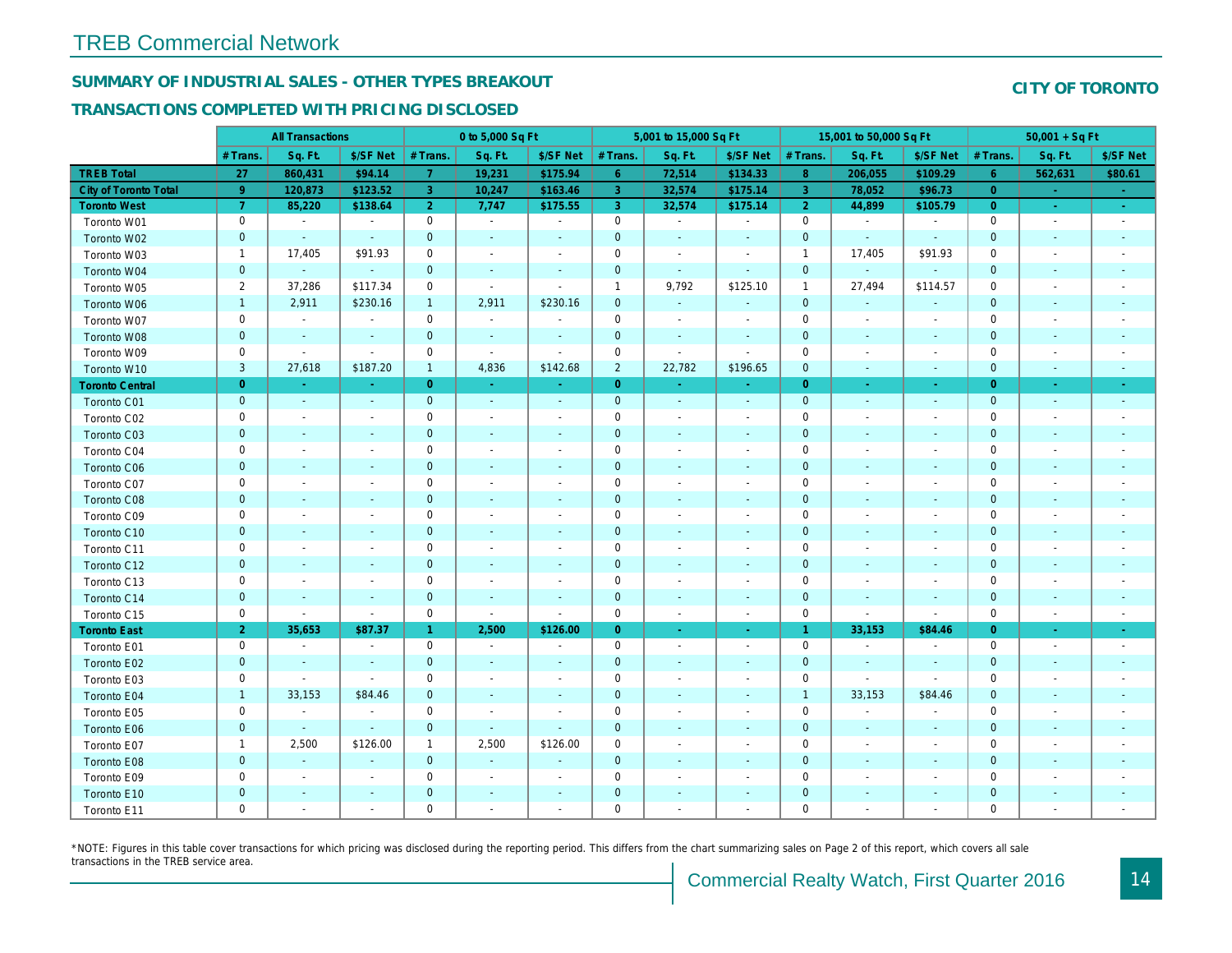## SUMMARY OF COMMERCIAL/RETAIL SALES

#### TRANSACTIONS COMPLETED WITH PRICING DISCLOSED

|                        |                 | <b>All Transactions</b> |                |                 | 0 to 1,000 Sq Ft |                |                | 1,001 to 2,500 Sq Ft |                          |                 | 2,001 to 5,000 Sq Ft |                |
|------------------------|-----------------|-------------------------|----------------|-----------------|------------------|----------------|----------------|----------------------|--------------------------|-----------------|----------------------|----------------|
|                        | # Trans         | Sq. Ft.                 | \$/SF Net      | # Trans.        | Sq. Ft.          | \$/SF Net      | # Trans.       | Sq. Ft.              | \$/SF Net                | # Trans.        | Sq. Ft.              | \$/SF Ne       |
| <b>TREB Total</b>      | 91              | 380,138                 | \$199.93       | 18              | 11,142           | \$322.45       | 42             | 67,224               | \$390.93                 | 12 <sub>2</sub> | 40,319               | \$332.13       |
| <b>Halton Region</b>   | $6^{\circ}$     | 16,294                  | \$406.46       | 2 <sup>1</sup>  | 1,543            | \$445.83       | $\mathbf{1}$   | 1,163                | \$460.02                 | $\overline{2}$  | 5,294                | \$264.45       |
| <b>Burlington</b>      | 3               | 2,706                   | \$451.93       | $\overline{2}$  | 1,543            | \$445.83       | $\mathbf{1}$   | 1,163                | \$460.02                 | $\overline{0}$  | $\omega$             | $\omega$       |
| <b>Halton Hills</b>    | $\overline{2}$  | 10,908                  | \$413.92       | $\mathbf 0$     | $\sim$           |                | $\pmb{0}$      | $\blacksquare$       | $\overline{\phantom{a}}$ | $\mathbf{1}$    | 2,614                | \$197.02       |
| Milton                 | $\mathbf{0}$    | $\omega$                | $\blacksquare$ | $\mathbf{0}$    | $\sim$           | $\sim$         | $\mathbf 0$    | $\omega$             | $\sim$                   | $\mathbf 0$     | $\omega$             | $\blacksquare$ |
| Oakville               | $\mathbf{1}$    | 2,680                   | \$330.22       | $\mathbf 0$     | $\sim$           | $\sim$         | $\pmb{0}$      | $\blacksquare$       | $\sim$                   | $\mathbf{1}$    | 2,680                | \$330.22       |
| <b>Peel Region</b>     | 10 <sub>1</sub> | 19,264                  | \$284.68       | $\overline{0}$  | $\blacksquare$   | $\bullet$      | 8              | 12,164               | \$318.49                 | $\overline{2}$  | 7,100                | \$226.7        |
| Brampton               | 5               | 6,958                   | \$284.45       | $\Omega$        | $\sim$           | $\blacksquare$ | 5              | 6,958                | \$284.45                 | $\mathbf 0$     | $\blacksquare$       | $\sim$         |
| Caledon                | $\mathbf{1}$    | 1,635                   | \$522.94       | $\mathbf{0}$    | $\sim$           | $\sim$         | $\mathbf{1}$   | 1,635                | \$522.94                 | $\mathbf{0}$    | $\omega$             | $\blacksquare$ |
| Mississauga            | $\overline{4}$  | 10,671                  | \$248.34       | $\mathbf{0}$    | $\blacksquare$   | $\blacksquare$ | $\overline{2}$ | 3,571                | \$291.23                 | $\overline{2}$  | 7,100                | \$226.76       |
| Toronto                | 42              | 141,078                 | \$269.97       | 11 <sub>1</sub> | 6,313            | \$301.76       | 18             | 27,915               | \$450.87                 | 5 <sup>5</sup>  | 17,044               | \$396.69       |
| <b>Toronto West</b>    | 9               | 47,992                  | \$210.76       | $\mathbf{1}$    | 670              | \$373.13       | 3              | 4,572                | \$263.56                 | 2               | 8,074                | \$317.07       |
| <b>Toronto Central</b> | 15              | 30,944                  | \$531.57       | $\overline{4}$  | 2,018            | \$312.69       | $\overline{7}$ | 12,103               | \$703.68                 | 3               | 8,970                | \$468.37       |
| <b>Toronto East</b>    | 18              | 62,142                  | \$185.44       | 6               | 3,625            | \$282.48       | 8              | 11,240               | \$254.85                 | $\mathbf 0$     | $\blacksquare$       | $\blacksquare$ |
| <b>York Region</b>     | 22              | 42,010                  | \$324.57       | 5               | 3,286            | \$304.29       | 13             | 22,543               | \$368.73                 | 3               | 10,881               | \$332.69       |
| Aurora                 | $\mathbf 0$     | $\sim$                  | $\sim$         | $\mathbf 0$     | $\sim$           | $\blacksquare$ | 0              | $\blacksquare$       | $\blacksquare$           | $\mathbf 0$     | $\blacksquare$       | $\sim$         |
| E. Gwillimbury         | $\mathbf{0}$    | $\sim$                  | $\sim$         | $\mathbf{0}$    | $\sim$           |                | $\mathbf 0$    | $\blacksquare$       | $\blacksquare$           | $\mathbf{0}$    | $\blacksquare$       | $\blacksquare$ |
| Georgina               | $\mathbf 0$     | $\sim$                  | $\sim$         | $\Omega$        | $\sim$           | $\sim$         | $\mathbf 0$    | $\blacksquare$       | $\sim$                   | $\mathbf 0$     | $\blacksquare$       | $\blacksquare$ |
| King                   | $\mathbf{1}$    | 5,300                   | \$132.64       | $\overline{0}$  | $\sim$           |                | $\mathbf 0$    | $\blacksquare$       | $\blacksquare$           | $\mathbf 0$     | $\blacksquare$       | $\blacksquare$ |
| Markham                | $\overline{7}$  | 13,600                  | \$402.93       | 3               | 1,737            | \$290.68       | $\overline{2}$ | 3,582                | \$481.57                 | $\overline{2}$  | 8,281                | \$392.46       |
| Newmarket              | $\mathbf{1}$    | 649                     | \$238.83       | $\mathbf{1}$    | 649              | \$238.83       | $\mathbf 0$    | $\blacksquare$       | $\blacksquare$           | $\mathbf{0}$    | $\omega$             | $\omega$       |
| Richmond Hill          | 3               | 5,574                   | \$309.68       | $\mathbf 0$     | $\blacksquare$   |                | 3              | 5,574                | \$309.68                 | $\mathbf 0$     | $\blacksquare$       | $\blacksquare$ |
| Vaughan                | 9               | 14,487                  | \$333.13       | $\mathbf{1}$    | 900              | \$377.78       | $\overline{7}$ | 10,987               | \$374.62                 | $\overline{1}$  | 2,600                | \$142.3'       |
| Whitchurch-Stouffville | $\mathbf{1}$    | 2,400                   | \$310.42       | 0               | $\blacksquare$   | $\blacksquare$ | $\mathbf{1}$   | 2,400                | \$310.42                 | $\mathbf 0$     | $\blacksquare$       | $\blacksquare$ |
| <b>Durham Region</b>   | 9 <sup>°</sup>  | 141,747                 | \$67.90        | $\Omega$        | $\omega$         | $\omega$       | 2 <sup>1</sup> | 3,440                | \$282.85                 | $\overline{0}$  | $\sim$               | $\sim$         |
| Ajax                   | $\mathbf{1}$    | 8,116                   | \$194.06       | $\mathbf 0$     | $\sim$           | ÷.             | $\pmb{0}$      | $\sim$               | $\blacksquare$           | $\mathbf 0$     | $\blacksquare$       | $\blacksquare$ |
| <b>Brock</b>           | $\overline{1}$  | 80,439                  | \$4.80         | $\mathbf{0}$    | ÷.               | $\sim$         | $\mathbf 0$    | $\Box$               | ä,                       | $\mathbf 0$     | $\omega$             | $\sim$         |
| Clarington             | $\mathbf{1}$    | 11,877                  | \$195.76       | $\mathbf 0$     |                  |                | $\pmb{0}$      | $\blacksquare$       | $\sim$                   | $\mathbf 0$     | ÷,                   | $\blacksquare$ |
| Oshawa                 | 3               | 32,075                  | \$104.91       | $\Omega$        |                  |                | $\mathbf 0$    | $\blacksquare$       |                          | $\mathbf{0}$    | $\blacksquare$       | $\blacksquare$ |
| Pickering              | $\mathbf{1}$    | 1,140                   | \$250.00       | $\mathbf 0$     | $\blacksquare$   |                | $\mathbf{1}$   | 1,140                | \$250.00                 | $\mathbf 0$     | ÷,                   | $\blacksquare$ |
| Scugog                 | $\mathbf{0}$    | $\omega$                | $\blacksquare$ | $\mathbf{0}$    | $\sim$           | $\blacksquare$ | $\mathbf 0$    | $\blacksquare$       | $\blacksquare$           | $\mathbf{0}$    | $\blacksquare$       | $\blacksquare$ |
| Uxbridge               | $\mathbf{1}$    | 5,800                   | \$172.41       | $\mathbf 0$     | ÷.               | $\sim$         | $\pmb{0}$      | $\overline{a}$       | $\blacksquare$           | $\mathbf 0$     | ÷,                   | $\blacksquare$ |
| Whitby                 | $\mathbf{1}$    | 2,300                   | \$299.13       | $\mathbf{0}$    | $\sim$           | $\blacksquare$ | $\mathbf{1}$   | 2,300                | \$299.13                 | $\mathbf{0}$    | $\blacksquare$       | $\sim$         |
| <b>Dufferin County</b> | $\overline{0}$  | $\sim$                  | $\sim$         | $\overline{0}$  | ra.              | $\sim$         | $\overline{0}$ | ٠                    | ٠                        | $\overline{0}$  | ×.                   | $\blacksquare$ |
| Orangeville            | $\overline{0}$  | $\omega$                | $\omega$       | $\mathbf{0}$    | $\sim$           | $\blacksquare$ | $\overline{0}$ | $\omega$             | $\omega$                 | $\mathbf{0}$    | $\omega$             | $\sim$         |
| <b>Simcoe County</b>   | $\overline{2}$  | 19,747                  | \$129.11       | $\overline{0}$  | $\sim$           | $\blacksquare$ | $\overline{0}$ | $\blacksquare$       | $\blacksquare$           | $\overline{0}$  | $\blacksquare$       | $\bullet$      |
| Adjala-Tosorontio      | $\mathbf{0}$    | $\sim$                  | $\Delta$       | $\mathbf{0}$    | $\sim$           | $\sim$         | $\mathbf 0$    | $\omega$             | $\blacksquare$           | $\mathbf 0$     | $\mathbf{r}$         | $\sim$         |
| <b>Bradford West</b>   | $\mathbf 0$     | $\sim$                  | $\blacksquare$ | $\Omega$        | $\sim$           | $\sim$         | $\pmb{0}$      | $\blacksquare$       | $\blacksquare$           | $\mathbf 0$     | $\blacksquare$       | $\sim$         |
| Essa                   | $\mathbf{1}$    | 10,559                  | \$203.62       | $\mathbf{0}$    |                  |                | $\pmb{0}$      | $\blacksquare$       | $\blacksquare$           | $\mathbf 0$     | $\blacksquare$       |                |
| Innisfil               | $\mathbf 0$     | $\blacksquare$          | $\blacksquare$ | $\Omega$        | $\blacksquare$   |                | $\mathbf 0$    | $\blacksquare$       | $\blacksquare$           | $\mathbf 0$     | $\blacksquare$       | $\blacksquare$ |
| <b>New Tecumseth</b>   | $\overline{1}$  | 9.188                   | \$43.48        | $\Omega$        |                  |                | $\Omega$       |                      |                          | $\Omega$        |                      |                |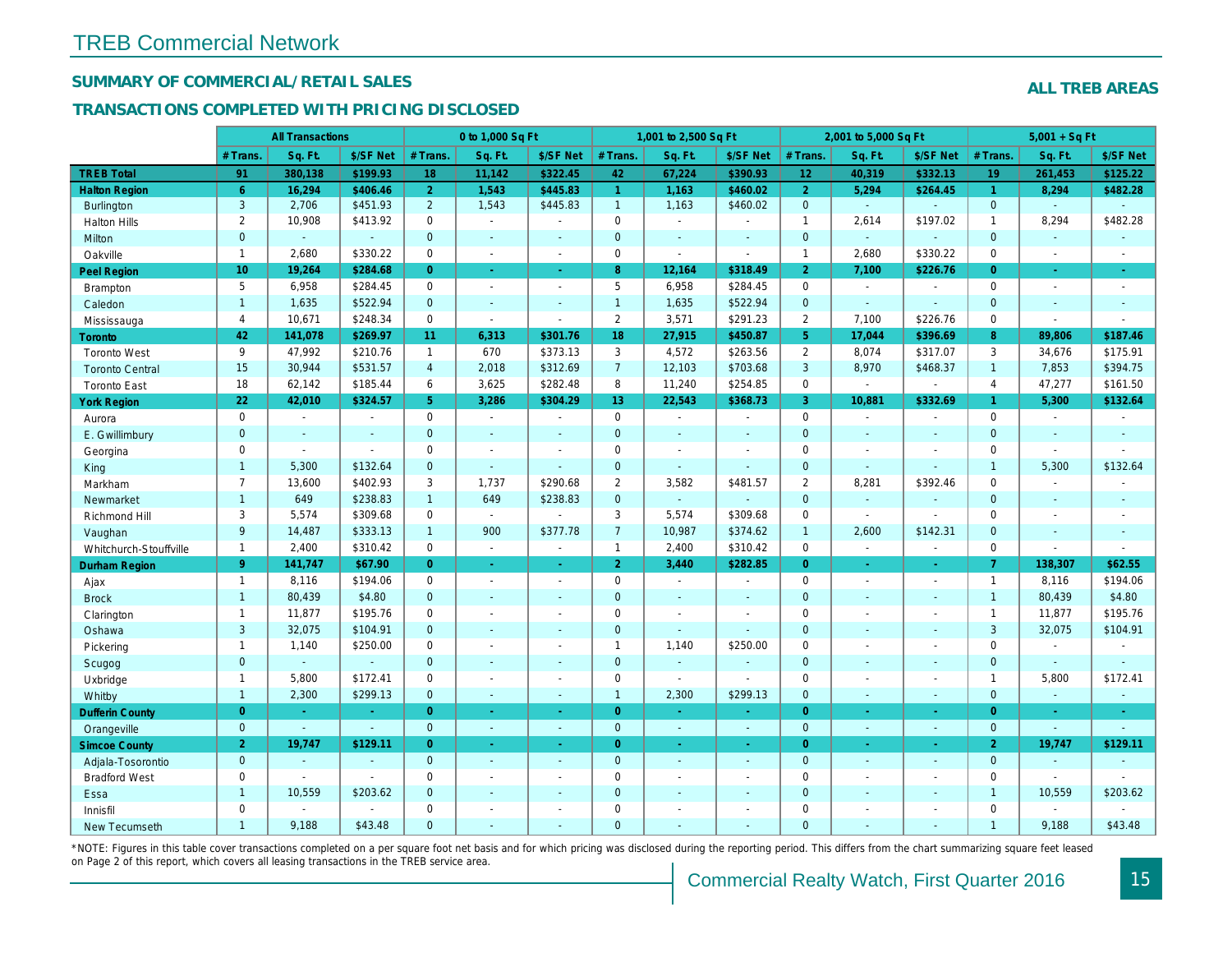#### SUMMARY OF COMMERCIAL/RETAIL SALES - CONDOMINIUM BREAKOUT

#### TRANSACTIONS COMPLETED WITH PRICING DISCLOSED

|                        |                 | <b>All Transactions</b> |                |                | 0 to 1,000 Sq Ft |                |                | 1,001 to 2,500 Sq Ft  |                          |                | 2,001 to 5,000 Sq Ft     |                          |
|------------------------|-----------------|-------------------------|----------------|----------------|------------------|----------------|----------------|-----------------------|--------------------------|----------------|--------------------------|--------------------------|
|                        | # Trans.        | Sq. Ft.                 | \$/SF Net      | # Trans.       | Sq. Ft.          | \$/SF Net      | # Trans.       | Sq. Ft.               | \$/SF Net                | # Trans.       | Sq. Ft.                  | \$/SF Ne                 |
| <b>TREB Total</b>      | 26              | 39,563                  | \$277.10       | 8              | 4,859            | \$339.76       | 17             | 24,954                | \$325.09                 | $\overline{0}$ | $\sim$                   | $\sim$                   |
| <b>Halton Region</b>   | $\overline{2}$  | 1,763                   | \$439.59       | $\mathbf{1}$   | 600              | \$400.00       | $\mathbf{1}$   | 1,163                 | \$460.02                 | $\overline{0}$ | $\bullet$                | $\omega_{\rm c}$         |
| Burlington             | $\overline{2}$  | 1,763                   | \$439.59       | $\mathbf{1}$   | 600              | \$400.00       | 1              | 1,163                 | \$460.02                 | $\mathbf 0$    | $\omega$                 | $\sim$                   |
| <b>Halton Hills</b>    | $\mathbf 0$     | $\sim$                  | $\sim$         | $\Omega$       | $\sim$           |                | $\mathbf 0$    | $\blacksquare$        | $\blacksquare$           | $\Omega$       | ÷,                       | $\sim$                   |
| Milton                 | $\mathbf{0}$    | $\blacksquare$          | $\blacksquare$ | $\mathbf{0}$   | $\sim$           | $\blacksquare$ | $\mathbf 0$    | $\blacksquare$        | $\blacksquare$           | $\mathbf 0$    | $\blacksquare$           | $\blacksquare$           |
| Oakville               | $\mathbf 0$     | $\blacksquare$          | $\blacksquare$ | $\mathbf 0$    | $\blacksquare$   | $\blacksquare$ | 0              | $\tilde{\phantom{a}}$ | $\blacksquare$           | $\mathbf 0$    | $\blacksquare$           | $\sim$                   |
| Peel Region            | 3               | 3,401                   | \$368.62       | $\overline{0}$ | $\sim$           | $\omega$       | 3              | 3,401                 | \$368.62                 | $\overline{0}$ | $\omega$                 | $\bullet$                |
| Brampton               | 3               | 3,401                   | \$368.62       | $\mathbf 0$    | $\sim$           | $\sim$         | 3              | 3,401                 | \$368.62                 | $\mathbf 0$    | $\sim$                   | $\sim$                   |
| Caledon                | $\mathbf{0}$    | $\sim$                  | $\blacksquare$ | $\mathbf{0}$   | $\sim$           | $\sim$         | $\mathbf 0$    | $\omega_{\rm c}$      | $\blacksquare$           | $\mathbf 0$    | $\omega$                 | $\sim$                   |
| Mississauga            | $\mathbf 0$     | $\blacksquare$          | $\blacksquare$ | $\mathbf 0$    | $\mathbf{r}$     | $\sim$         | $\mathbf 0$    | $\tilde{\phantom{a}}$ | $\blacksquare$           | $\mathbf 0$    | $\sim$                   | $\sim$                   |
| Toronto                | 11              | 19,847                  | \$236.43       | $\overline{4}$ | 2,522            | \$359.24       | 6 <sup>°</sup> | 7,575                 | \$341.43                 | $\overline{0}$ | $\blacksquare$           | $\sim$                   |
| <b>Toronto West</b>    | $\overline{2}$  | 2,950                   | \$205.08       | $\mathbf 0$    | $\sim$           | ÷.             | $\overline{2}$ | 2,950                 | \$205.08                 | $\mathbf 0$    | $\blacksquare$           | $\sim$                   |
| <b>Toronto Central</b> | 3               | 2,703                   | \$541.75       | $2^{\circ}$    | 1,518            | \$351.12       | $\overline{1}$ | 1,185                 | \$785.95                 | $\mathbf 0$    | $\mathbf{r}$             | $\sim$                   |
| <b>Toronto East</b>    | 6               | 14,194                  | \$184.80       | $\overline{2}$ | 1,004            | \$371.51       | 3              | 3,440                 | \$305.23                 | $\mathbf 0$    | $\blacksquare$           | $\sim$                   |
| <b>York Region</b>     | 10 <sub>1</sub> | 14,552                  | \$291.51       | 3 <sup>1</sup> | 1,737            | \$290.68       | 7 <sup>1</sup> | 12,815                | \$291.62                 | $\overline{0}$ | $\blacksquare$           | $\bullet$                |
| Aurora                 | $\mathbf 0$     | $\sim$                  | $\blacksquare$ | $\Omega$       | $\sim$           | $\blacksquare$ | $\mathbf 0$    | $\blacksquare$        | $\sim$                   | $\mathbf 0$    | $\blacksquare$           | $\sim$                   |
| E. Gwillimbury         | $\mathbf 0$     | $\blacksquare$          | $\blacksquare$ | $\mathbf 0$    | $\sim$           |                | $\pmb{0}$      | $\blacksquare$        | $\blacksquare$           | $\mathbf 0$    | $\blacksquare$           | $\blacksquare$           |
| Georgina               | $\mathbf 0$     | $\blacksquare$          | $\blacksquare$ | $\mathbf 0$    | $\blacksquare$   | $\sim$         | $\pmb{0}$      | $\blacksquare$        | $\blacksquare$           | $\mathbf 0$    | $\blacksquare$           | $\blacksquare$           |
| King                   | $\overline{0}$  | $\sim$                  | $\sim$         | $\mathbf{0}$   | $\sim$           | $\sim$         | $\mathbf 0$    | $\blacksquare$        | $\blacksquare$           | $\overline{0}$ | $\blacksquare$           | $\omega$                 |
| Markham                | $\overline{4}$  | 4,232                   | \$300.07       | 3              | 1,737            | \$290.68       | $\mathbf{1}$   | 2,495                 | \$306.61                 | $\mathsf 0$    | $\overline{\phantom{a}}$ | $\blacksquare$           |
| Newmarket              | $\mathbf{0}$    | $\blacksquare$          | $\sim$         | $\mathbf{0}$   | $\omega$         | $\sim$         | $\mathbf 0$    | $\blacksquare$        | $\blacksquare$           | $\mathbf{0}$   | $\blacksquare$           | $\blacksquare$           |
| Richmond Hill          | 3               | 5,574                   | \$309.68       | $\mathbf 0$    | $\sim$           | $\overline{a}$ | 3              | 5,574                 | \$309.68                 | $\mathbf 0$    | $\sim$                   | $\blacksquare$           |
| Vaughan                | $\mathbf{3}$    | 4,746                   | \$262.54       | $\mathbf{0}$   | $\sim$           | $\sim$         | $\mathbf{3}$   | 4,746                 | \$262.54                 | $\mathbf 0$    | $\mathbf{r}$             | $\sim$                   |
| Whitchurch-Stouffville | $\mathbf 0$     | $\blacksquare$          | $\blacksquare$ | $\mathbf 0$    | $\sim$           | $\sim$         | $\mathbf 0$    | $\bullet$             | $\overline{\phantom{a}}$ | $\mathbf 0$    | $\overline{a}$           | $\sim$                   |
| <b>Durham Region</b>   | $\overline{0}$  | $\omega$                | $\omega$       | $\overline{0}$ | $\omega$         | $\omega$       | $\overline{0}$ | $\omega$              | $\omega_{\rm c}$         | $\overline{0}$ | $\omega$                 | $\omega$                 |
| Ajax                   | $\mathsf 0$     | $\omega$                | $\omega$       | $\mathsf 0$    | $\blacksquare$   | $\blacksquare$ | $\pmb{0}$      | $\blacksquare$        | $\blacksquare$           | $\mathbf 0$    | $\blacksquare$           | $\blacksquare$           |
| <b>Brock</b>           | $\mathbf{0}$    | $\sim$                  | $\blacksquare$ | $\mathbf{0}$   | $\Delta$         | $\sim$         | $\pmb{0}$      | $\blacksquare$        | $\blacksquare$           | $\mathbf 0$    | $\blacksquare$           | $\sim$                   |
| Clarington             | $\mathbf 0$     | $\blacksquare$          | $\blacksquare$ | $\mathbf 0$    | $\sim$           |                | $\pmb{0}$      | $\tilde{\phantom{a}}$ | $\blacksquare$           | $\mathbf 0$    | ÷,                       | $\blacksquare$           |
| Oshawa                 | $\overline{0}$  | $\blacksquare$          | $\blacksquare$ | $\mathbf{0}$   | $\blacksquare$   | $\blacksquare$ | $\pmb{0}$      | $\blacksquare$        | $\blacksquare$           | $\mathbf{0}$   | $\blacksquare$           | $\blacksquare$           |
| Pickering              | $\mathbf 0$     | $\blacksquare$          | $\blacksquare$ | $\mathbf 0$    | $\sim$           | $\blacksquare$ | $\pmb{0}$      | $\blacksquare$        | $\blacksquare$           | $\mathbf 0$    | $\overline{a}$           | $\blacksquare$           |
| Scugog                 | $\mathbf{0}$    | $\blacksquare$          | $\blacksquare$ | $\mathbf{0}$   | $\sim$           | $\sim$         | $\mathbf 0$    | $\blacksquare$        | $\blacksquare$           | $\mathbf{0}$   | $\blacksquare$           | $\blacksquare$           |
| Uxbridge               | $\mathbf 0$     | $\blacksquare$          | $\blacksquare$ | $\mathbf 0$    | $\overline{a}$   | $\overline{a}$ | $\pmb{0}$      | $\blacksquare$        | $\blacksquare$           | $\mathbf 0$    | $\overline{a}$           | $\overline{\phantom{a}}$ |
| Whitby                 | $\mathbf{0}$    | $\blacksquare$          | $\sim$         | $\mathbf{0}$   | $\sim$           | $\sim$         | $\mathbf 0$    | $\blacksquare$        | $\blacksquare$           | $\mathbf{0}$   | $\blacksquare$           | $\sim$                   |
| <b>Dufferin County</b> | $\overline{0}$  | $\sim$                  | $\sim$         | $\overline{0}$ | a.               | $\sim$         | $\overline{0}$ | $\blacksquare$        | $\blacksquare$           | $\overline{0}$ | ×.                       | $\sim$                   |
| Orangeville            | $\mathbf{0}$    | $\omega$                | $\blacksquare$ | $\mathbf 0$    | $\omega$         | $\omega$       | $\mathbf{0}$   | $\omega$              | $\omega$                 | $\mathbf 0$    | $\omega$                 | $\sim$                   |
| <b>Simcoe County</b>   | $\overline{0}$  | $\sim$                  | $\omega$       | $\overline{0}$ | $\omega$         | $\omega$       | $\overline{0}$ | Ξ                     | $\omega$                 | $\overline{0}$ | $\blacksquare$           | $\sigma_{\rm c}$         |
| Adjala-Tosorontio      | $\mathbf{0}$    | $\sim$                  | $\sim$         | $\mathbf 0$    | $\sim$           | $\sim$         | $\mathbf 0$    | $\blacksquare$        | $\blacksquare$           | $\mathbf 0$    | $\omega$                 | $\sim$                   |
| <b>Bradford West</b>   | $\mathbf 0$     | $\sim$                  | $\blacksquare$ | $\mathbf 0$    | $\sim$           | $\sim$         | $\pmb{0}$      | $\blacksquare$        | $\blacksquare$           | $\mathbf 0$    | $\blacksquare$           | $\blacksquare$           |
| Essa                   | $\mathbf{0}$    | $\sim$                  | $\blacksquare$ | $\mathbf{0}$   |                  | $\sim$         | $\pmb{0}$      | $\blacksquare$        | $\blacksquare$           | $\mathbf 0$    | $\blacksquare$           |                          |
| Innisfil               | $\mathbf 0$     | $\blacksquare$          | $\blacksquare$ | $\mathbf 0$    | $\sim$           | $\sim$         | $\pmb{0}$      | $\blacksquare$        | $\blacksquare$           | $\mathbf 0$    | $\blacksquare$           | $\blacksquare$           |
| <b>New Tecumseth</b>   | $\Omega$        |                         |                | $\Omega$       |                  |                | $\Omega$       |                       |                          | $\overline{0}$ |                          |                          |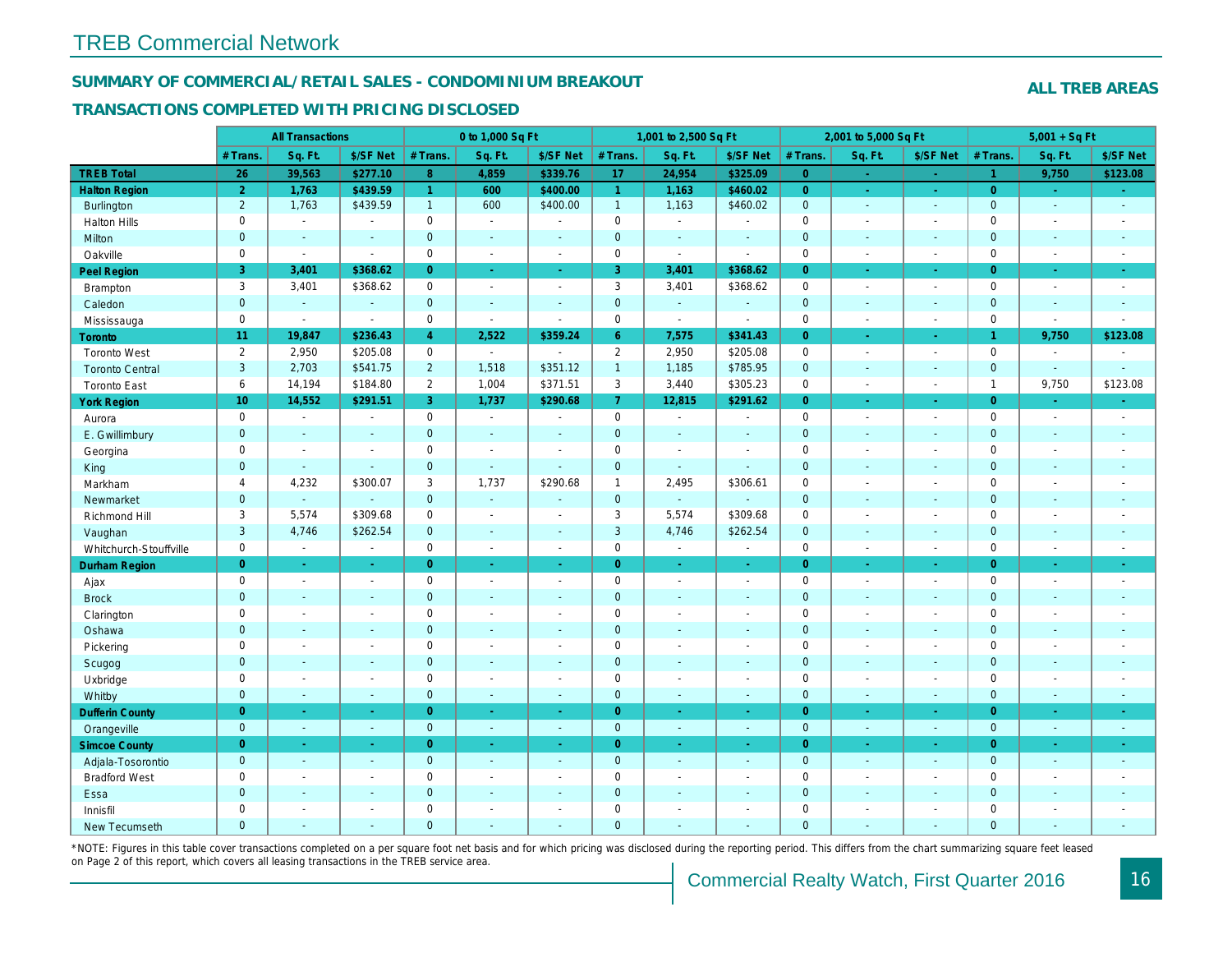#### SUMMARY OF COMMERCIAL/RETAIL SALES - OTHER TYPES BREAKOUT

#### TRANSACTIONS COMPLETED WITH PRICING DISCLOSED

|                        |                 | <b>All Transactions</b> |                |                 | 0 to 1,000 Sq Ft |                |                 | 1,001 to 2,500 Sq Ft |                          |                 | 2,001 to 5,000 Sq Ft |                |
|------------------------|-----------------|-------------------------|----------------|-----------------|------------------|----------------|-----------------|----------------------|--------------------------|-----------------|----------------------|----------------|
|                        | # Trans         | Sq. Ft.                 | \$/SF Net      | # Trans.        | Sq. Ft.          | \$/SF Net      | # Trans.        | Sq. Ft.              | \$/SF Net                | # Trans.        | Sq. Ft.              | \$/SF Ne       |
| <b>TREB Total</b>      | 65              | 340,575                 | \$190.97       | 10 <sup>°</sup> | 6,283            | \$309.07       | 25              | 42,271               | \$429.80                 | 12 <sub>1</sub> | 40,319               | \$332.13       |
| <b>Halton Region</b>   | $\overline{4}$  | 14,531                  | \$402.44       | $\mathbf{1}$    | 943              | \$475.00       | $\overline{0}$  | $\omega$             | ÷.                       | $\overline{2}$  | 5,294                | \$264.45       |
| <b>Burlington</b>      | $\mathbf{1}$    | 943                     | \$475.00       | 1               | 943              | \$475.00       | $\mathbf{0}$    | $\omega$             | $\blacksquare$           | $\mathbf{0}$    | $\omega$             | $\mathbf{r}$   |
| <b>Halton Hills</b>    | $\overline{2}$  | 10,908                  | \$413.92       | $\mathbf 0$     | $\sim$           |                | $\mathbf 0$     | $\blacksquare$       | $\blacksquare$           | $\overline{1}$  | 2,614                | \$197.02       |
| Milton                 | $\mathbf{0}$    | $\omega$                | $\mathbf{r}$   | $\mathbf{0}$    | $\omega$         | $\sim$         | $\mathbf 0$     | $\omega$             | $\sim$                   | $\mathbf{0}$    | $\omega$             | $\blacksquare$ |
| Oakville               | $\mathbf{1}$    | 2,680                   | \$330.22       | $\mathbf 0$     | $\blacksquare$   | $\blacksquare$ | $\mathsf{O}$    | $\mathbf{r}$         | $\sim$                   | $\mathbf{1}$    | 2,680                | \$330.22       |
| <b>Peel Region</b>     | $\overline{7}$  | 15,863                  | \$266.69       | $\overline{0}$  | $\blacksquare$   | $\bullet$      | 5 <sup>5</sup>  | 8,763                | \$299.04                 | $\overline{2}$  | 7,100                | \$226.7        |
| <b>Brampton</b>        | $\overline{2}$  | 3,557                   | \$203.96       | $\Omega$        | $\sim$           | $\blacksquare$ | $\overline{2}$  | 3,557                | \$203.96                 | $\mathbf 0$     | $\sim$               | $\blacksquare$ |
| Caledon                | $\mathbf{1}$    | 1,635                   | \$522.94       | $\mathbf{0}$    | $\blacksquare$   | $\blacksquare$ | $\mathbf{1}$    | 1,635                | \$522.94                 | $\mathbf 0$     | $\omega$             | $\blacksquare$ |
| Mississauga            | $\overline{4}$  | 10,671                  | \$248.34       | $\mathbf 0$     | $\blacksquare$   | $\overline{a}$ | $\overline{2}$  | 3,571                | \$291.23                 | $\overline{2}$  | 7,100                | \$226.76       |
| <b>Toronto</b>         | 31              | 121,231                 | \$275.46       | $\overline{7}$  | 3,791            | \$263.52       | 12 <sub>2</sub> | 20,340               | \$491.63                 | 5 <sup>5</sup>  | 17,044               | \$396.69       |
| <b>Toronto West</b>    | $\overline{7}$  | 45,042                  | \$211.14       | $\mathbf{1}$    | 670              | \$373.13       | $\mathbf{1}$    | 1,622                | \$369.91                 | 2               | 8,074                | \$317.07       |
| <b>Toronto Central</b> | 12              | 28,241                  | \$530.59       | $2^{\circ}$     | 500              | \$196.00       | 6               | 10,918               | \$694.75                 | 3               | 8,970                | \$468.37       |
| <b>Toronto East</b>    | 12              | 47,948                  | \$185.63       | 4               | 2,621            | \$248.38       | 5               | 7,800                | \$232.63                 | $\mathbf 0$     | $\blacksquare$       | $\sim$         |
| <b>York Region</b>     | 12 <sub>2</sub> | 27,458                  | \$342.09       | 2 <sup>1</sup>  | 1,549            | \$319.56       | 6 <sup>°</sup>  | 9,728                | \$470.29                 | $\mathbf{3}$    | 10,881               | \$332.69       |
| Aurora                 | $\mathbf 0$     | $\sim$                  | $\blacksquare$ | $\Omega$        | $\sim$           | $\sim$         | $\mathbf 0$     | $\sim$               | $\blacksquare$           | $\mathbf 0$     | $\blacksquare$       | $\sim$         |
| E. Gwillimbury         | $\mathbf{0}$    | $\blacksquare$          | $\blacksquare$ | $\mathbf{0}$    | $\mathbf{r}$     |                | $\pmb{0}$       | ä,                   | $\blacksquare$           | $\mathbf 0$     | ä,                   | $\blacksquare$ |
| Georgina               | $\mathbf 0$     | $\blacksquare$          | $\blacksquare$ | $\mathbf 0$     | $\blacksquare$   | $\blacksquare$ | $\mathbf 0$     | $\blacksquare$       | $\blacksquare$           | $\mathbf 0$     | $\blacksquare$       | $\blacksquare$ |
| King                   | $\mathbf{1}$    | 5,300                   | \$132.64       | $\mathbf{0}$    | $\sim$           |                | $\mathbf 0$     | $\blacksquare$       | $\blacksquare$           | $\mathbf{0}$    | $\blacksquare$       | $\blacksquare$ |
| Markham                | 3               | 9,368                   | \$449.40       | $\mathbf 0$     | $\sim$           | $\blacksquare$ | $\mathbf{1}$    | 1,087                | \$883.16                 | 2               | 8,281                | \$392.46       |
| Newmarket              | $\mathbf{1}$    | 649                     | \$238.83       | $\mathbf{1}$    | 649              | \$238.83       | $\mathbf{0}$    | $\sim$               | $\sim$                   | $\mathbf{0}$    | $\omega$             | $\sim$         |
| Richmond Hill          | $\mathbf 0$     | $\blacksquare$          | $\sim$         | $\Omega$        | $\mathbf{r}$     |                | $\mathbf 0$     | $\mathbf{r}$         | $\sim$                   | $\mathbf 0$     | $\sim$               | $\sim$         |
| Vaughan                | 6               | 9,741                   | \$367.52       | $\mathbf{1}$    | 900              | \$377.78       | $\overline{4}$  | 6,241                | \$459.86                 | $\overline{1}$  | 2,600                | \$142.3'       |
| Whitchurch-Stouffville | $\overline{1}$  | 2,400                   | \$310.42       | $\mathbf 0$     | $\blacksquare$   | $\sim$         | $\mathbf{1}$    | 2,400                | \$310.42                 | $\mathbf 0$     | $\blacksquare$       | $\blacksquare$ |
| <b>Durham Region</b>   | 9 <sup>°</sup>  | 141,747                 | \$67.90        | $\overline{0}$  | $\omega$         | $\sim$         | 2 <sup>1</sup>  | 3,440                | \$282.85                 | $\overline{0}$  | $\omega$             | $\omega$       |
| Ajax                   | $\mathbf{1}$    | 8,116                   | \$194.06       | $\mathbf 0$     | $\sim$           | $\sim$         | $\pmb{0}$       | $\sim$               | $\blacksquare$           | $\mathbf 0$     | $\blacksquare$       | $\sim$         |
| <b>Brock</b>           | $\mathbf{1}$    | 80,439                  | \$4.80         | $\mathbf{0}$    | $\mathbf{r}$     | $\sim$         | $\mathbf 0$     | $\omega$             | $\blacksquare$           | $\mathbf{0}$    | $\blacksquare$       | $\sim$         |
| Clarington             | $\mathbf{1}$    | 11,877                  | \$195.76       | $\mathbf 0$     | $\blacksquare$   |                | $\pmb{0}$       | $\overline{a}$       | $\overline{a}$           | $\mathbf 0$     | ÷,                   | $\blacksquare$ |
| Oshawa                 | 3               | 32,075                  | \$104.91       | $\overline{0}$  | $\blacksquare$   | $\blacksquare$ | $\mathbf 0$     | $\blacksquare$       | $\blacksquare$           | $\mathbf{0}$    | $\blacksquare$       | $\blacksquare$ |
| Pickering              | $\mathbf{1}$    | 1,140                   | \$250.00       | $\mathbf 0$     | ÷.               |                | $\mathbf{1}$    | 1,140                | \$250.00                 | $\mathbf 0$     | $\blacksquare$       | $\blacksquare$ |
| Scugog                 | $\mathbf{0}$    | $\blacksquare$          | $\blacksquare$ | $\mathbf{0}$    | $\sim$           | $\sim$         | $\mathbf 0$     | $\blacksquare$       | $\blacksquare$           | $\mathbf{0}$    | $\blacksquare$       | $\blacksquare$ |
| Uxbridge               | $\mathbf{1}$    | 5,800                   | \$172.41       | $\mathbf 0$     | $\sim$           | $\sim$         | $\pmb{0}$       | $\blacksquare$       | $\sim$                   | $\mathbf 0$     | $\blacksquare$       | $\blacksquare$ |
| Whitby                 | $\mathbf{1}$    | 2,300                   | \$299.13       | $\mathbf{0}$    | $\sim$           | $\sim$         | $\overline{1}$  | 2,300                | \$299.13                 | $\mathbf{0}$    | $\blacksquare$       | $\sim$         |
| <b>Dufferin County</b> | $\overline{0}$  | $\sim$                  | $\sim$         | $\overline{0}$  | $\sim$           | $\sim$         | $\overline{0}$  | $\blacksquare$       | ÷.                       | $\overline{0}$  | $\blacksquare$       | $\sim$         |
| Orangeville            | $\overline{0}$  | $\omega$                | $\omega$       | $\mathbf{0}$    | $\omega$         | $\Delta$       | $\mathbf{0}$    | $\sim$               | $\mathbf{r}$             | $\mathbf{0}$    | $\omega$             | $\sim$         |
| <b>Simcoe County</b>   | $\overline{2}$  | 19,747                  | \$129.11       | $\overline{0}$  | $\omega$         | $\blacksquare$ | $\overline{0}$  | $\omega$             | $\omega$                 | $\overline{0}$  | Ξ                    | $\omega$       |
| Adjala-Tosorontio      | $\mathbf{0}$    | $\sim$                  | $\sim$         | $\mathbf{0}$    | $\sim$           | $\sim$         | $\mathbf 0$     | $\omega$             | $\blacksquare$           | $\mathbf 0$     | $\blacksquare$       | $\sim$         |
| <b>Bradford West</b>   | $\mathbf 0$     | $\blacksquare$          | $\blacksquare$ | $\Omega$        | $\sim$           | $\sim$         | $\pmb{0}$       | $\blacksquare$       | $\sim$                   | $\mathbf 0$     | $\blacksquare$       | $\blacksquare$ |
| Essa                   | $\mathbf{1}$    | 10,559                  | \$203.62       | $\mathbf{0}$    | $\sim$           |                | $\pmb{0}$       | $\blacksquare$       | $\blacksquare$           | $\mathbf 0$     | ÷,                   |                |
| Innisfil               | $\mathbf 0$     | $\blacksquare$          | $\blacksquare$ | $\mathbf 0$     | $\sim$           | $\blacksquare$ | $\mathbf 0$     | $\blacksquare$       | $\blacksquare$           | $\mathbf 0$     | $\blacksquare$       | $\blacksquare$ |
| <b>New Tecumseth</b>   | $\mathbf{1}$    | 9.188                   | \$43.48        | $\Omega$        |                  |                | $\overline{0}$  | ä,                   | $\overline{\phantom{a}}$ | $\mathbf{0}$    | ÷.                   | $\sim$         |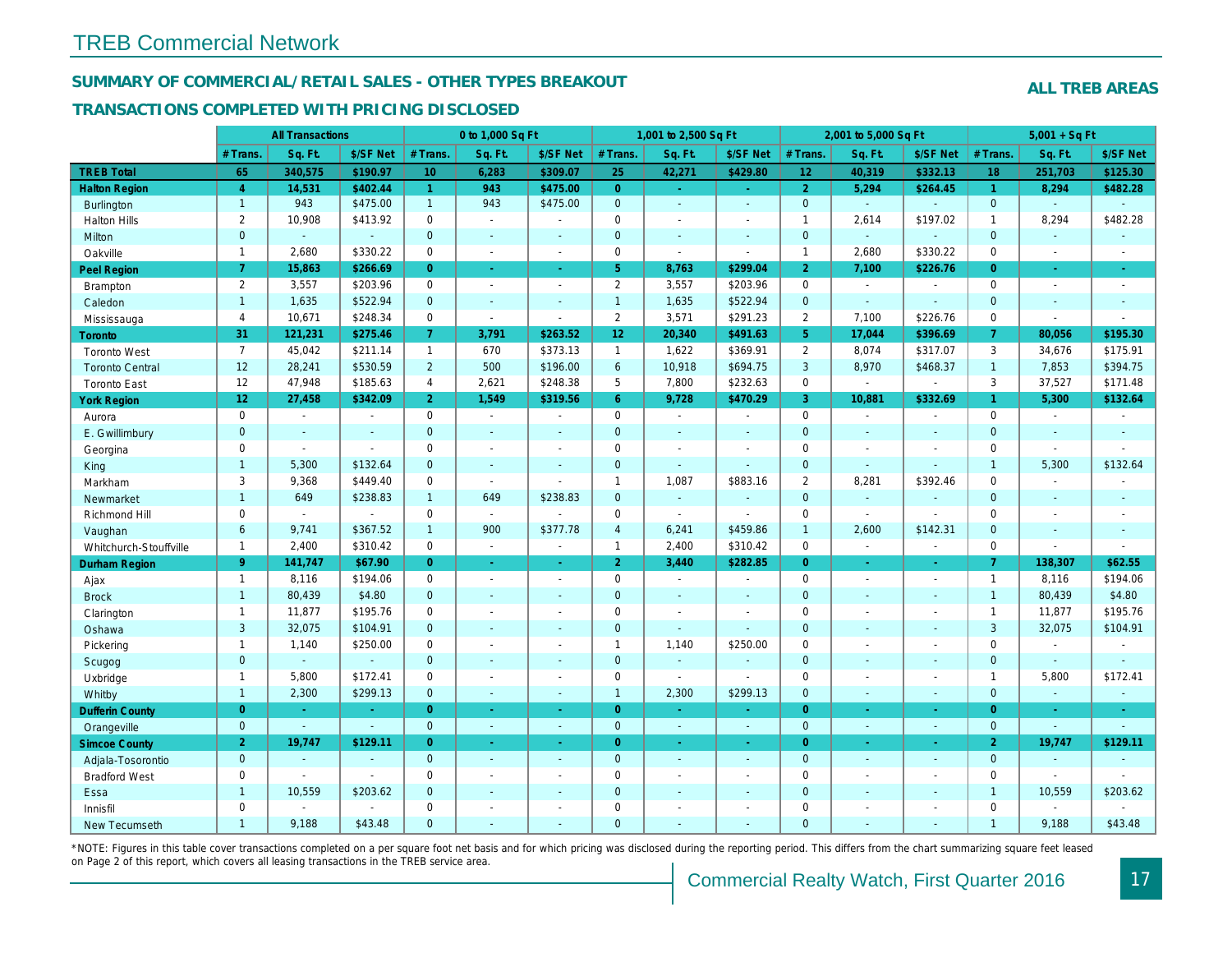## SUMMARY OF COMMERCIAL/RETAIL SALES

#### TRANSACTIONS COMPLETED WITH PRICING DISCLOSED

|                        |                | <b>All Transactions</b>  |                          |                | 0 to 1,000 Sq Ft         |                          |                     | 1,001 to 2,500 Sq Ft         |                          |                 | 2,001 to 5,000 Sq Ft     |                          |
|------------------------|----------------|--------------------------|--------------------------|----------------|--------------------------|--------------------------|---------------------|------------------------------|--------------------------|-----------------|--------------------------|--------------------------|
|                        | # Trans.       | Sq. Ft.                  | \$/SF Net                | # Trans.       | Sq. Ft.                  | \$/SF Net                | # Trans.            | Sq. Ft.                      | \$/SF Net                | # Trans.        | Sq. Ft.                  | \$/SF Ne                 |
| <b>TREB Total</b>      | 91             | 380,138                  | \$199.93                 | 18             | 11,142                   | \$322.45                 | 42                  | 67,224                       | \$390.93                 | 12 <sub>2</sub> | 40,319                   | \$332.1                  |
| City of Toronto Total  | 42             | 141,078                  | \$269.97                 | 11             | 6,313                    | \$301.76                 | 18                  | 27,915                       | \$450.87                 | 5 <sub>5</sub>  | 17,044                   | \$396.69                 |
| <b>Toronto West</b>    | 9 <sup>°</sup> | 47,992                   | \$210.76                 | $\mathbf{1}$   | 670                      | \$373.13                 | 3                   | 4,572                        | \$263.56                 | $\overline{2}$  | 8,074                    | \$317.07                 |
| Toronto W01            | $\mathbf 0$    | $\blacksquare$           | $\blacksquare$           | $\mathbf 0$    | $\mathbf{r}$             | $\omega$                 | $\mathbf 0$         | $\blacksquare$               | $\sim$                   | $\mathbf 0$     | $\blacksquare$           | $\blacksquare$           |
| Toronto W02            | $\mathbf{1}$   | 4,570                    | \$407.00                 | $\mathbf 0$    | $\blacksquare$           | ٠                        | $\mathbf 0$         | $\blacksquare$               | ٠                        | $\mathbf{1}$    | 4,570                    | \$407.00                 |
| Toronto W03            | $\mathbf{1}$   | 10,400                   | \$150.00                 | 0              | $\blacksquare$           | $\blacksquare$           | 0                   | $\blacksquare$               | ٠                        | 0               | $\blacksquare$           |                          |
| Toronto W04            | $\overline{2}$ | 24,276                   | \$187.02                 | $\mathbf 0$    | $\blacksquare$           | $\blacksquare$           | $\mathbf 0$         | $\blacksquare$               | $\blacksquare$           | $\mathbf 0$     | $\blacksquare$           | $\sim$                   |
| Toronto W05            | 0              | $\omega$                 | $\sim$                   | $\mathbf 0$    | $\blacksquare$           | $\blacksquare$           | $\mathbf 0$         | $\blacksquare$               | $\blacksquare$           | $\mathbf 0$     | $\blacksquare$           | $\blacksquare$           |
| Toronto W06            | 3              | 6,826                    | \$255.64                 | $\mathbf 0$    | $\blacksquare$           | $\blacksquare$           | $\overline{2}$      | 3,322                        | \$314.57                 | $\mathbf{1}$    | 3,504                    | \$199.77                 |
| Toronto W07            | 0              | $\blacksquare$           | $\overline{\phantom{a}}$ | $\mathbf 0$    | $\blacksquare$           | $\blacksquare$           | $\mathbf 0$         | $\blacksquare$               | $\blacksquare$           | $\mathbf 0$     | $\blacksquare$           |                          |
| Toronto W08            | $\mathbf 0$    | $\sim$                   | $\blacksquare$           | $\mathbf 0$    | $\blacksquare$           | $\blacksquare$           | $\mathbf 0$         | $\blacksquare$               | $\blacksquare$           | $\mathbf 0$     | $\blacksquare$           | $\blacksquare$           |
| Toronto W09            | 0              | $\overline{\phantom{a}}$ | $\blacksquare$           | $\mathbf 0$    | $\blacksquare$           | $\blacksquare$           | $\mathbf 0$         | $\blacksquare$               | $\overline{\phantom{a}}$ | $\mathbf 0$     | $\overline{\phantom{a}}$ | $\overline{\phantom{a}}$ |
| Toronto W10            | $\overline{2}$ | 1,920                    | \$213.54                 | $\mathbf{1}$   | 670                      | \$373.13                 | $\mathbf{1}$        | 1,250                        | \$128.00                 | $\mathbf{0}$    | $\blacksquare$           | $\blacksquare$           |
| <b>Toronto Central</b> | 15             | 30,944                   | \$531.57                 | $\overline{4}$ | 2,018                    | \$312.69                 | 7 <sup>1</sup>      | 12,103                       | \$703.68                 | 3               | 8,970                    | \$468.37                 |
| Toronto C01            | 6              | 11,517                   | \$489.65                 | 3              | 1,029                    | \$372.21                 | $\overline{2}$      | 2,635                        | \$818.35                 | $\mathbf{0}$    |                          | $\blacksquare$           |
| Toronto C02            | 3              | 8,798                    | \$418.44                 | 0              | $\sim$                   | $\blacksquare$           | $\mathbf{1}$        | 2,428                        | \$362.51                 | $\overline{2}$  | 6,370                    | \$439.75                 |
| Toronto C03            | $\overline{2}$ | 3,600                    | \$444.44                 | $\mathbf{0}$   | $\blacksquare$           | $\blacksquare$           | $\overline{2}$      | 3,600                        | \$444.44                 | $\mathbf{0}$    | $\omega$                 |                          |
| Toronto C04            | $\mathbf{1}$   | 2,600                    | \$538.46                 | $\mathbf 0$    | $\blacksquare$           | $\blacksquare$           | $\mathsf{O}\xspace$ | $\sim$                       |                          | $\overline{1}$  | 2,600                    | \$538.46                 |
| Toronto C06            | $\mathbf{0}$   | $\omega$                 | $\sim$                   | $\mathbf 0$    | $\blacksquare$           | $\blacksquare$           | $\mathbf 0$         | $\blacksquare$               | $\blacksquare$           | $\mathbf{0}$    | $\omega$                 | $\blacksquare$           |
| Toronto C07            | 0              | $\blacksquare$           | $\sim$                   | $\mathbf 0$    | $\blacksquare$           | $\blacksquare$           | $\mathbf 0$         | $\blacksquare$               | $\blacksquare$           | $\mathbf 0$     | $\blacksquare$           | $\overline{\phantom{a}}$ |
| Toronto C08            | $\mathbf{0}$   | $\sim$                   |                          | $\mathbf 0$    | ä,                       | $\blacksquare$           | $\mathbf 0$         | $\qquad \qquad \blacksquare$ | $\blacksquare$           | $\mathbf 0$     | $\blacksquare$           | $\sim$                   |
| Toronto C09            | 0              | $\sim$                   | $\sim$                   | $\mathbf 0$    | $\sim$                   | $\blacksquare$           | $\mathbf 0$         | $\blacksquare$               | ÷.                       | $\mathbf 0$     | $\sim$                   | $\overline{\phantom{a}}$ |
| Toronto C10            | $\mathbf{1}$   | 1,440                    | \$1,041.67               | $\mathbf{0}$   | $\sim$                   | $\blacksquare$           | $\mathbf{1}$        | 1,440                        | \$1,041.67               | $\mathbf 0$     | $\sim$                   | $\sim$                   |
| Toronto C11            | 0              | $\blacksquare$           |                          | 0              | $\sim$                   | $\blacksquare$           | $\mathbf 0$         | $\blacksquare$               | $\blacksquare$           | 0               | $\blacksquare$           | $\overline{\phantom{a}}$ |
| Toronto C12            | $\mathbf{0}$   | $\sim$                   | $\sim$                   | $\mathbf 0$    | $\sim$                   | $\blacksquare$           | $\mathbf 0$         | $\blacksquare$               | $\sim$                   | $\mathbf 0$     | $\sim$                   | $\sim$                   |
| Toronto C13            | $\mathbf 1$    | 989                      | \$250.76                 | $\mathbf 1$    | 989                      | \$250.76                 | 0                   | $\blacksquare$               | $\blacksquare$           | 0               | $\overline{\phantom{a}}$ | $\overline{\phantom{a}}$ |
| Toronto C14            | $\mathbf{1}$   | 2,000                    | \$1,190.00               | $\mathbf{0}$   | $\blacksquare$           | $\blacksquare$           | $\mathbf{1}$        | 2,000                        | \$1,190.00               | $\mathbf{0}$    | $\sim$                   | $\sim$                   |
| Toronto C15            | $\mathbf 0$    | $\blacksquare$           | $\blacksquare$           | $\mathbf 0$    | $\blacksquare$           | $\blacksquare$           | $\mathbf 0$         | $\blacksquare$               | $\blacksquare$           | $\mathbf 0$     | $\overline{\phantom{a}}$ | $\blacksquare$           |
| <b>Toronto East</b>    | 18             | 62,142                   | \$185.44                 | $6^{\circ}$    | 3,625                    | \$282.48                 | 8 <sup>°</sup>      | 11,240                       | \$254.85                 | $\overline{0}$  | $\blacksquare$           | $\sim$                   |
| Toronto E01            | 0              | $\blacksquare$           | $\overline{\phantom{a}}$ | 0              | $\sim$                   | $\overline{\phantom{a}}$ | $\mathbf 0$         | $\blacksquare$               | $\blacksquare$           | $\mathbf 0$     | $\blacksquare$           | $\sim$                   |
| Toronto E02            | $\mathbf{0}$   | $\sim$                   | $\overline{a}$           | $\mathbf{0}$   | $\overline{\phantom{a}}$ | $\sim$                   | $\mathbf 0$         | $\sim$                       | $\sim$                   | $\mathbf{0}$    | $\sim$                   | $\sim$                   |
| Toronto E03            | 0              | $\blacksquare$           | $\overline{\phantom{a}}$ | $\mathbf 0$    | $\blacksquare$           | $\blacksquare$           | $\mathbf 0$         | $\blacksquare$               | $\blacksquare$           | $\mathbf 0$     | $\blacksquare$           | $\blacksquare$           |
| Toronto E04            | $\mathbf{0}$   | $\blacksquare$           | $\sim$                   | $\mathbf 0$    | $\sim$                   | $\blacksquare$           | $\mathbf 0$         | $\blacksquare$               | $\blacksquare$           | $\mathbf{0}$    | $\sim$                   |                          |
| Toronto E05            | 0              | $\blacksquare$           | $\blacksquare$           | $\mathbf 0$    | $\overline{\phantom{a}}$ | $\overline{\phantom{a}}$ | $\mathbf 0$         | $\blacksquare$               | $\blacksquare$           | 0               | $\overline{\phantom{a}}$ | $\overline{\phantom{a}}$ |
| Toronto E06            | 3              | 4,194                    | \$343.23                 | $\mathbf 0$    | $\blacksquare$           | $\blacksquare$           | 3                   | 4,194                        | \$343.23                 | $\mathbf 0$     |                          |                          |
| Toronto E07            | 5              | 12,625                   | \$126.73                 | 3              | 1,775                    | \$154.93                 | $\mathbf{1}$        | 1,100                        | \$113.64                 | $\mathbf 0$     | $\blacksquare$           | $\overline{\phantom{a}}$ |
| Toronto E08            | $\mathbf{3}$   | 19,100                   | \$224.08                 | $\mathbf{0}$   | $\omega$                 | $\omega$                 | $\mathbf{1}$        | 1,900                        | \$239.47                 | $\mathbf{0}$    | $\omega$                 |                          |
| Toronto E09            | $\overline{2}$ | 1,579                    | \$283.72                 | $\mathbf{1}$   | 540                      | \$422.22                 | $\mathbf{1}$        | 1,039                        | \$211.74                 | 0               | $\sim$                   | $\blacksquare$           |
| Toronto E10            | $\mathbf{1}$   | 20,327                   | \$128.40                 | $\mathbf 0$    | $\blacksquare$           | ÷,                       | $\mathbf 0$         | $\blacksquare$               |                          | $\mathbf 0$     |                          |                          |
| Toronto E11            | 4              | 4,317                    | \$265.46                 | $\overline{2}$ | 1,310                    | \$397.71                 | $\overline{2}$      | 3,007                        | \$207.85                 | 0               | $\blacksquare$           | $\blacksquare$           |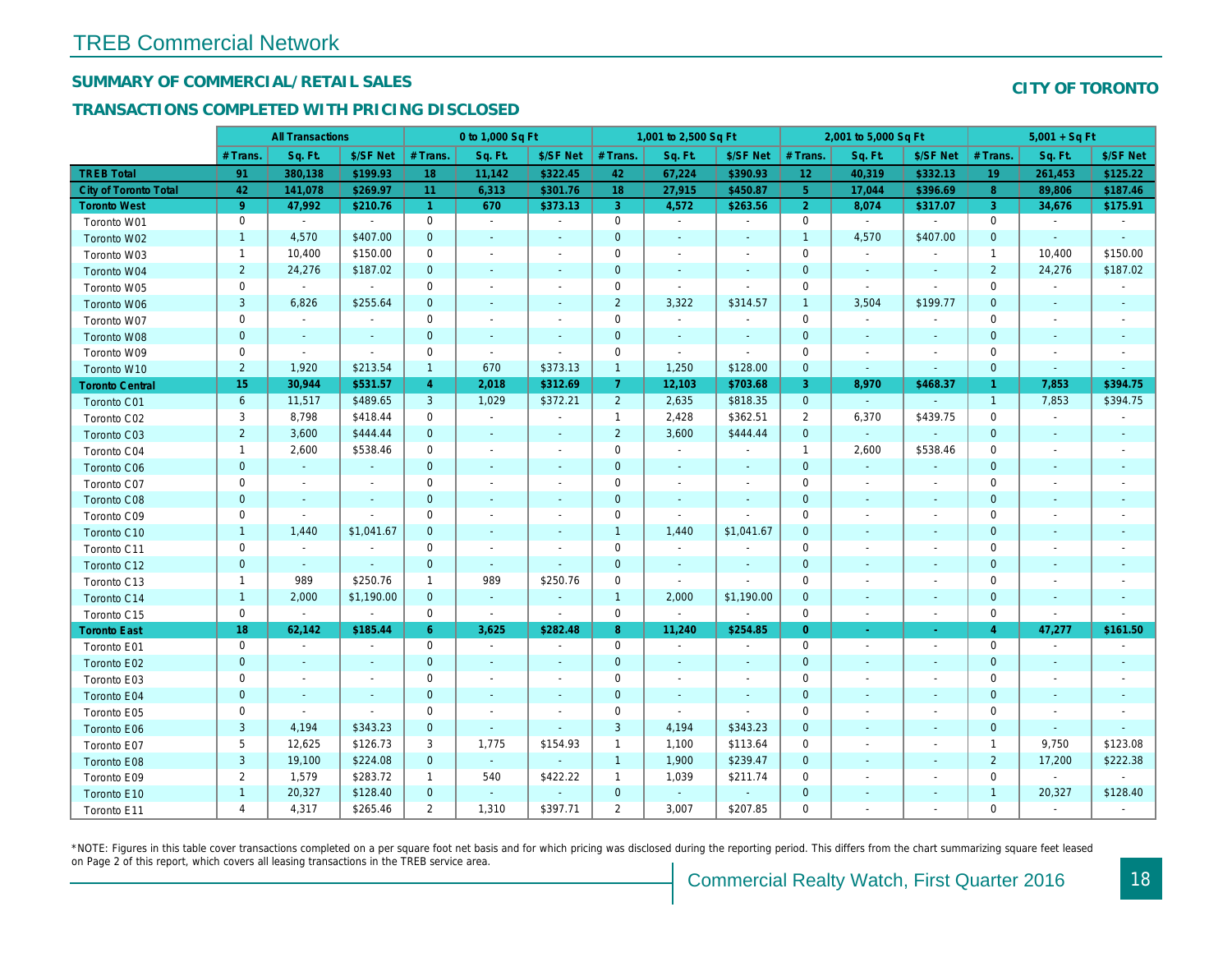#### SUMMARY OF COMMERCIAL/RETAIL SALES - CONDOMINIUM BREAKOUT

#### TRANSACTIONS COMPLETED WITH PRICING DISCLOSED

|                        |                | <b>All Transactions</b>  |                          |                | 0 to 1,000 Sq Ft         |                          |                | 1,001 to 2,500 Sq Ft     |                          |                | 2,001 to 5,000 Sq Ft     |                          |
|------------------------|----------------|--------------------------|--------------------------|----------------|--------------------------|--------------------------|----------------|--------------------------|--------------------------|----------------|--------------------------|--------------------------|
|                        | # Trans.       | Sq. Ft.                  | \$/SF Net                | # Trans.       | Sq. Ft.                  | \$/SF Net                | # Trans.       | Sq. Ft.                  | \$/SF Net                | # Trans.       | Sq. Ft.                  | \$/SF Ne                 |
| <b>TREB Total</b>      | 26             | 39,563                   | \$277.10                 | 8              | 4,859                    | \$339.76                 | 17             | 24,954                   | \$325.09                 | $\overline{0}$ | $\frac{1}{\sqrt{2}}$     | ÷.                       |
| City of Toronto Total  | 11             | 19,847                   | \$236.43                 | $\overline{4}$ | 2,522                    | \$359.24                 | 6 <sup>1</sup> | 7,575                    | \$341.43                 | $\overline{0}$ | $\sim$                   | $\sim$                   |
| <b>Toronto West</b>    | $\overline{2}$ | 2,950                    | \$205.08                 | $\overline{0}$ | $\sim$                   | $\sim$                   | 2 <sup>1</sup> | 2,950                    | \$205.08                 | $\overline{0}$ | $\sim$                   | $\sim$ .                 |
| Toronto W01            | 0              | $\sim$                   | $\blacksquare$           | $\mathbf 0$    | $\blacksquare$           | $\blacksquare$           | $\mathbf 0$    | $\blacksquare$           | $\blacksquare$           | $\mathbf 0$    | $\blacksquare$           | $\sim$                   |
| Toronto W02            | $\mathbf{0}$   | $\sim$                   | $\sim$                   | $\mathbf 0$    | $\sim$                   | $\sim$                   | $\mathbf 0$    | $\sim$                   | $\sim$                   | $\mathbf 0$    | $\sim$                   | $\blacksquare$           |
| Toronto W03            | 0              | $\sim$                   | $\sim$                   | $\mathbf 0$    | $\blacksquare$           | $\blacksquare$           | $\mathbf 0$    | $\blacksquare$           | $\blacksquare$           | 0              | $\sim$                   | $\overline{\phantom{a}}$ |
| Toronto W04            | $\mathbf{0}$   | $\sim$                   | $\sim$                   | $\mathbf 0$    | $\sim$                   | $\blacksquare$           | $\pmb{0}$      | $\blacksquare$           | $\omega$                 | $\mathbf 0$    | $\blacksquare$           | $\overline{\phantom{a}}$ |
| Toronto W05            | 0              | $\blacksquare$           | $\sim$                   | $\mathbf 0$    | $\sim$                   | $\blacksquare$           | $\mathbf 0$    | ÷,                       | ÷,                       | 0              | ÷                        | $\overline{\phantom{a}}$ |
| Toronto W06            | $\mathbf{1}$   | 1,700                    | \$261.76                 | $\mathbf{0}$   | $\frac{1}{2}$            | $\blacksquare$           | $\mathbf{1}$   | 1,700                    | \$261.76                 | $\mathbf 0$    | $\sim$                   | $\blacksquare$           |
| Toronto W07            | 0              | $\blacksquare$           | $\overline{\phantom{a}}$ | $\mathbf 0$    | $\blacksquare$           | $\overline{\phantom{a}}$ | $\mathbf 0$    | $\blacksquare$           | $\blacksquare$           | $\mathbf 0$    | ÷                        | $\overline{\phantom{a}}$ |
| Toronto W08            | $\mathbf 0$    | $\sim$                   | $\sim$                   | $\mathbf 0$    | $\sim$                   | $\blacksquare$           | $\mathbf 0$    | $\blacksquare$           | $\blacksquare$           | $\mathbf{0}$   | $\blacksquare$           | $\blacksquare$           |
| Toronto W09            | $\mathbf 0$    | $\blacksquare$           | $\blacksquare$           | $\mathbf 0$    | $\blacksquare$           | $\blacksquare$           | $\mathbf 0$    | $\blacksquare$           | $\blacksquare$           | $\mathbf 0$    | ÷                        | $\overline{\phantom{a}}$ |
| Toronto W10            | $\mathbf{1}$   | 1,250                    | \$128.00                 | $\mathbf 0$    | $\blacksquare$           | $\blacksquare$           | $\mathbf{1}$   | 1,250                    | \$128.00                 | $\mathbf{0}$   | $\blacksquare$           | $\blacksquare$           |
| <b>Toronto Central</b> | 3              | 2,703                    | \$541.75                 | 2 <sup>1</sup> | 1,518                    | \$351.12                 | $\mathbf{1}$   | 1,185                    | \$785.95                 | $\overline{0}$ | $\omega$                 | $\sim$                   |
| Toronto C01            | $\overline{2}$ | 1,714                    | \$709.66                 | $\mathbf{1}$   | 529                      | \$538.75                 | $\mathbf{1}$   | 1,185                    | \$785.95                 | $\mathbf 0$    | $\blacksquare$           | $\sim$                   |
| Toronto C02            | 0              | $\sim$                   |                          | $\mathbf 0$    | $\blacksquare$           | $\blacksquare$           | $\mathbf 0$    | $\blacksquare$           | $\blacksquare$           | 0              | $\sim$                   | $\blacksquare$           |
| Toronto C03            | $\mathbf{0}$   | $\sim$                   | $\sim$                   | $\overline{0}$ | $\blacksquare$           | $\blacksquare$           | $\mathbf 0$    | $\blacksquare$           | $\blacksquare$           | $\mathbf{0}$   | $\blacksquare$           | $\blacksquare$           |
| Toronto C04            | 0              | $\sim$                   | $\overline{\phantom{a}}$ | $\mathbf 0$    | $\blacksquare$           | $\blacksquare$           | $\mathbf 0$    | $\blacksquare$           | $\blacksquare$           | 0              | $\blacksquare$           | $\overline{\phantom{a}}$ |
| Toronto C06            | $\mathbf{0}$   | $\sim$                   | $\sim$                   | $\mathbf 0$    | $\blacksquare$           | $\sim$                   | $\mathbf{0}$   | $\blacksquare$           | $\blacksquare$           | $\mathbf 0$    | $\blacksquare$           | ٠                        |
| Toronto C07            | 0              | $\overline{\phantom{a}}$ | $\overline{\phantom{a}}$ | $\mathbf 0$    | $\sim$                   | $\blacksquare$           | $\mathbf 0$    | $\blacksquare$           | $\blacksquare$           | $\mathbf 0$    | $\blacksquare$           | $\blacksquare$           |
| Toronto C08            | $\mathbf{0}$   | $\sim$                   | $\sim$                   | $\mathbf 0$    | $\sim$                   | $\blacksquare$           | $\mathbf 0$    | $\sim$                   | $\sim$                   | $\mathbf 0$    | $\sim$                   | $\blacksquare$           |
| Toronto C09            | 0              | $\overline{\phantom{a}}$ | $\overline{\phantom{a}}$ | 0              | $\blacksquare$           | $\blacksquare$           | 0              | $\overline{\phantom{a}}$ | $\blacksquare$           | 0              | $\overline{\phantom{a}}$ | $\blacksquare$           |
| Toronto C10            | $\mathbf{0}$   | $\sim$                   | $\sim$                   | $\mathbf 0$    | $\sim$                   | $\sim$                   | $\mathbf 0$    | $\sim$                   | $\sim$                   | $\mathbf 0$    | $\sim$                   | $\sim$                   |
| Toronto C11            | 0              | $\blacksquare$           | $\overline{\phantom{a}}$ | $\mathbf 0$    | $\blacksquare$           | $\overline{\phantom{a}}$ | $\mathbf 0$    | $\blacksquare$           | $\overline{\phantom{a}}$ | $\mathbf 0$    | $\blacksquare$           | $\blacksquare$           |
| Toronto C12            | $\mathbf 0$    | $\sim$                   | $\sim$                   | $\mathbf 0$    | $\sim$                   | $\blacksquare$           | $\mathbf 0$    | $\sim$                   | $\sim$                   | $\mathbf{0}$   | $\sim$                   | $\sim$                   |
| Toronto C13            | $\mathbf{1}$   | 989                      | \$250.76                 | $\mathbf{1}$   | 989                      | \$250.76                 | 0              | $\overline{\phantom{a}}$ | $\overline{\phantom{a}}$ | 0              | $\overline{\phantom{a}}$ | $\overline{\phantom{a}}$ |
| Toronto C14            | $\pmb{0}$      | $\blacksquare$           | $\sim$                   | $\mathbf{0}$   | $\sim$                   | $\blacksquare$           | $\mathbf 0$    | $\sim$                   | $\sim$                   | $\mathbf{0}$   | $\blacksquare$           | $\blacksquare$           |
| Toronto C15            | 0              | $\blacksquare$           | $\blacksquare$           | $\mathbf 0$    | $\blacksquare$           | $\blacksquare$           | $\mathbf 0$    | $\omega$                 | $\blacksquare$           | $\mathbf 0$    | $\blacksquare$           | $\sim$                   |
| <b>Toronto East</b>    | $6^{\circ}$    | 14,194                   | \$184.80                 | 2 <sub>1</sub> | 1,004                    | \$371.51                 | 3              | 3,440                    | \$305.23                 | $\overline{0}$ | $\blacksquare$           | $\sim$                   |
| Toronto E01            | 0              | $\blacksquare$           | $\sim$                   | $\mathbf 0$    | $\sim$                   | $\blacksquare$           | $\mathbf 0$    | $\blacksquare$           | $\blacksquare$           | $\mathbf 0$    | $\blacksquare$           | $\sim$                   |
| Toronto E02            | $\pmb{0}$      |                          |                          | $\mathbf 0$    | $\sim$                   | $\blacksquare$           | $\mathbf 0$    | $\sim$                   |                          | $\mathbf{0}$   | $\sim$                   | $\blacksquare$           |
| Toronto E03            | 0              | $\overline{\phantom{a}}$ | $\overline{\phantom{a}}$ | $\mathbf 0$    | $\blacksquare$           | $\overline{\phantom{a}}$ | $\pmb{0}$      | $\blacksquare$           | $\blacksquare$           | 0              | $\overline{\phantom{a}}$ | $\blacksquare$           |
| Toronto E04            | $\mathbf 0$    | $\sim$                   | $\sim$                   | $\mathbf 0$    | $\blacksquare$           | $\blacksquare$           | $\mathbf 0$    | $\blacksquare$           | $\blacksquare$           | $\mathbf 0$    | $\blacksquare$           | $\sim$                   |
| Toronto E05            | 0              | $\sim$                   | $\blacksquare$           | $\mathbf 0$    | $\sim$                   | $\blacksquare$           | $\mathbf 0$    | $\blacksquare$           | $\blacksquare$           | $\mathbf 0$    | $\sim$                   | $\overline{\phantom{a}}$ |
| Toronto E06            | $\mathbf{1}$   | 1,394                    | \$337.16                 | $\mathbf 0$    | $\omega$                 | $\sim$                   | $\mathbf{1}$   | 1,394                    | \$337.16                 | $\mathbf 0$    | $\sim$                   | $\sim$                   |
| Toronto E07            | $\overline{2}$ | 10,214                   | \$131.68                 | $\mathbf{1}$   | 464                      | \$312.50                 | $\mathbf 0$    | $\blacksquare$           | $\blacksquare$           | 0              | ÷                        |                          |
| Toronto E08            | $\mathbf{0}$   | $\omega$                 | $\sim$                   | $\mathbf{0}$   | $\sim$                   | $\blacksquare$           | $\mathbf 0$    | $\sim$                   | $\sim$                   | $\mathbf{0}$   | $\sim$                   |                          |
| Toronto E09            | $\overline{2}$ | 1,579                    | \$283.72                 | $\mathbf{1}$   | 540                      | \$422.22                 | $\mathbf{1}$   | 1,039                    | \$211.74                 | $\mathbf 0$    |                          | $\overline{\phantom{a}}$ |
| Toronto E10            | $\mathbf{0}$   | $\blacksquare$           |                          | $\mathbf 0$    | $\overline{\phantom{a}}$ | $\overline{\phantom{a}}$ | $\mathbf 0$    | $\blacksquare$           | ÷,                       | $\mathbf 0$    | $\overline{\phantom{a}}$ |                          |
| Toronto E11            | $\mathbf{1}$   | 1,007                    | \$357.50                 | $\mathbf 0$    | $\blacksquare$           | $\overline{\phantom{a}}$ | $\mathbf{1}$   | 1,007                    | \$357.50                 | $\mathbf 0$    |                          | $\overline{\phantom{a}}$ |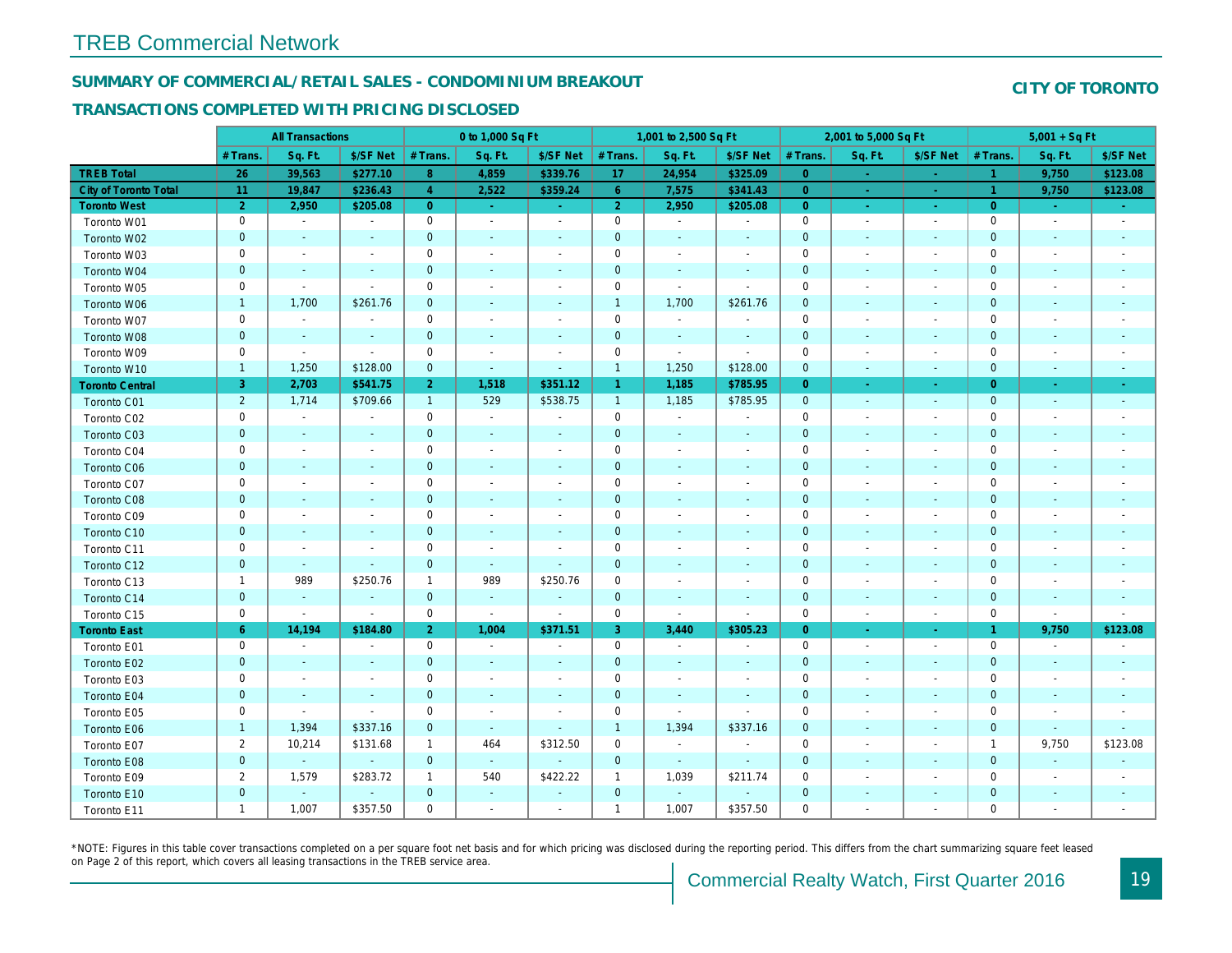## SUMMARY OF COMMERCIAL/RETAIL SALES- OTHER TYPES BREAKOUT

#### TRANSACTIONS COMPLETED WITH PRICING DISCLOSED

|                        |                 | <b>All Transactions</b>  |                          |                | 0 to 1,000 Sq Ft         |                          |                     | 1,001 to 2,500 Sq Ft     |                          |                 | 2,001 to 5,000 Sq Ft     |                          |
|------------------------|-----------------|--------------------------|--------------------------|----------------|--------------------------|--------------------------|---------------------|--------------------------|--------------------------|-----------------|--------------------------|--------------------------|
|                        | # Trans         | Sq. Ft.                  | \$/SF Net                | # Trans.       | Sq. Ft.                  | \$/SF Net                | # Trans.            | Sq. Ft.                  | \$/SF Net                | # Trans.        | Sq. Ft.                  | \$/SF Ne                 |
| <b>TREB Total</b>      | 65              | 340,575                  | \$190.97                 | 10             | 6,283                    | \$309.07                 | 25                  | 42,271                   | \$429.80                 | 12 <sub>2</sub> | 40,319                   | \$332.1                  |
| City of Toronto Total  | 31              | 121,231                  | \$275.46                 | $\overline{7}$ | 3,791                    | \$263.52                 | 12                  | 20,340                   | \$491.63                 | 5 <sup>5</sup>  | 17,044                   | \$396.69                 |
| <b>Toronto West</b>    | $\overline{7}$  | 45,042                   | \$211.14                 | $\overline{1}$ | 670                      | \$373.13                 | $\mathbf{1}$        | 1,622                    | \$369.91                 | $\overline{2}$  | 8,074                    | \$317.07                 |
| Toronto W01            | 0               | $\blacksquare$           | $\sim$                   | 0              | $\sim$                   | $\blacksquare$           | $\mathbf 0$         | $\sim$                   | $\blacksquare$           | $\mathbf 0$     | $\blacksquare$           | $\blacksquare$           |
| Toronto W02            | $\mathbf{1}$    | 4,570                    | \$407.00                 | $\mathbf 0$    |                          | $\blacksquare$           | $\pmb{0}$           | $\blacksquare$           | ٠                        | $\mathbf{1}$    | 4,570                    | \$407.00                 |
| Toronto W03            | $\mathbf{1}$    | 10,400                   | \$150.00                 | 0              | $\sim$                   | $\blacksquare$           | $\mathbf 0$         | $\blacksquare$           | $\blacksquare$           | $\mathbf 0$     | $\blacksquare$           |                          |
| Toronto W04            | $\overline{2}$  | 24,276                   | \$187.02                 | $\mathbf 0$    | $\blacksquare$           | $\blacksquare$           | $\pmb{0}$           | $\blacksquare$           | $\overline{\phantom{a}}$ | $\mathbf 0$     | $\blacksquare$           | $\blacksquare$           |
| Toronto W05            | 0               | $\blacksquare$           | $\blacksquare$           | 0              | $\blacksquare$           | $\blacksquare$           | $\mathbf 0$         | $\blacksquare$           | $\blacksquare$           | $\mathbf 0$     | $\blacksquare$           | $\blacksquare$           |
| Toronto W06            | $\overline{2}$  | 5,126                    | \$253.61                 | $\mathbf 0$    | $\blacksquare$           | $\blacksquare$           | $\mathbf{1}$        | 1,622                    | \$369.91                 | $\overline{1}$  | 3,504                    | \$199.77                 |
| Toronto W07            | 0               | $\blacksquare$           | $\sim$                   | $\mathbf 0$    | $\blacksquare$           | $\blacksquare$           | $\mathsf 0$         | $\blacksquare$           | $\blacksquare$           | $\mathbf 0$     | $\blacksquare$           |                          |
| Toronto W08            | $\mathbf 0$     | $\blacksquare$           | $\sim$                   | $\mathbf 0$    | $\sim$                   | $\blacksquare$           | $\pmb{0}$           | $\blacksquare$           | $\blacksquare$           | $\mathbf 0$     | $\blacksquare$           | $\blacksquare$           |
| Toronto W09            | 0               | $\sim$                   | $\blacksquare$           | 0              | $\sim$                   | $\blacksquare$           | $\mathbf 0$         | $\overline{a}$           | $\overline{a}$           | $\mathbf 0$     | $\sim$                   | $\overline{\phantom{a}}$ |
| Toronto W10            | $\mathbf{1}$    | 670                      | \$373.13                 | $\mathbf{1}$   | 670                      | \$373.13                 | $\mathbf 0$         | $\blacksquare$           | $\overline{\phantom{a}}$ | $\mathbf 0$     | $\blacksquare$           | ٠                        |
| <b>Toronto Central</b> | 12 <sub>2</sub> | 28,241                   | \$530.59                 | $\overline{2}$ | 500                      | \$196.00                 | $6^{\circ}$         | 10,918                   | \$694.75                 | 3               | 8,970                    | \$468.37                 |
| Toronto C01            | $\overline{4}$  | 9,803                    | \$451.19                 | $\overline{2}$ | 500                      | \$196.00                 | $\mathbf{1}$        | 1,450                    | \$844.83                 | $\mathbf 0$     | $\omega$                 |                          |
| Toronto C02            | 3               | 8,798                    | \$418.44                 | 0              | $\blacksquare$           | $\ddot{\phantom{1}}$     | $\mathbf{1}$        | 2,428                    | \$362.51                 | $\overline{2}$  | 6,370                    | \$439.75                 |
| Toronto C03            | $\overline{2}$  | 3,600                    | \$444.44                 | $\mathbf 0$    | $\sim$                   | $\blacksquare$           | $\overline{2}$      | 3,600                    | \$444.44                 | $\mathbf 0$     | $\omega$                 |                          |
| Toronto C04            | $\mathbf{1}$    | 2,600                    | \$538.46                 | 0              | $\overline{\phantom{a}}$ | $\blacksquare$           | $\mathbf 0$         | $\blacksquare$           | $\blacksquare$           | $\mathbf{1}$    | 2,600                    | \$538.46                 |
| Toronto C06            | $\mathbf 0$     | $\blacksquare$           |                          | $\mathbf 0$    | $\blacksquare$           | $\blacksquare$           | $\mathbf 0$         | $\blacksquare$           | $\blacksquare$           | $\mathbf{0}$    | $\blacksquare$           |                          |
| Toronto C07            | 0               | $\overline{\phantom{a}}$ |                          | $\mathbf 0$    | $\blacksquare$           |                          | $\mathsf{O}\xspace$ | $\overline{a}$           | $\overline{a}$           | $\mathbf 0$     | ÷,                       | $\blacksquare$           |
| Toronto C08            | $\mathbf 0$     | $\blacksquare$           | $\sim$                   | $\mathbf 0$    | $\blacksquare$           | ٠                        | $\mathbf 0$         | $\blacksquare$           | ÷,                       | $\mathbf 0$     | $\blacksquare$           | $\blacksquare$           |
| Toronto C09            | 0               | $\blacksquare$           | $\overline{\phantom{a}}$ | 0              | $\sim$                   | $\blacksquare$           | $\mathbf 0$         | $\overline{a}$           | ä,                       | $\mathbf 0$     | $\blacksquare$           | $\blacksquare$           |
| Toronto C10            | $\mathbf{1}$    | 1,440                    | \$1,041.67               | $\mathbf 0$    | $\blacksquare$           | $\blacksquare$           | $\mathbf{1}$        | 1,440                    | \$1,041.67               | $\mathbf 0$     | $\blacksquare$           | $\blacksquare$           |
| Toronto C11            | 0               | $\overline{\phantom{a}}$ |                          | 0              | $\blacksquare$           |                          | $\mathbf 0$         | $\overline{\phantom{a}}$ |                          | $\mathbf 0$     | $\overline{a}$           |                          |
| Toronto C12            | $\mathbf 0$     | $\blacksquare$           | $\blacksquare$           | $\mathbf{0}$   | $\blacksquare$           | $\blacksquare$           | $\mathbf 0$         | $\blacksquare$           | ÷,                       | $\mathbf 0$     | $\blacksquare$           | $\blacksquare$           |
| Toronto C13            | 0               | $\blacksquare$           |                          | 0              | $\sim$                   | $\blacksquare$           | $\mathbf 0$         | $\sim$                   | $\blacksquare$           | $\mathbf 0$     | $\sim$                   | $\blacksquare$           |
| Toronto C14            | $\mathbf{1}$    | 2,000                    | \$1,190.00               | $\mathbf 0$    | $\omega$                 | $\blacksquare$           | $\mathbf{1}$        | 2,000                    | \$1,190.00               | $\mathbf{0}$    | $\blacksquare$           | $\blacksquare$           |
| Toronto C15            | 0               | $\blacksquare$           | $\blacksquare$           | 0              | $\blacksquare$           | $\blacksquare$           | $\mathsf{O}\xspace$ | $\bullet$                | $\tilde{\phantom{a}}$    | $\mathbf 0$     | $\blacksquare$           | $\blacksquare$           |
| <b>Toronto East</b>    | 12 <sub>2</sub> | 47,948                   | \$185.63                 | 4              | 2,621                    | \$248.38                 | 5 <sub>1</sub>      | 7,800                    | \$232.63                 | $\overline{0}$  | $\blacksquare$           | $\bullet$                |
| Toronto E01            | 0               | $\sim$                   | $\overline{\phantom{a}}$ | 0              | $\sim$                   | $\overline{\phantom{a}}$ | $\mathbf 0$         | $\sim$                   | $\blacksquare$           | $\mathbf 0$     | $\blacksquare$           | $\sim$                   |
| Toronto E02            | $\mathbf{0}$    | $\sim$                   | $\sim$                   | $\mathbf 0$    | $\mathbf{r}$             | $\sim$                   | $\mathbf 0$         | $\sim$                   | $\blacksquare$           | $\mathbf{0}$    | $\sim$                   | $\sim$                   |
| Toronto E03            | 0               | $\overline{\phantom{a}}$ | $\overline{\phantom{a}}$ | 0              | $\sim$                   | $\blacksquare$           | $\mathbf 0$         | $\sim$                   | $\blacksquare$           | 0               | $\sim$                   | $\blacksquare$           |
| Toronto E04            | $\mathbf 0$     | $\blacksquare$           | $\sim$                   | $\mathbf 0$    | $\blacksquare$           | $\overline{\phantom{a}}$ | $\pmb{0}$           | $\blacksquare$           | $\sim$                   | $\mathbf{0}$    | $\sim$                   | $\overline{\phantom{a}}$ |
| Toronto E05            | 0               | $\blacksquare$           | $\sim$                   | 0              | $\blacksquare$           | $\overline{\phantom{a}}$ | $\mathbf 0$         | $\blacksquare$           | $\blacksquare$           | 0               | $\overline{\phantom{a}}$ | $\overline{\phantom{a}}$ |
| Toronto E06            | $\overline{2}$  | 2,800                    | \$346.25                 | $\mathbf 0$    | $\blacksquare$           | $\blacksquare$           | $\overline{2}$      | 2,800                    | \$346.25                 | $\mathbf 0$     | $\sim$                   | $\blacksquare$           |
| Toronto E07            | 3               | 2,411                    | \$105.77                 | $\overline{2}$ | 1,311                    | \$99.16                  | $\mathbf{1}$        | 1,100                    | \$113.64                 | $\mathbf 0$     | $\overline{\phantom{a}}$ | $\blacksquare$           |
| Toronto E08            | 3               | 19,100                   | \$224.08                 | $\mathbf 0$    | $\omega$                 | $\blacksquare$           | $\mathbf{1}$        | 1,900                    | \$239.47                 | $\mathbf{0}$    | $\sim$                   | $\overline{\phantom{a}}$ |
| Toronto E09            | 0               | $\blacksquare$           | $\blacksquare$           | 0              | $\blacksquare$           | $\blacksquare$           | 0                   | $\blacksquare$           | $\overline{\phantom{a}}$ | 0               | $\overline{\phantom{a}}$ | $\blacksquare$           |
| Toronto E10            | $\mathbf{1}$    | 20,327                   | \$128.40                 | $\mathbf 0$    | $\sim$                   | $\blacksquare$           | $\mathbf 0$         | $\blacksquare$           | $\overline{\phantom{a}}$ | $\mathbf 0$     | $\sim$                   | $\overline{\phantom{a}}$ |
| Toronto E11            | 3               | 3,310                    | \$237.46                 | $\overline{2}$ | 1,310                    | \$397.71                 | $\mathbf{1}$        | 2,000                    | \$132.50                 | 0               | $\overline{\phantom{a}}$ | $\overline{\phantom{a}}$ |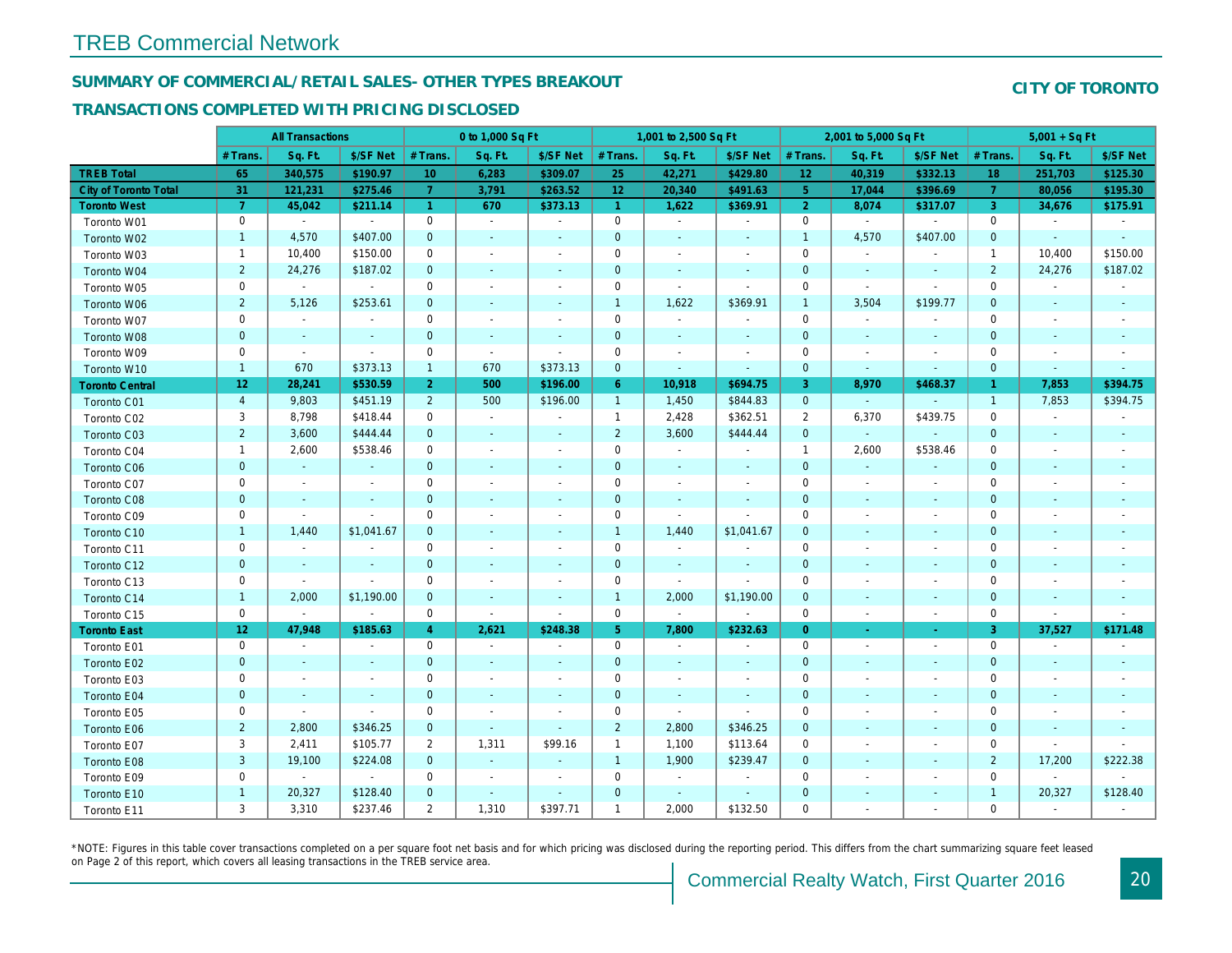#### SUMMARY OF OFFICE SALES

#### TRANSACTIONS COMPLETED WITH PRICING DISCLOSED

|                        |                | <b>All Transactions</b>  |                |                | 0 to 1,000 Sq Ft |                                          |                     | 1,001 to 2,500 Sq Ft     |                          |                | 2,001 to 5,000 Sq Ft |                          |
|------------------------|----------------|--------------------------|----------------|----------------|------------------|------------------------------------------|---------------------|--------------------------|--------------------------|----------------|----------------------|--------------------------|
|                        | # Trans.       | Sq. Ft.                  | \$/SF Net      | # Trans.       | Sq. Ft.          | \$/SF Net                                | # Trans.            | Sq. Ft.                  | \$/SF Net                | # Trans.       | Sq. Ft.              | \$/SF Ne                 |
| <b>TREB Total</b>      | 60             | 191,669                  | \$179.67       | 18             | 12,004           | \$343.93                                 | 26                  | 40,970                   | \$268.59                 | 9 <sup>°</sup> | 30,714               | \$242.69                 |
| <b>Halton Region</b>   | $\overline{4}$ | 24,498                   | \$106.54       | $\overline{0}$ | $\sim$ .         | $\frac{1}{2} \left( \frac{1}{2} \right)$ | 3                   | 4,039                    | \$188.17                 | $\overline{0}$ | $\blacksquare$       | $\sim$                   |
| <b>Burlington</b>      | $\overline{4}$ | 24,498                   | \$106.54       | $\mathbf{0}$   | $\sim$           | $\blacksquare$                           | $\mathbf{3}$        | 4,039                    | \$188.17                 | $\mathbf{0}$   | $\blacksquare$       | $\blacksquare$           |
| <b>Halton Hills</b>    | $\mathbf{0}$   | $\sim$                   | $\sim$         | $\mathbf 0$    | $\blacksquare$   | $\blacksquare$                           | $\mathbf 0$         | $\blacksquare$           | $\blacksquare$           | $\Omega$       | $\sim$               | $\blacksquare$           |
| Milton                 | $\mathbf{0}$   | $\blacksquare$           | $\blacksquare$ | $\mathbf 0$    | $\omega$         | $\blacksquare$                           | $\pmb{0}$           | $\blacksquare$           | $\blacksquare$           | $\mathbf{0}$   | $\blacksquare$       | $\blacksquare$           |
| Oakville               | 0              | $\blacksquare$           | $\blacksquare$ | $\mathbf 0$    | $\blacksquare$   | $\sim$                                   | $\mathsf{O}$        | $\overline{\phantom{a}}$ | $\sim$                   | $\mathbf 0$    | $\blacksquare$       | $\blacksquare$           |
| Peel Region            | 23             | 48,290                   | \$152.30       | 8              | 4,349            | \$280.11                                 | 10 <sub>1</sub>     | 15,669                   | \$188.04                 | $\mathbf{3}$   | 9,508                | \$182.48                 |
| Brampton               | 8              | 4,349                    | \$280.11       | 8              | 4,349            | \$280.11                                 | $\mathsf{O}$        | $\blacksquare$           | $\blacksquare$           | $\mathbf 0$    | $\omega$             | $\blacksquare$           |
| Caledon                | $\mathbf{1}$   | 13,068                   | \$30.99        | $\mathbf 0$    | $\omega$         | $\blacksquare$                           | $\overline{0}$      | $\blacksquare$           | $\blacksquare$           | $\mathbf 0$    | $\Delta$             | $\blacksquare$           |
| Mississauga            | 14             | 30,873                   | \$185.64       | $\mathbf 0$    | $\blacksquare$   | $\blacksquare$                           | 10                  | 15,669                   | \$188.04                 | 3              | 9,508                | \$182.48                 |
| <b>Toronto</b>         | 16             | 77,170                   | \$198.98       | 5 <sup>5</sup> | 3,083            | \$368.34                                 | 6 <sup>°</sup>      | 9,169                    | \$461.88                 | $\overline{2}$ | 7,485                | \$248.50                 |
| <b>Toronto West</b>    | 4              | 51,272                   | \$75.83        | $\mathbf 0$    | $\sim$           | $\blacksquare$                           | $\overline{2}$      | 2,262                    | \$259.95                 | $\mathbf{1}$   | 4,695                | \$181.04                 |
| <b>Toronto Central</b> | $\overline{7}$ | 19,944                   | \$443.74       | $\overline{2}$ | 1,314            | \$508.37                                 | $\overline{2}$      | 2,722                    | \$549.96                 | $\overline{1}$ | 2,790                | \$362.0'                 |
| <b>Toronto East</b>    | 5              | 5,954                    | \$439.64       | 3              | 1,769            | \$264.33                                 | $\overline{2}$      | 4,185                    | \$513.74                 | $\mathbf 0$    | $\blacksquare$       | $\blacksquare$           |
| <b>York Region</b>     | 13             | 25,039                   | \$304.49       | 5 <sup>1</sup> | 4,572            | \$388.17                                 | 5 <sup>1</sup>      | 9,503                    | \$246.03                 | $\overline{3}$ | 10,964               | \$320.26                 |
| Aurora                 | 0              | $\sim$                   | $\blacksquare$ | $\mathbf 0$    | $\sim$           | $\blacksquare$                           | $\mathsf{O}$        | $\sim$                   | $\sim$                   | $\mathbf 0$    | $\omega$             | $\sim$                   |
| E. Gwillimbury         | $\mathbf{0}$   | $\sim$                   | $\sim$         | $\mathbf{0}$   | $\sim$           | $\blacksquare$                           | $\mathbf{0}$        | $\blacksquare$           | $\blacksquare$           | $\mathbf{0}$   | $\omega$             | $\blacksquare$           |
| Georgina               | 0              | $\sim$                   | $\blacksquare$ | 0              | $\blacksquare$   | $\blacksquare$                           | $\mathbf 0$         | $\blacksquare$           | $\sim$                   | $\mathbf 0$    | $\blacksquare$       | $\blacksquare$           |
| King                   | $\mathbf{0}$   | $\sim$                   | $\sim$         | $\mathbf 0$    | $\mathbf{r}$     | $\sim$                                   | $\mathbf 0$         | $\blacksquare$           | $\blacksquare$           | $\mathbf{0}$   | $\sim$               | $\sim$                   |
| Markham                | 9              | 14,051                   | \$288.79       | 5              | 4,572            | \$388.17                                 | 3                   | 5,844                    | \$243.50                 | $\mathbf{1}$   | 3,635                | \$236.59                 |
| Newmarket              | $\overline{0}$ | $\sim$                   | $\sim$         | $\mathbf{0}$   | $\omega$         | $\sim$                                   | $\mathbf{0}$        | $\omega$                 | ä,                       | $\mathbf{0}$   | $\omega$             | $\sim$                   |
| Richmond Hill          | 0              | $\blacksquare$           | $\sim$         | 0              | $\sim$           | $\overline{\phantom{a}}$                 | $\mathbf 0$         | $\blacksquare$           | $\overline{\phantom{a}}$ | 0              | $\sim$               | $\sim$                   |
| Vaughan                | 3              | 8,359                    | \$331.54       | $\mathbf{0}$   | $\mathbf{r}$     | $\sim$                                   | $\overline{2}$      | 3,659                    | \$250.07                 | $\mathbf{1}$   | 4,700                | \$394.97                 |
| Whitchurch-Stouffville | $\mathbf{1}$   | 2,629                    | \$302.40       | $\mathbf 0$    | $\mathbf{r}$     | $\blacksquare$                           | $\mathsf 0$         | $\blacksquare$           | ä,                       | $\mathbf{1}$   | 2,629                | \$302.40                 |
| <b>Durham Region</b>   | $\overline{4}$ | 16,672                   | \$89.52        | $\overline{0}$ | $\bullet$        | ÷                                        | 2 <sup>1</sup>      | 2,590                    | \$279.88                 | 1 <sup>1</sup> | 2,757                | \$126.04                 |
| Ajax                   | $\mathbf{1}$   | 1,390                    | \$327.27       | $\mathbf 0$    | $\blacksquare$   | $\blacksquare$                           | $\mathbf{1}$        | 1,390                    | \$327.27                 | $\mathbf 0$    | $\blacksquare$       | $\blacksquare$           |
| <b>Brock</b>           | $\mathbf{0}$   | $\omega$                 | $\sim$         | $\mathbf{0}$   | $\blacksquare$   | $\sim$                                   | $\mathbf{0}$        | $\Box$                   | ä,                       | $\overline{0}$ | $\omega$             | $\blacksquare$           |
| Clarington             | 0              | $\sim$                   | $\blacksquare$ | 0              | $\blacksquare$   | $\blacksquare$                           | $\mathsf{O}\xspace$ | $\overline{\phantom{a}}$ | $\tilde{\phantom{a}}$    | $\mathbf 0$    | $\blacksquare$       | $\overline{\phantom{a}}$ |
| Oshawa                 | $\mathbf{1}$   | 1,200                    | \$225.00       | $\mathbf{0}$   | $\blacksquare$   | ٠                                        | $\mathbf{1}$        | 1,200                    | \$225.00                 | $\mathbf{0}$   | $\blacksquare$       | $\blacksquare$           |
| Pickering              | $\mathbf{1}$   | 2,757                    | \$126.04       | $\mathbf 0$    | $\sim$           | $\blacksquare$                           | $\mathbf 0$         | $\blacksquare$           | $\blacksquare$           | $\mathbf{1}$   | 2,757                | \$126.04                 |
| Scugog                 | $\mathbf{0}$   | $\blacksquare$           | $\sim$         | $\mathbf{0}$   | $\omega$         | $\blacksquare$                           | $\mathbf{0}$        | $\omega$                 | $\blacksquare$           | $\mathbf{0}$   | $\omega$             | $\blacksquare$           |
| Uxbridge               | 0              | $\overline{\phantom{a}}$ | $\sim$         | 0              | $\blacksquare$   | $\blacksquare$                           | 0                   | $\overline{a}$           | $\overline{a}$           | $\mathbf 0$    | $\blacksquare$       | $\overline{\phantom{a}}$ |
| Whitby                 | $\mathbf{1}$   | 11,325                   | \$37.09        | $\mathbf 0$    | $\sim$           | $\sim$                                   | $\mathbf{0}$        | $\blacksquare$           | $\sim$                   | $\mathbf{0}$   | $\blacksquare$       | $\sim$                   |
| <b>Dufferin County</b> | $\overline{0}$ | $\sim$                   | $\sim$         | $\overline{0}$ | ÷.               | $\omega$                                 | $\overline{0}$      | ÷.                       | $\sim$                   | $\overline{0}$ | ÷.                   | $\sim$                   |
| Orangeville            | $\mathbf 0$    | $\omega$                 | $\omega$       | $\mathbf 0$    | $\omega$         | $\omega$                                 | $\mathbf{0}$        | $\omega$                 | $\omega_{\rm c}$         | $\mathbf{0}$   | $\omega$             | $\omega_{\rm c}$         |
| <b>Simcoe County</b>   | $\overline{0}$ | $\omega$                 | $\sim$         | $\overline{0}$ | $\omega$         | $\omega$                                 | $\overline{0}$      | $\omega$                 | $\omega_{\rm c}$         | $\overline{0}$ | $\omega$             | $\sim$                   |
| Adjala-Tosorontio      | $\mathbf{0}$   | $\omega$                 | $\sim$         | $\mathbf 0$    | $\mathbf{r}$     | $\blacksquare$                           | $\mathbf{0}$        | $\blacksquare$           | $\blacksquare$           | $\mathbf 0$    | $\Delta$             | $\sim$                   |
| <b>Bradford West</b>   | 0              | $\blacksquare$           | $\blacksquare$ | 0              | $\sim$           | $\sim$                                   | $\mathsf{O}\xspace$ | $\blacksquare$           | $\blacksquare$           | $\mathbf 0$    | $\blacksquare$       | $\blacksquare$           |
| Essa                   | $\mathbf{0}$   | $\sim$                   | $\sim$         | $\mathbf 0$    | $\blacksquare$   | $\blacksquare$                           | $\mathbf 0$         | ä,                       | ä,                       | $\mathbf 0$    | $\sim$               |                          |
| Innisfil               | 0              | $\sim$                   | $\sim$         | $\mathbf 0$    | $\blacksquare$   | $\blacksquare$                           | $\mathbf 0$         | $\blacksquare$           | $\blacksquare$           | $\mathbf 0$    | $\sim$               | $\blacksquare$           |
| <b>New Tecumseth</b>   | $\Omega$       |                          |                | $\Omega$       |                  |                                          | $\mathbf{0}$        |                          |                          | $\Omega$       |                      |                          |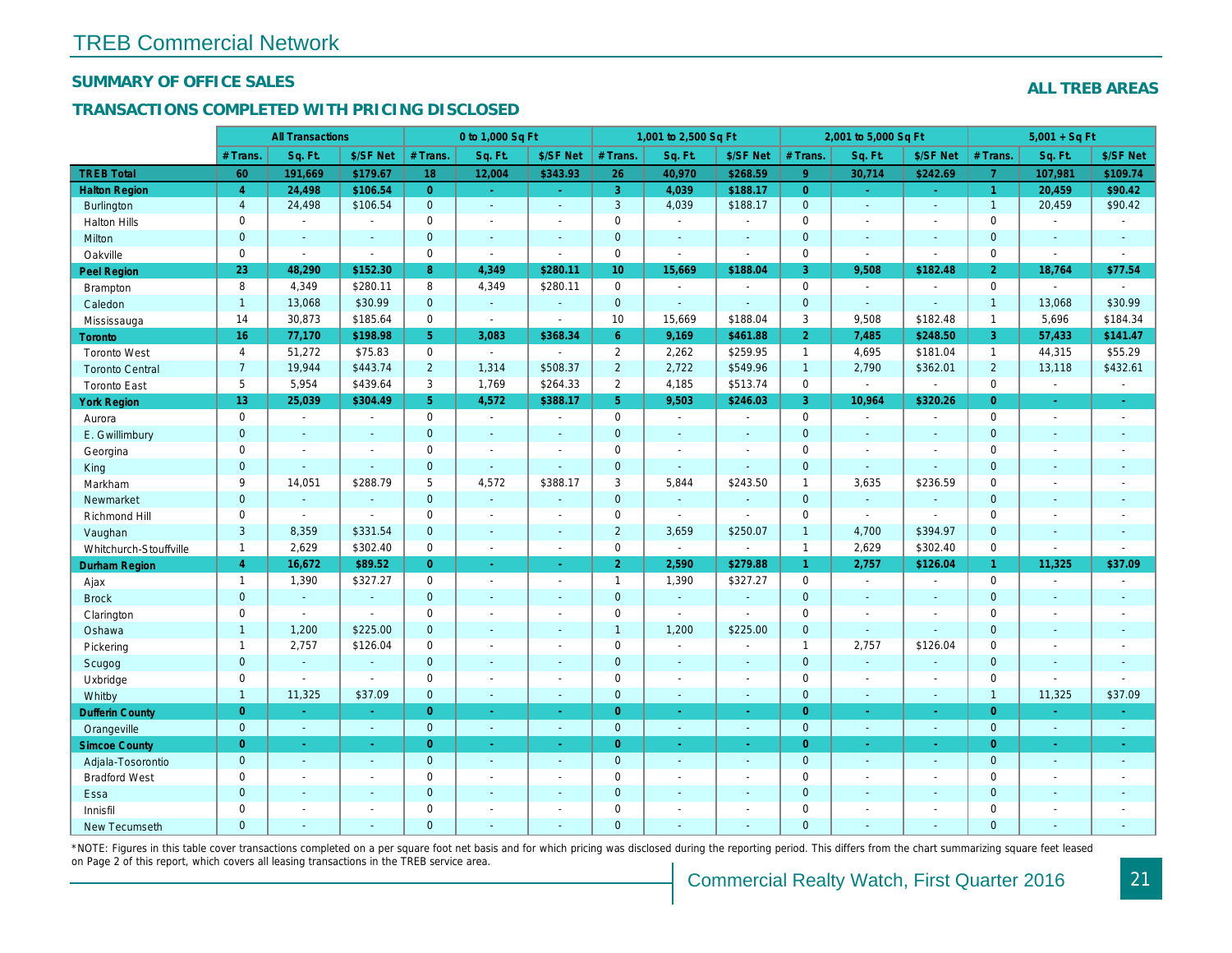#### SUMMARY OF OFFICE SALES

#### TRANSACTIONS COMPLETED WITH PRICING DISCLOSED

|                              |                | <b>All Transactions</b>  |                          |                | 0 to 1,000 Sq Ft         |                          |                | 1,001 to 2,500 Sq Ft     |                          |                | 2,001 to 5,000 Sq Ft     |                          |
|------------------------------|----------------|--------------------------|--------------------------|----------------|--------------------------|--------------------------|----------------|--------------------------|--------------------------|----------------|--------------------------|--------------------------|
|                              | # Trans        | Sq. Ft.                  | \$/SF                    | # Trans.       | Sq. Ft.                  | \$/SF                    | # Trans.       | Sq. Ft.                  | \$/SF                    | # Trans.       | Sq. Ft.                  | \$/SF                    |
| <b>TREB Total</b>            | 60             | 191,669                  | \$179.67                 | 18             | 12,004                   | \$343.93                 | 26             | 40,970                   | \$268.59                 | 9              | 30,714                   | \$242.69                 |
| <b>City of Toronto Total</b> | 16             | 77,170                   | \$198.98                 | 5 <sup>1</sup> | 3,083                    | \$368.34                 | $6^{\circ}$    | 9,169                    | \$461.88                 | $\overline{2}$ | 7,485                    | \$248.5                  |
| <b>Toronto West</b>          | $\overline{4}$ | 51,272                   | \$75.83                  | $\overline{0}$ | $\omega$                 | $\sim$                   | $\overline{2}$ | 2,262                    | \$259.95                 | $\mathbf{1}$   | 4,695                    | \$181.04                 |
| Toronto W01                  | $\mathbf 0$    | $\sim$                   | $\blacksquare$           | $\mathbf 0$    | $\tilde{\phantom{a}}$    | $\blacksquare$           | $\mathbf 0$    | $\sim$                   | $\blacksquare$           | $\mathbf 0$    | $\blacksquare$           | $\blacksquare$           |
| Toronto W02                  | $\mathbf 0$    | $\sim$                   | $\blacksquare$           | $\mathbf 0$    | $\blacksquare$           | $\blacksquare$           | $\mathbf 0$    | $\blacksquare$           |                          | $\mathbf 0$    | $\blacksquare$           | $\blacksquare$           |
| Toronto W03                  | $\pmb{0}$      | $\blacksquare$           | $\blacksquare$           | 0              | $\blacksquare$           | $\blacksquare$           | 0              | $\blacksquare$           | $\blacksquare$           | 0              | $\blacksquare$           | $\sim$                   |
| Toronto W04                  | $\mathbf 0$    | $\sim$                   | $\omega$                 | $\mathbf 0$    | $\sim$                   | $\sim$                   | $\mathbf 0$    | $\sim$                   | $\sim$                   | $\mathbf 0$    | $\sim$                   | $\sim$                   |
| Toronto W05                  | $\overline{2}$ | 5,877                    | \$197.89                 | $\mathbf 0$    | $\sim$                   | $\blacksquare$           | $\overline{1}$ | 1,182                    | \$264.81                 | $\mathbf{1}$   | 4,695                    | \$181.04                 |
| Toronto W06                  | $\mathbf 0$    | $\blacksquare$           | $\blacksquare$           | $\mathbf 0$    | $\blacksquare$           | $\sim$                   | $\mathbf 0$    | $\blacksquare$           |                          | $\mathbf 0$    | $\blacksquare$           | $\overline{\phantom{a}}$ |
| Toronto W07                  | 0              | $\blacksquare$           | $\overline{\phantom{a}}$ | 0              | $\sim$                   | $\blacksquare$           | 0              | $\blacksquare$           | $\overline{\phantom{a}}$ | 0              | $\sim$                   | $\sim$                   |
| Toronto W08                  | $\mathbf 0$    | $\blacksquare$           | $\sim$                   | $\mathbf 0$    | $\sim$                   | $\blacksquare$           | $\mathbf 0$    | $\blacksquare$           | $\sim$                   | $\mathbf 0$    | $\blacksquare$           | $\sim$                   |
| Toronto W09                  | $\mathbf 0$    | $\blacksquare$           | $\blacksquare$           | $\mathbf 0$    | $\sim$                   | $\blacksquare$           | 0              | $\blacksquare$           | $\blacksquare$           | $\mathbf 0$    | $\sim$                   | $\overline{\phantom{a}}$ |
| Toronto W10                  | $\overline{2}$ | 45,395                   | \$60.03                  | $\mathbf{0}$   | $\blacksquare$           | $\overline{\phantom{a}}$ | $\overline{1}$ | 1,080                    | \$254.63                 | $\mathbf 0$    | $\blacksquare$           | $\blacksquare$           |
| <b>Toronto Central</b>       | $\overline{7}$ | 19,944                   | \$443.74                 | 2 <sup>1</sup> | 1,314                    | \$508.37                 | $\overline{2}$ | 2,722                    | \$549.96                 | $\mathbf{1}$   | 2,790                    | \$362.0                  |
| Toronto C01                  | $\overline{2}$ | 3,524                    | \$418.56                 | $\mathbf{1}$   | 734                      | \$633.51                 | $\mathbf{0}$   | $\sim$                   | $\sim$                   | $\mathbf{1}$   | 2,790                    | \$362.0'                 |
| Toronto C02                  | $\overline{2}$ | 6,453                    | \$399.50                 | $\mathbf{1}$   | 580                      | \$350.00                 | 0              | $\blacksquare$           | $\blacksquare$           | $\mathbf 0$    | $\sim$                   | $\sim$                   |
| Toronto C03                  | $\mathbf 0$    | $\blacksquare$           | $\blacksquare$           | $\mathbf{0}$   | $\blacksquare$           | $\blacksquare$           | $\pmb{0}$      | $\blacksquare$           |                          | $\mathbf 0$    | $\blacksquare$           | $\blacksquare$           |
| Toronto C04                  | $\pmb{0}$      | $\blacksquare$           | $\blacksquare$           | $\mathbf 0$    | $\blacksquare$           | $\overline{a}$           | $\pmb{0}$      | $\blacksquare$           |                          | $\mathbf 0$    | $\blacksquare$           | $\overline{\phantom{a}}$ |
| <b>Toronto C06</b>           | $\pmb{0}$      | $\blacksquare$           | $\blacksquare$           | $\mathbf 0$    | $\blacksquare$           | $\blacksquare$           | $\pmb{0}$      | $\blacksquare$           | $\blacksquare$           | $\pmb{0}$      | $\blacksquare$           | $\blacksquare$           |
| Toronto C07                  | $\mathbf 0$    | $\blacksquare$           | $\blacksquare$           | $\mathbf 0$    | $\blacksquare$           | $\blacksquare$           | $\mathsf{O}$   | $\blacksquare$           | $\sim$                   | $\pmb{0}$      |                          | $\blacksquare$           |
| Toronto C08                  | $\mathbf{1}$   | 1,381                    | \$830.56                 | $\mathbf{0}$   | ä,                       | $\blacksquare$           | $\overline{1}$ | 1,381                    | \$830.56                 | $\mathbf 0$    | $\blacksquare$           | $\blacksquare$           |
| Toronto C09                  | $\pmb{0}$      | $\blacksquare$           | $\blacksquare$           | $\mathbf 0$    | $\sim$                   | $\blacksquare$           | $\pmb{0}$      | $\blacksquare$           |                          | $\mathbf 0$    | $\overline{\phantom{a}}$ | $\overline{\phantom{a}}$ |
| Toronto C10                  | $\mathbf{1}$   | 7,245                    | \$455.49                 | $\mathbf 0$    | $\blacksquare$           | $\blacksquare$           | $\pmb{0}$      | $\blacksquare$           | $\overline{\phantom{a}}$ | $\mathbf 0$    | $\blacksquare$           | $\blacksquare$           |
| Toronto C11                  | $\mathbf 0$    | $\blacksquare$           | $\blacksquare$           | $\mathbf 0$    | $\sim$                   | $\blacksquare$           | $\mathbf 0$    | $\blacksquare$           | $\blacksquare$           | $\mathbf 0$    | $\blacksquare$           | $\blacksquare$           |
| Toronto C12                  | $\mathbf{1}$   | 1,341                    | \$261.00                 | $\mathbf{0}$   | $\sim$                   | $\sim$                   | $\overline{1}$ | 1,341                    | \$261.00                 | $\mathbf 0$    | $\sim$                   | $\sim$                   |
| Toronto C13                  | $\pmb{0}$      | $\blacksquare$           | $\blacksquare$           | 0              | $\tilde{\phantom{a}}$    | $\blacksquare$           | $\pmb{0}$      | $\blacksquare$           | $\overline{\phantom{a}}$ | 0              | $\overline{\phantom{a}}$ | $\blacksquare$           |
| Toronto C14                  | $\mathbf 0$    | $\sim$                   | $\sim$                   | $\mathbf 0$    | $\blacksquare$           | $\blacksquare$           | $\mathbf 0$    | $\sim$                   | $\overline{\phantom{a}}$ | $\pmb{0}$      | $\sim$                   | $\overline{\phantom{a}}$ |
| Toronto C15                  | $\mathbf 0$    | $\blacksquare$           | $\sim$                   | $\mathbf 0$    | $\sim$                   | $\blacksquare$           | 0              | $\blacksquare$           | $\blacksquare$           | $\mathbf 0$    | $\overline{\phantom{a}}$ | $\sim$                   |
| <b>Toronto East</b>          | 5 <sub>1</sub> | 5,954                    | \$439.64                 | 3              | 1,769                    | \$264.33                 | 2 <sup>1</sup> | 4,185                    | \$513.74                 | $\overline{0}$ | $\blacksquare$           | $\sim$                   |
| Toronto E01                  | $\overline{2}$ | 4,185                    | \$513.74                 | $\mathbf 0$    | $\blacksquare$           | $\blacksquare$           | $\overline{2}$ | 4,185                    | \$513.74                 | 0              | $\blacksquare$           | $\sim$                   |
| Toronto E02                  | $\pmb{0}$      | $\sim$                   | $\sim$                   | $\mathbf 0$    | $\blacksquare$           | $\blacksquare$           | $\pmb{0}$      | $\sim$                   |                          | $\mathbf 0$    | $\sim$                   | $\blacksquare$           |
| Toronto E03                  | 0              | $\overline{\phantom{a}}$ | $\overline{\phantom{a}}$ | $\mathbf 0$    | $\blacksquare$           | $\blacksquare$           | 0              | $\blacksquare$           | $\overline{\phantom{a}}$ | $\mathbf 0$    | $\blacksquare$           | $\sim$                   |
| Toronto E04                  | $\mathbf 0$    | $\blacksquare$           | $\sim$                   | $\mathbf{0}$   | $\sim$                   | $\blacksquare$           | $\pmb{0}$      | $\blacksquare$           | $\sim$                   | $\mathbf 0$    | $\blacksquare$           | $\blacksquare$           |
| Toronto E05                  | $\mathbf 0$    | $\blacksquare$           | $\blacksquare$           | $\mathbf 0$    | $\blacksquare$           | $\blacksquare$           | $\pmb{0}$      | $\blacksquare$           | $\blacksquare$           | $\mathbf 0$    | $\overline{\phantom{a}}$ | $\overline{\phantom{a}}$ |
| Toronto E06                  | $\mathbf 0$    | $\blacksquare$           | $\blacksquare$           | $\mathbf{0}$   | $\blacksquare$           | $\overline{\phantom{a}}$ | $\mathbf 0$    | $\blacksquare$           |                          | $\mathbf 0$    |                          |                          |
| Toronto E07                  | 3              | 1,769                    | \$264.33                 | 3              | 1,769                    | \$264.33                 | 0              | $\overline{\phantom{a}}$ | $\blacksquare$           | $\pmb{0}$      | $\blacksquare$           | $\overline{\phantom{a}}$ |
| Toronto E08                  | $\pmb{0}$      | $\blacksquare$           | $\blacksquare$           | $\mathbf{0}$   | $\mathbf{u}$             | ÷,                       | $\pmb{0}$      | $\blacksquare$           | $\sim$                   | $\mathbf 0$    | $\blacksquare$           |                          |
| Toronto E09                  | $\pmb{0}$      | $\blacksquare$           | $\blacksquare$           | $\mathbf 0$    | $\blacksquare$           | $\blacksquare$           | $\pmb{0}$      | $\blacksquare$           | $\blacksquare$           | $\mathbf 0$    | $\blacksquare$           | $\blacksquare$           |
| Toronto E10                  | $\pmb{0}$      | $\overline{\phantom{a}}$ | $\blacksquare$           | $\mathbf 0$    | $\overline{\phantom{a}}$ | $\blacksquare$           | $\mathbf 0$    | $\overline{\phantom{a}}$ |                          | $\mathbf 0$    |                          |                          |
| Toronto E11                  | $\mathbf 0$    | $\blacksquare$           | $\blacksquare$           | $\mathbf 0$    | $\blacksquare$           | $\blacksquare$           | 0              | $\blacksquare$           | $\overline{\phantom{a}}$ | $\mathbf 0$    | $\blacksquare$           | $\blacksquare$           |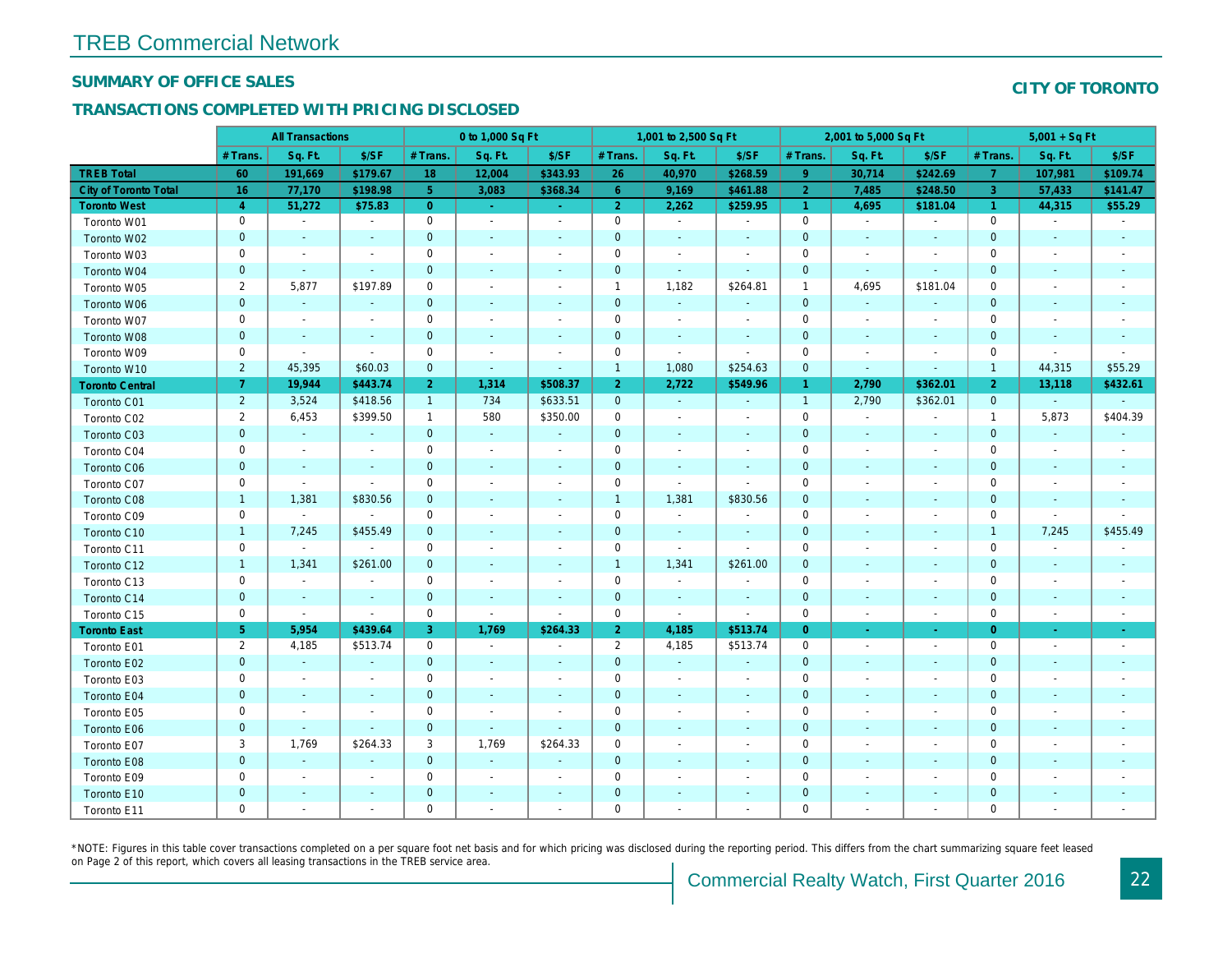#### SUMMARY OF LAND SALES

#### TRANSACTIONS COMPLETED WITH PRICING DISCLOSED

|                                  |                | <b>All Transactions</b> |             |                      | 0 to 3 Acres |                        |                |
|----------------------------------|----------------|-------------------------|-------------|----------------------|--------------|------------------------|----------------|
|                                  | # Trans.       | Acres                   | \$/Acre     | # Trans.             | Acres        | \$/Acre                | # Trans.       |
| <b>TREB Total</b>                | 28             | 329.02                  | \$111,529   | 18                   | 16.08        | $\overline{1,284,244}$ | 10             |
| <b>Halton Region</b>             | $\overline{2}$ | 12.01                   | \$276,291   | $\blacktriangleleft$ | 1.41         | \$949,113              | $\mathbf{1}$   |
| <b>Burlington</b>                | $\mathbf{0}$   | 0.00                    | $$0\,$      | $\mathbf{0}$         | 0.00         | \$0                    | $\mathbf{0}$   |
| <b>Halton Hills</b>              | $\mathbf 0$    | 0.00                    | \$0         | $\mathbf 0$          | 0.00         | \$0                    | 0              |
| Milton                           | $\overline{1}$ | 10.60                   | \$186,792   | $\mathbf{0}$         | 0.00         | \$0                    | $\mathbf{1}$   |
| Oakville                         | $\mathbf{1}$   | 1.41                    | \$949,113   | $\overline{1}$       | 1.41         | \$949,113              | 0              |
| Peel Region                      | $\overline{4}$ | 5.07                    | \$1,244,253 | $\overline{4}$       | 5.07         | \$1,244,253            | $\overline{0}$ |
| <b>Brampton</b>                  | $\overline{1}$ | 0.39                    | \$2,679,959 | $\overline{1}$       | 0.39         | \$2,679,959            | $\mathbf 0$    |
| Caledon                          | $\overline{2}$ | 4.38                    | \$819,635   | $\overline{2}$       | 4.38         | \$819,635              | $\mathbf{0}$   |
| Mississauga                      | $\mathbf{1}$   | 0.30                    | \$5,622,605 | $\overline{1}$       | 0.30         | \$5,622,605            | $\mathbf 0$    |
| Toronto                          | $\overline{3}$ | 1.38                    | \$2,585,665 | $\overline{3}$       | 1.38         | \$2,585,665            | $\Omega$       |
| <b>Toronto West</b>              | $\mathbf 2$    | 0.38                    | \$7,589,798 | $\overline{2}$       | 0.38         | \$7,589,798            | 0              |
| <b>Toronto Central</b>           | $\mathbf{0}$   | 0.00                    | \$0         | $\mathbf{0}$         | 0.00         | \$0                    | $\mathbf{0}$   |
| <b>Toronto East</b>              | $\mathbf{1}$   | 1.00                    | \$700,000   | $\overline{1}$       | 1.00         | \$700,000              | 0              |
| <b>York Region</b>               | 13             | 146.42                  | \$129,542   | $\overline{9}$       | 6.44         | \$1,400,269            | $\overline{4}$ |
| Aurora                           | $\mathsf 0$    | 0.00                    | \$0         | $\mathbf 0$          | 0.00         | \$0                    | 0              |
| E. Gwillimbury                   | $\overline{1}$ | 3.25                    | \$630,769   | $\mathbf 0$          | 0.00         | \$0                    | $\mathbf{1}$   |
| Georgina                         | 3              | 13.48                   | \$235,002   | 2                    | 1.75         | \$496,111              | $\mathbf{1}$   |
| King                             | $\overline{1}$ | 20.00                   | \$55,000    | $\mathbf{0}$         | 0.00         | \$0                    | $\mathbf{1}$   |
| Markham                          | 3              | 0.89                    | \$3,012,954 | 3                    | 0.89         | \$3,012,954            | $\mathbf 0$    |
| Newmarket                        | $\mathbf{0}$   | 0.00                    | \$0         | $\mathbf{0}$         | 0.00         | \$0                    | $\overline{0}$ |
| Richmond Hill                    | $\overline{2}$ | 3.18                    | \$1,088,198 | 2                    | 3.18         | \$1,088,198            | $\mathbf 0$    |
| Vaughan                          | $\mathbf{3}$   | 105.62                  | \$61,681    | 2                    | 0.62         | \$3,230,028            | $\overline{1}$ |
| Whitchurch-Stouffville           | $\mathsf 0$    | 0.00                    | \$0         | $\mathbf 0$          | 0.00         | \$0                    | 0              |
| <b>Durham Region</b>             | 3              | 9.19                    | \$145,811   | 1                    | 1.79         | \$243,017              | $\overline{2}$ |
| Ajax                             | $\mathbf{1}$   | 1.79                    | \$243,017   | $\overline{1}$       | 1.79         | \$243,017              | 0              |
| <b>Brock</b>                     | $\mathbf{0}$   | 0.00                    | \$0         | $\mathbf{0}$         | 0.00         | \$0                    | $\overline{0}$ |
| Clarington                       | $\mathbf{1}$   | 3.90                    | \$152,564   | $\mathbf 0$          | 0.00         | \$0                    | $\mathbf{1}$   |
| Oshawa                           | $\mathbf{0}$   | 0.00                    | \$0         | $\mathbf 0$          | 0.00         | \$0                    | $\overline{0}$ |
| Pickering                        | $\mathbf 0$    | 0.00                    | \$0         | $\mathbf 0$          | 0.00         | \$0                    | 0              |
| Scugog                           | $\overline{1}$ | 3.50                    | \$88,571    | $\mathbf 0$          | 0.00         | \$0                    | $\mathbf{1}$   |
| Uxbridge                         | $\mathbf 0$    | 0.00                    | \$0         | $\mathbf 0$          | 0.00         | \$0                    | 0              |
| Whitby                           | $\mathbf{0}$   | 0.00                    | \$0         | $\overline{0}$       | 0.00         | \$0                    | $\overline{0}$ |
| <b>Dufferin County</b>           | $\overline{0}$ | 0.00                    | \$0         | $\overline{0}$       | 0.00         | \$0                    | $\overline{0}$ |
| Orangeville                      | $\mathbf{0}$   | 0.00                    | \$0         | $\mathbf{0}$         | 0.00         | \$0                    | $\overline{0}$ |
| <b>Simcoe County</b>             | 3              | 154.96                  | \$20,678    | $\overline{0}$       | 0.00         | \$0                    | 3 <sup>1</sup> |
| Adjala-Tosorontio                | $\mathbf 0$    | 0.00                    | \$0         | $\mathbf{0}$         | 0.00         | \$0                    | $\mathbf{0}$   |
| <b>Bradford West Gwillimbury</b> | $\mathbf 0$    | 0.00                    | \$0         | $\mathbf 0$          | 0.00         | \$0                    | 0              |
| Essa                             | $\mathbf{0}$   | 0.00                    | \$0         | $\overline{0}$       | 0.00         | \$0                    | $\mathbf{0}$   |
| Innisfil                         | $\overline{2}$ | 51.96                   | \$35,685    | $\mathbf 0$          | 0.00         | \$0                    | $\overline{2}$ |
| New Tecumseth                    | $\overline{1}$ | 103.00                  | \$13,107    | $\mathbf{0}$         | 0.00         | \$0                    | $\mathbf{1}$   |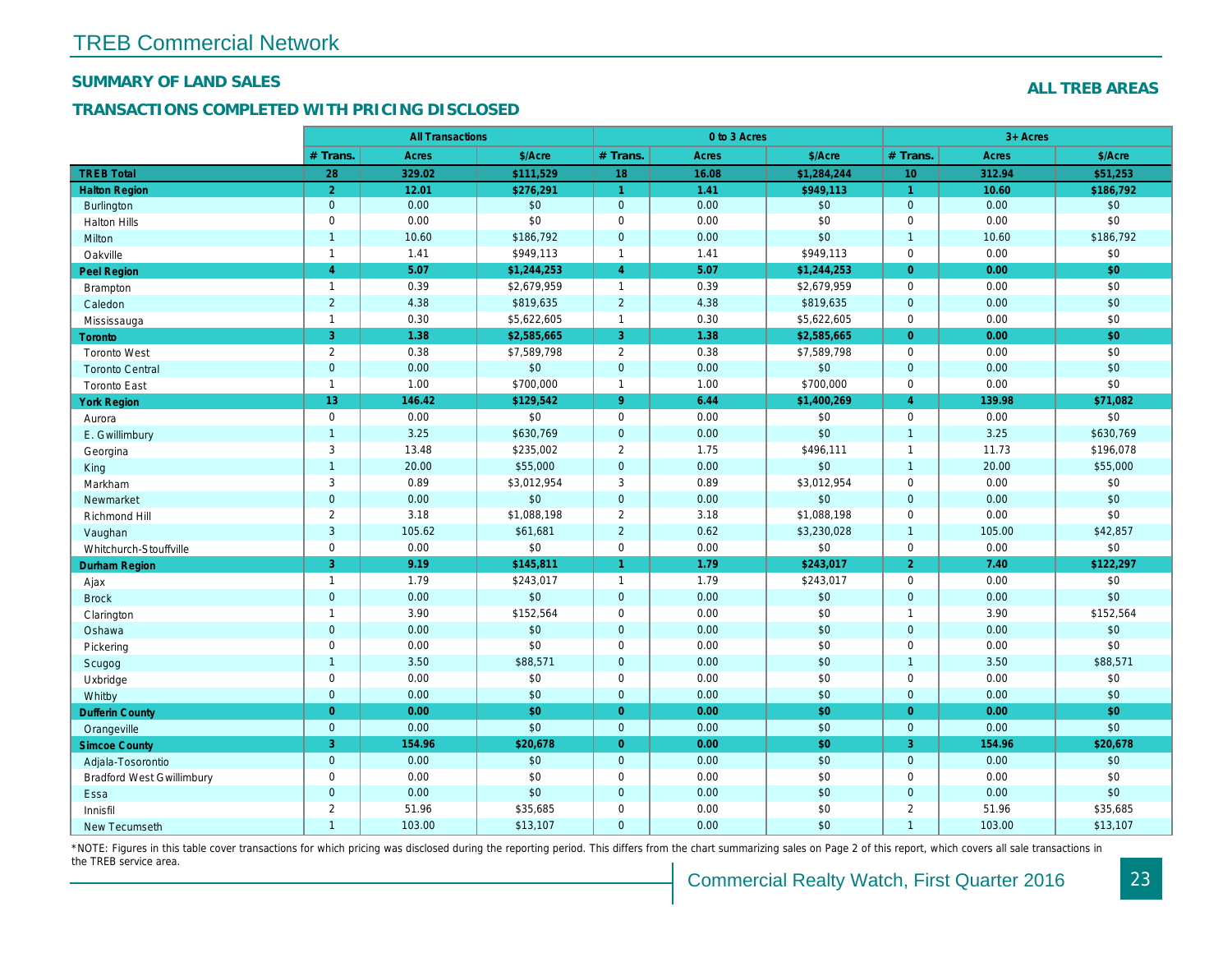#### SUMMARY OF LAND SALES

## TRANSACTIONS COMPLETED WITH PRICING DISCLOSED

|                              |                | <b>All Transactions</b> |              |                | 0 to 3 Acres |              |                 |  |
|------------------------------|----------------|-------------------------|--------------|----------------|--------------|--------------|-----------------|--|
|                              | # Trans.       | Acres                   | \$/Acre      | # Trans.       | Acres        | \$/Acre      | # Trans.        |  |
| <b>TREB Total</b>            | 28             | 329.02                  | \$111,529    | 18             | 16.08        | \$1,284,244  | 10 <sup>°</sup> |  |
| <b>City of Toronto Total</b> | 3              | 1.38                    | \$2,585,665  | $\overline{3}$ | 1.38         | \$2,585,665  | $\overline{0}$  |  |
| <b>Toronto West</b>          | 2              | 0.38                    | \$7,589,798  | $\overline{2}$ | 0.38         | \$7,589,798  | $\overline{0}$  |  |
| Toronto W01                  | $\mathbf 0$    | 0.00                    | \$0          | $\mathbf 0$    | 0.00         | \$0          | $\mathbf 0$     |  |
| Toronto W02                  | $\overline{1}$ | 0.12                    | \$11,128,077 | $\mathbf{1}$   | 0.12         | \$11,128,077 | $\mathbf{0}$    |  |
| Toronto W03                  | $\mathbf{1}$   | 0.26                    | \$6,000,000  | $\overline{1}$ | 0.26         | \$6,000,000  | $\mathbf 0$     |  |
| Toronto W04                  | $\mathbf 0$    | 0.00                    | \$0          | $\mathbf{0}$   | 0.00         | \$0          | $\mathbf{0}$    |  |
| Toronto W05                  | $\mathbf 0$    | 0.00                    | \$0          | $\mathbf 0$    | 0.00         | \$0          | $\mathbf 0$     |  |
| Toronto W06                  | $\mathbf{0}$   | 0.00                    | \$0          | $\mathbf{0}$   | 0.00         | \$0          | $\mathbf{0}$    |  |
| Toronto W07                  | $\mathbf 0$    | 0.00                    | \$0          | $\mathbf 0$    | 0.00         | \$0          | $\mathbf 0$     |  |
| Toronto W08                  | $\mathbf 0$    | 0.00                    | \$0          | $\mathbf{0}$   | 0.00         | \$0          | $\mathbf{0}$    |  |
| Toronto W09                  | $\mathbf 0$    | 0.00                    | \$0          | $\mathbf 0$    | 0.00         | \$0          | $\mathbf 0$     |  |
| Toronto W10                  | $\mathbf 0$    | 0.00                    | \$0          | $\overline{0}$ | 0.00         | \$0          | $\overline{0}$  |  |
| <b>Toronto Central</b>       | $\overline{0}$ | 0.00                    | \$0          | $\overline{0}$ | 0.00         | \$0          | $\overline{0}$  |  |
| Toronto C01                  | $\mathbf 0$    | 0.00                    | \$0          | $\mathbf{0}$   | 0.00         | \$0          | $\mathbf{0}$    |  |
| Toronto C02                  | $\mathbf 0$    | 0.00                    | \$0          | $\mathbf 0$    | 0.00         | \$0          | $\mathbf 0$     |  |
| Toronto C03                  | $\bf 0$        | 0.00                    | \$0          | $\mathbf 0$    | 0.00         | \$0          | $\mathbf{0}$    |  |
| Toronto C04                  | $\mathbf 0$    | 0.00                    | \$0          | $\mathbf 0$    | 0.00         | \$0          | $\mathbf 0$     |  |
| Toronto C06                  | $\bf 0$        | 0.00                    | \$0          | $\mathbf 0$    | 0.00         | \$0          | $\mathbf 0$     |  |
| Toronto C07                  | $\mathbf 0$    | 0.00                    | \$0          | $\mathbf 0$    | 0.00         | \$0          | $\mathbf 0$     |  |
| Toronto C08                  | $\mathbf 0$    | 0.00                    | \$0          | $\bullet$      | 0.00         | \$0          | $\mathbf{0}$    |  |
| Toronto C09                  | $\mathbf 0$    | 0.00                    | \$0          | $\mathbf 0$    | 0.00         | \$0          | $\mathbf 0$     |  |
| Toronto C10                  | $\mathbf{0}$   | 0.00                    | \$0          | $\mathbf{0}$   | 0.00         | \$0          | $\mathbf{0}$    |  |
| Toronto C11                  | $\mathbf 0$    | 0.00                    | \$0          | $\mathbf 0$    | 0.00         | \$0          | $\mathbf 0$     |  |
| Toronto C12                  | $\mathbf 0$    | 0.00                    | \$0          | $\mathbf{0}$   | 0.00         | \$0          | $\mathbf{0}$    |  |
| Toronto C13                  | $\mathsf 0$    | 0.00                    | \$0          | $\mathbf 0$    | 0.00         | \$0          | $\mathbf 0$     |  |
| Toronto C14                  | $\mathbf 0$    | 0.00                    | \$0          | $\overline{0}$ | 0.00         | \$0          | $\mathbf{0}$    |  |
| Toronto C15                  | $\mathbf 0$    | 0.00                    | \$0          | $\mathbf 0$    | 0.00         | \$0          | $\mathbf 0$     |  |
| <b>Toronto East</b>          | $\overline{1}$ | 1.00                    | \$700,000    | 1              | 1.00         | \$700,000    | $\overline{0}$  |  |
| Toronto E01                  | $\mathbf 0$    | 0.00                    | \$0          | $\mathbf 0$    | 0.00         | \$0          | $\mathbf 0$     |  |
| Toronto E02                  | $\mathbf 0$    | 0.00                    | \$0          | $\mathbf{0}$   | 0.00         | \$0          | $\mathbf{0}$    |  |
| Toronto E03                  | $\mathbf 0$    | 0.00                    | \$0          | $\mathbf 0$    | 0.00         | \$0          | $\mathbf 0$     |  |
| Toronto E04                  | $\mathbf 0$    | 0.00                    | \$0          | $\mathbf 0$    | 0.00         | \$0          | $\mathbf 0$     |  |
| Toronto E05                  | $\mathbf 0$    | 0.00                    | \$0          | $\mathbf 0$    | 0.00         | \$0          | $\mathbf 0$     |  |
| Toronto E06                  | $\mathbf 0$    | 0.00                    | \$0          | $\mathbf{0}$   | 0.00         | \$0          | $\mathbf{0}$    |  |
| Toronto E07                  | $\mathbf 0$    | 0.00                    | \$0          | $\mathbf 0$    | 0.00         | \$0          | $\mathbf 0$     |  |
| Toronto E08                  | $\mathbf{0}$   | 0.00                    | \$0          | $\mathbf{0}$   | 0.00         | \$0          | $\mathbf{0}$    |  |
| Toronto E09                  | $\mathbf 0$    | 0.00                    | \$0          | $\mathbf 0$    | 0.00         | \$0          | $\mathbf 0$     |  |
| Toronto E10                  | $\overline{1}$ | 1.00                    | \$700,000    | $\overline{1}$ | 1.00         | \$700,000    | $\mathbf{0}$    |  |
| Toronto E11                  | $\mathbf 0$    | 0.00                    | \$0          | $\mathbf 0$    | 0.00         | \$0          | $\mathbf 0$     |  |